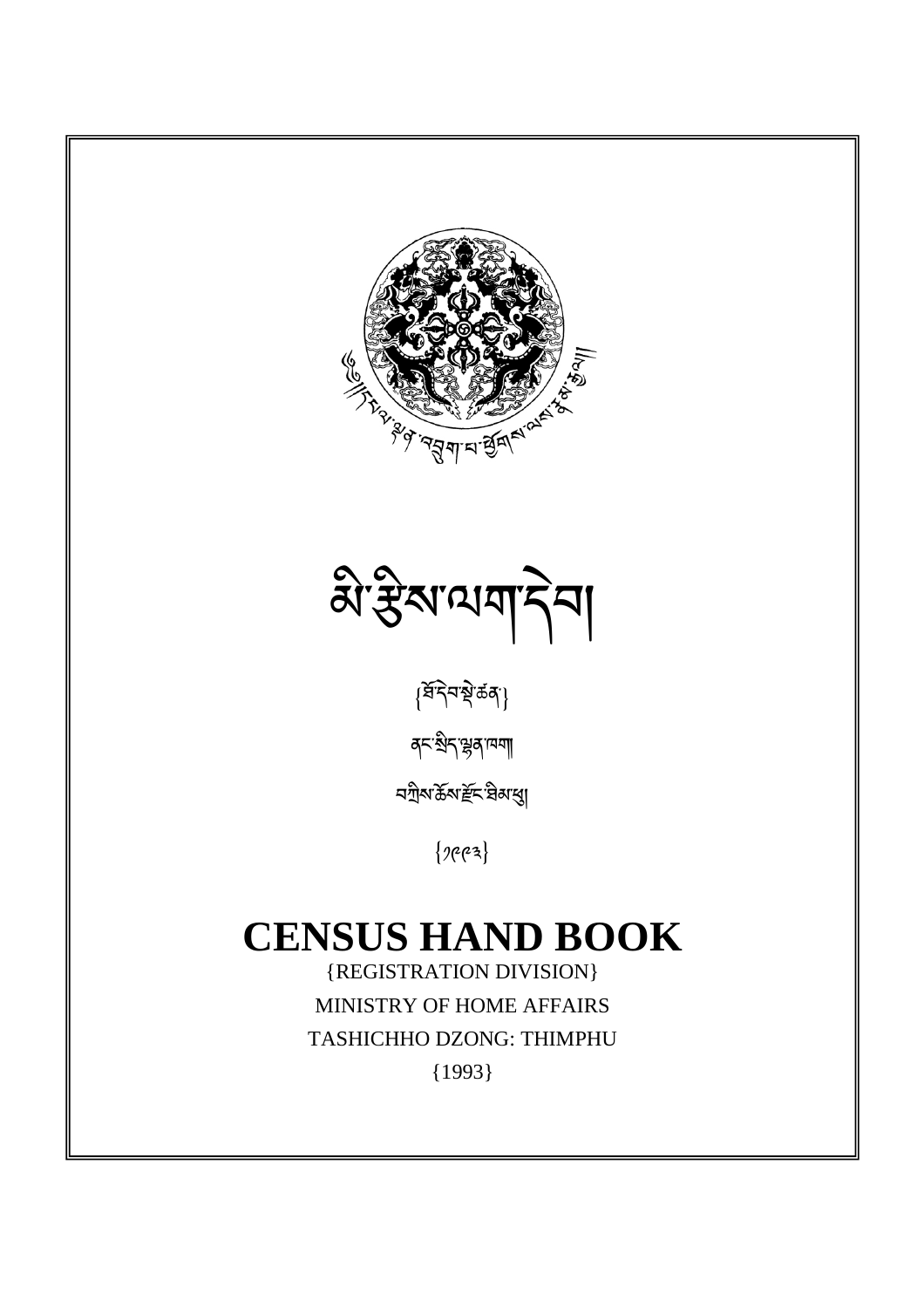# **TABLE OF CONTENTS**

| Part No.       | <b>Description</b>                                                                       | Page no. |
|----------------|------------------------------------------------------------------------------------------|----------|
|                |                                                                                          |          |
|                | The Nationality Law of Bhutan. 1958                                                      |          |
| $\overline{2}$ | The Bhutan Citizenship Act, 1977                                                         |          |
| 3              | The Bhutan Citizenship Act 1985                                                          |          |
| $\overline{4}$ | Amendments and Resolution of The Sixty Seventh Session<br>of The National Assembly, 1988 |          |
| 5              | Rules & Regulations of The Multipurpose Citizenship<br><b>Identity Card</b>              |          |
| 6              | Reporting of Annual Dzongkhag Census                                                     |          |
| 7              | <b>Birth Report Form</b>                                                                 |          |
| 8              | Death Report Form                                                                        |          |
| 9              | <b>Census Transfer Form</b>                                                              |          |
| 10             | Sample Of Gewog Wise Gungying Tho                                                        |          |
| 11             | Application Form for Registration Of New Names                                           |          |
| 12             | Application Form for Citizenship Identity Card                                           |          |
| 13             | Dzongkhag Code Names                                                                     |          |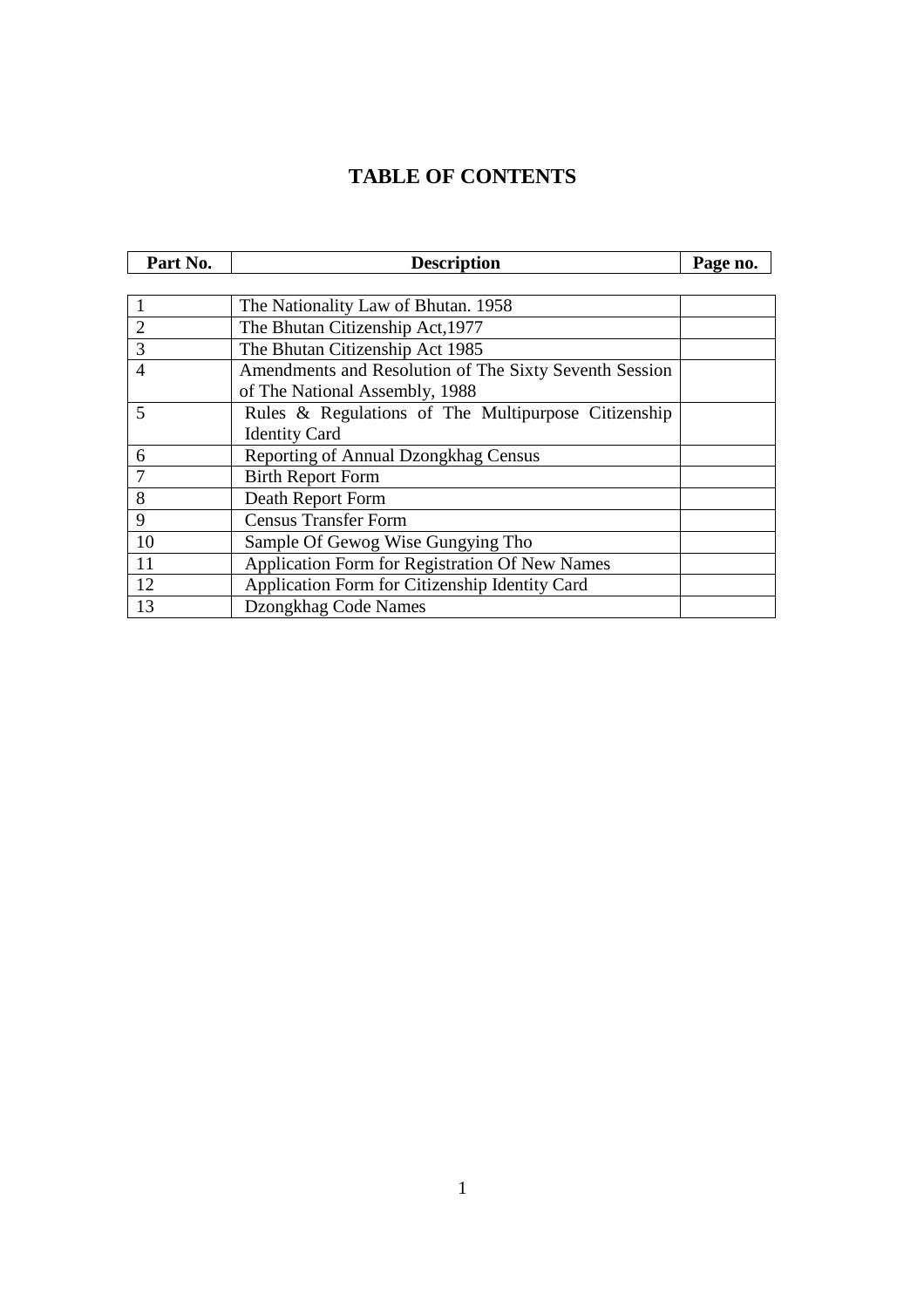#### **FOREWORD**

 It gives me immense pleasure to note that the registration Division, Ministry of Home Affairs is publishing this "CENSUS HAND BOOK." I find that this book is a comprehensive document containing all aspects of laws, rules and regulations as well as the detailed procedures for the conduct of census. I am confident that this book will prove to be a very useful reference source and an everyday manual for our census officials in discharging their increasingly complex and difficult task.

 Beyond this, I am certain that since the Gups and Chimis play the most vital role in conducting the annual census, this hand book will become an essential tool for them.

> ( Jigmi Y. Thinley) Secretary Ministry of Home Affairs Tashichho Dzong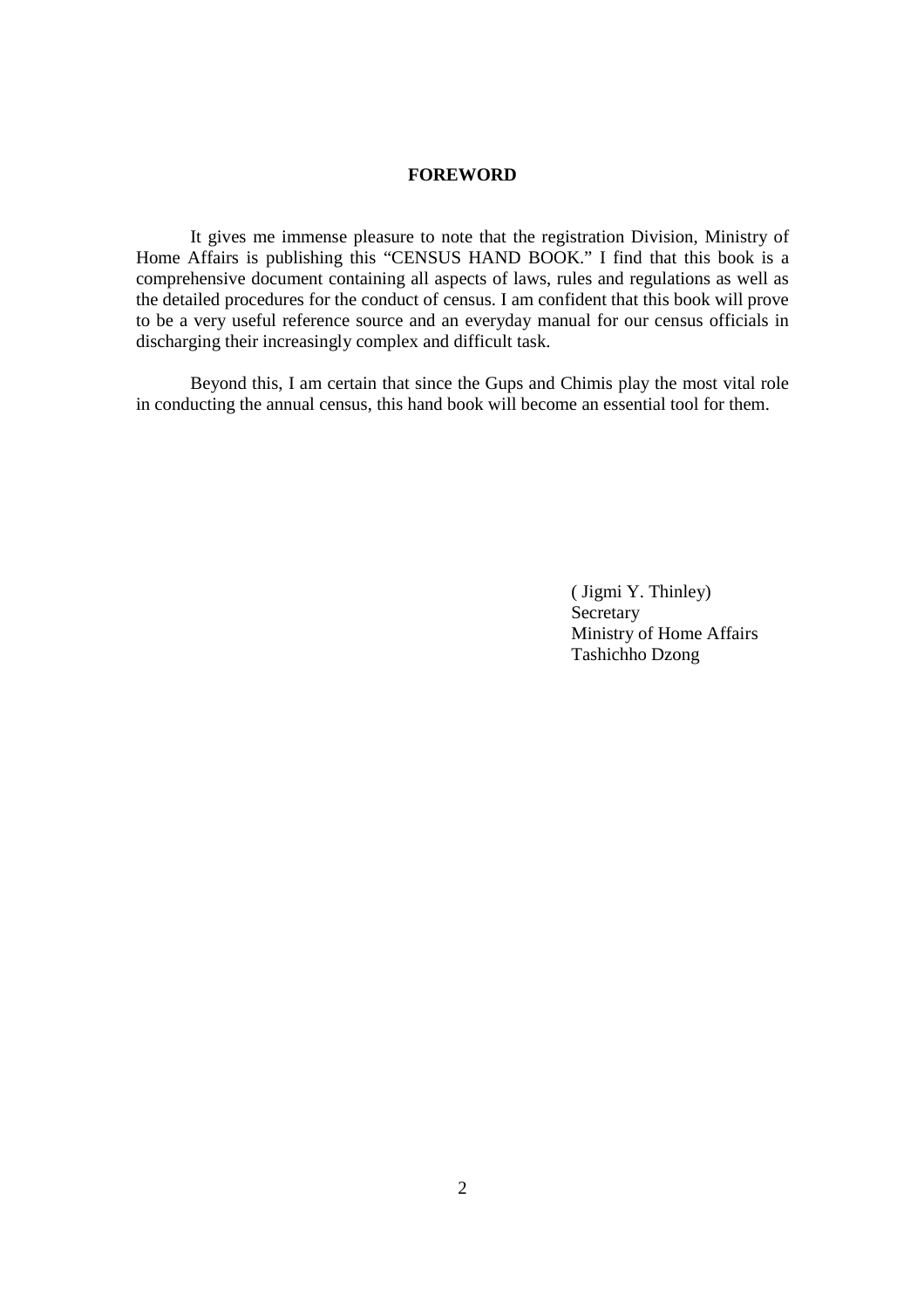## **THE NATIONALITY LAW OF BHUTAN, 1958.**

Having found it necessary to amend this law relating to the acquisition and deprivation of Citizenship which has been in force till date, His Majesty the Druk Gyalpo, in accordance with the Royal Advisors, people and the Monastic body, is pleased to incorporate the following changes:

- 1. This law may be called the Nationality Law of Bhutan, 1958 and it shall be effective throughout the kingdom of Bhutan.
- 2. This law shall be in force throughout the kingdom of Bhutan from the day of its enactment.
- 3. Any person can become a Bhutanese National.
	- (a) If his/ her father is a Bhutanese National and is a resident of the Kingdom of Bhutan; or
	- (b) If any person is born within or outside Bhutan after the commencement of this law provided the father is a Bhutanese National at the time of his/her birth.
- 4. (1) If any foreigner who has reached the age of majority and is otherwise eligible, presents a petition to an official appointed by His Majesty the Druk Gyalpo and takes an oath of loyalty according to the rules laid down by the official, he/she may be enrolled as a Bhutanese National provided that :-
	- (a) The person is a resident of the kingdom of Bhutan for more than ten years; and
	- (b) Owns agricultural land within the kingdom.
	- (2) If a woman, married to a Bhutanese National, submits a petition and takes the oath of loyalty as stated above to the satisfaction of the concerned official and provided that she has reached the age of majority and is otherwise eligible, her name may be enrolled as a Bhutanese National
	- (3) If any person has been deprived of his/her Bhutanese Nationality or has renounced his/her Bhutanese Nationality or forfeited his/her Bhutanese Nationality, the person cannot become a Bhutanese National again unless His Majesty the Druk Gyalpo grants approval to do so.
- 5. (1) If any foreigner submits a petition to His Majesty the Druk Gyalpo according to the rules described in the above sections, and provided the person has reached the age of majority and is otherwise eligible, and has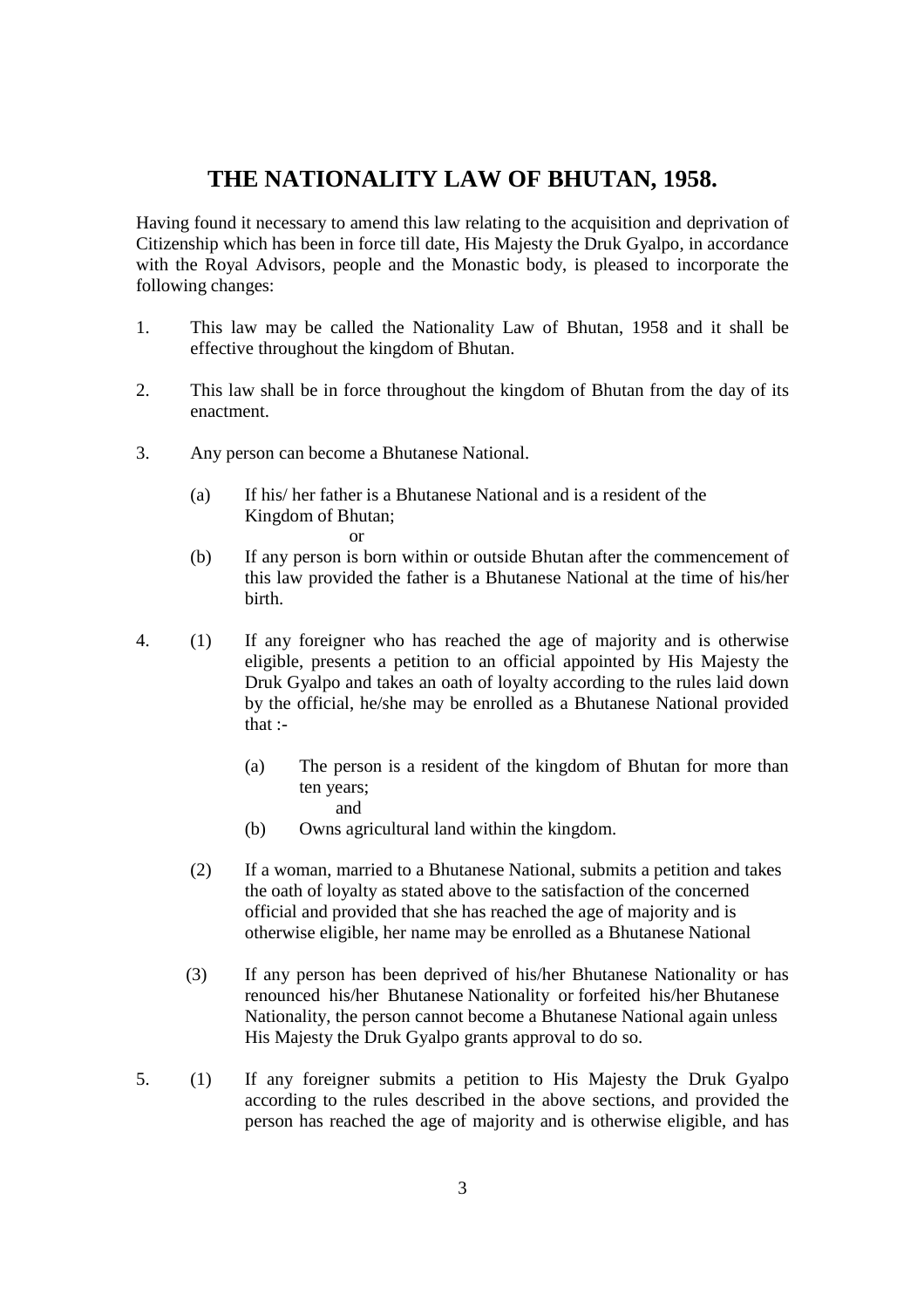served satisfactorily in Government service for at least five years and has been residing in the kingdom of Bhutan for at least 10 years, he/she may receive a Bhutanese Nationality Certificate. Once the certificate is received, such a person has to take the oath of loyalty according to rules laid down by the Government and from that day onwards, his/her name will be enrolled as a Bhutanese National.

 (2) Any foreigner who has reached the age of majority and is otherwise eligible, can receive a Nationality Certificate provided that in the opinion of His Majesty the Druk Gyalpo his/her conduct and service as a Government servant is satisfactory.

#### 6. Any person who :-

 (a) becomes a national of a foreign country and resides in that country ; Or

(b) has renounced Bhutanese nationality and settled in a foreign country or

(c) claims to be citizen of a foreign country or pledges oath of loyalty to that **Country** 

or

(d) is registered as a Bhutanese national but has left his/her agricultural land or has stopped residing in the kingdom ;

or

- (e) being a bonafide national has stopped residing in the country or fails to observe the laws of the Kingdoms shall forfeit his/her Bhutanese nationality.
- 7 (1) If a Nationality Certificate has been obtained on presentation of false information; alteration, addition or omission of facts, the Government may order the Certificate to be cancelled.
	- (2) A person is liable to be deprived of his/her Bhutanese nationality without prior notice:
		- (a) If any citizen or national, engages in activities against His Majesty the Druk Gyalpo or speaks against His Majesty, or the people of Bhutan ;

or

(b) When Bhutan and India is engaged in a war with another country, if any citizen or national of Bhutan is found to be indulging in business, correspondence or helping the enemies;

or

(c) If any person. Within the period of five years from the day when he/she was enlisted as a Bhutanese National, was imprisoned in any country for more than one year.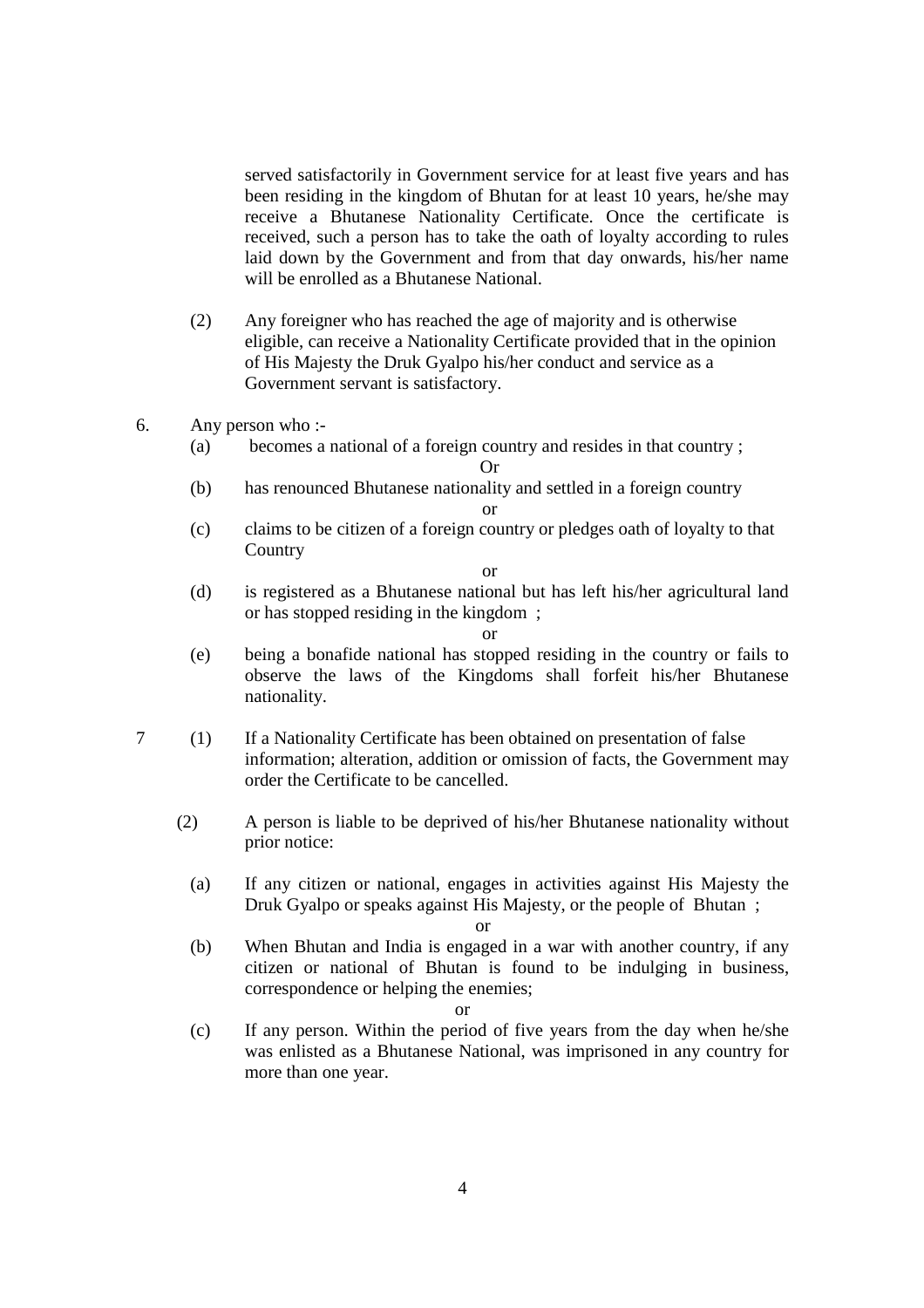- 8. To implement this law, His Majesty the Druk Gyalpo may incorporate additional rules if necessary.
- 9. This law supersedes all laws, rules and regulations, ordinances relating to the acquisition and forfeiture of nationality from the day of its commencement.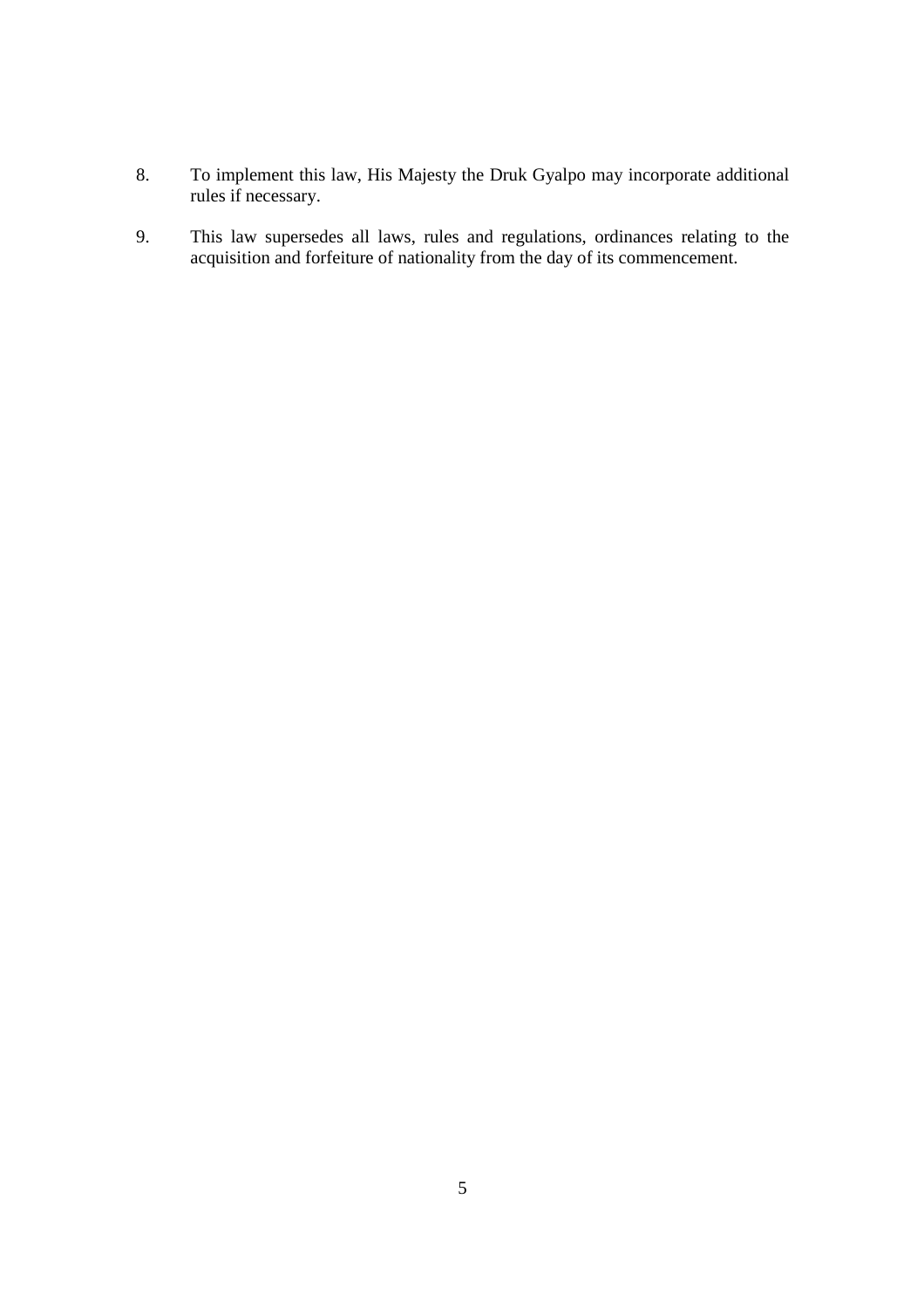# **THE BHUTAN CITIZEN ACT, 1977**

# **Conditions required for the grant of Citizenship**:

- KA 1. In the case of government servants an applicant should have completed 15 years of service without any adverse record.
	- 2. In the case of those not employed in the Royal Government, an applicant should have resided in Bhutan for a minimum period of 20 years.
	- 3. In addition, an applicant should have some knowledge of the Bhutanese language both spoken and written and the history of Bhutan . Only those applicants who fulfill the above requirements may apply for grant of Citizenship to the Ministry of Home Affairs, which will ascertain the relevant facts and submit the application to the Royal Government for further action.

#### **Eligibility and Power to Grant Citizenship**:

- KHA 1. The power to grant or reject an application for Citizenship rests solely with the Royal Government. Hence, all applicants who fulfill the above conditions are not necessarily eligible for grant of Citizenship.
	- 2. Any applicant holding the Citizenship of another country or with criminal records in other countries or those who are related to any person involved in activities against the people, the Country and the King shall not be granted Citizenship even if all the other required conditions are fulfilled.
	- 3. A person granted Citizenship by the Royal Government is right to register his/her name in the record of the Royal Government from the date of the grant of Citizenship.
	- 4. All those granted Citizenship are required to take the the following oath to be administered by the Home Minister;
		- i) Henceforth, I owe elegance only to His Majesty the Druk Gyalpo of Bhutan.
		- ii) I shall abide by and observe the Laws and Rules and Regulations of the Royal Government with unswerving reverence.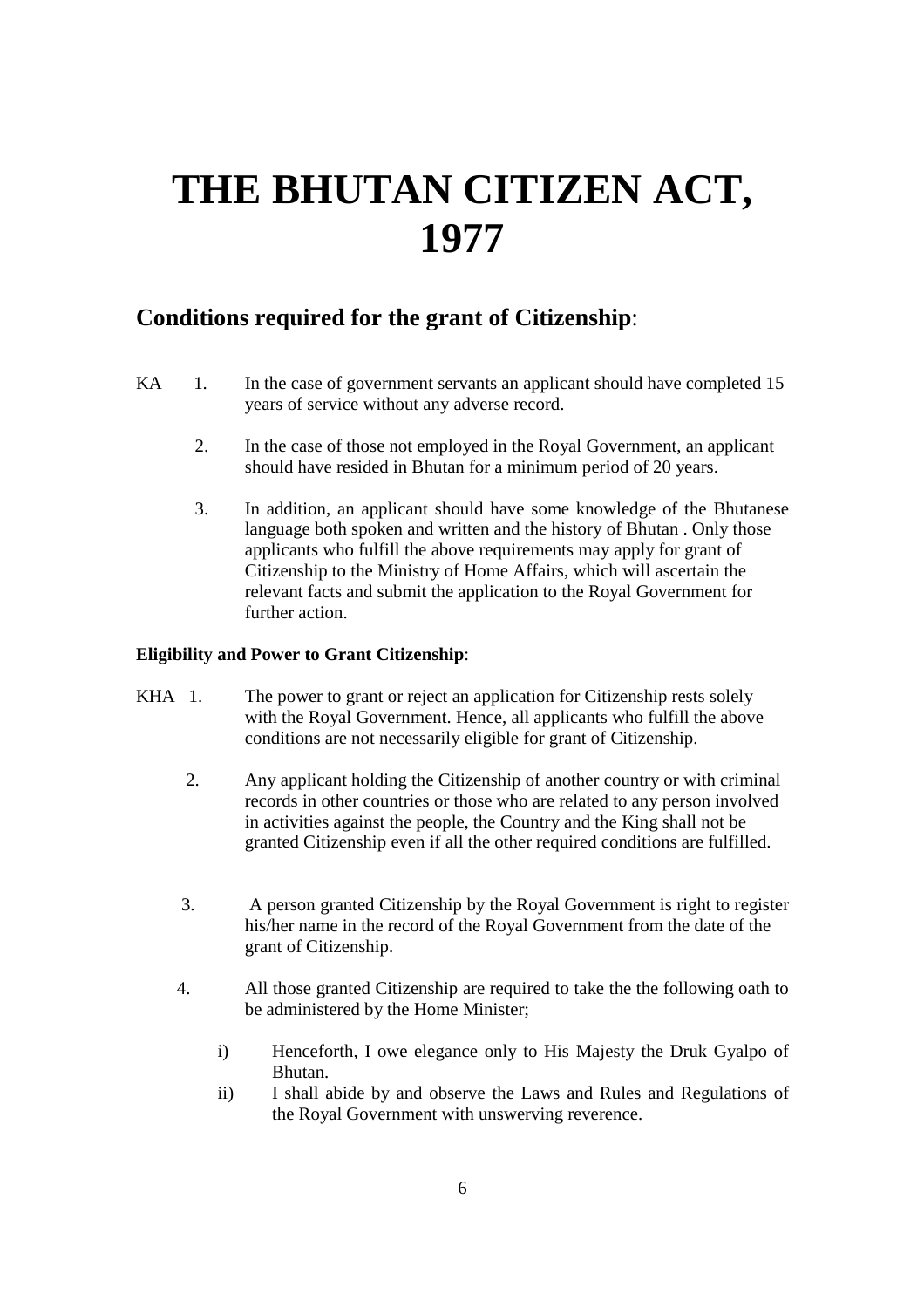- iii) I shall observe all the customs and traditions of the people of Bhutan.
- iv) I shall not commit any act against the TSAWASUM OF BHUTAN (the country, the people and the King).
- v) As a citizen of Bhutan, I hereby take this oath in the name of Yeshey Goempo and undertake to serve the country to the best of my ability.

#### **Special Grant of Citizenship:**

GA 1. A foreigner in possession of special or extraordinary qualifications who specially require for the country will be granted citizenship without consideration of the required conditions except for the administration of the oath of allegiance.

#### **Renouncement & Re-application of Citizenship:**

- NGA 1. In case of a Bhutanese citizen, who having left the country returns and applies for citizenship, the Royal Government shall keep the applicant on probation for a period of at least two years. On successful completion of the probation period, the applicant will be granted citizenship provided the person in question is not responsible for any activities against the Royal Government.
	- 2. A foreigner who has been granted Bhutanese Citizenship may apply to the Royal Government for permission to Emigrate with his/her family. Permission will be granted after an investigation of the circumstances relating to such a request. After grant of permission to emigrate, the same person may not reapply for Bhutanese citizenship. Any family member amongs those who seek permission to leave the kingdom, who do not wish to leave and makes an application to that effect, the Home Minister will investigate the matter and will permit such persons to remain in the country after ascertaining that the country's interest is not harmed.
	- 3. If anyone, whether a bonafide Bhutanese citizen or a foreigner granted citizenship, applies for permission to emigrate during times of crises such as war, the application shall be kept pending until normalcy returns.

#### **Procedure for acquisition of Citizenship:**

CHA 1. When a Bhutanese woman is married to a foreigner, only she is a citizen, her husband and their children will not be considered as a Bhutanese citizens.If they desire Bhutanese citizenship, such cases will be considered in conformity with the procedure laid down in this Act applicable to foreigners applying for citizenship.

2. When a Bhutanese man is married to a foreign woman their children will considered Bhutanese. The wife will have to fulfil the requirements of this Citizenship Act as applicable to foreigners applying for Citizenship.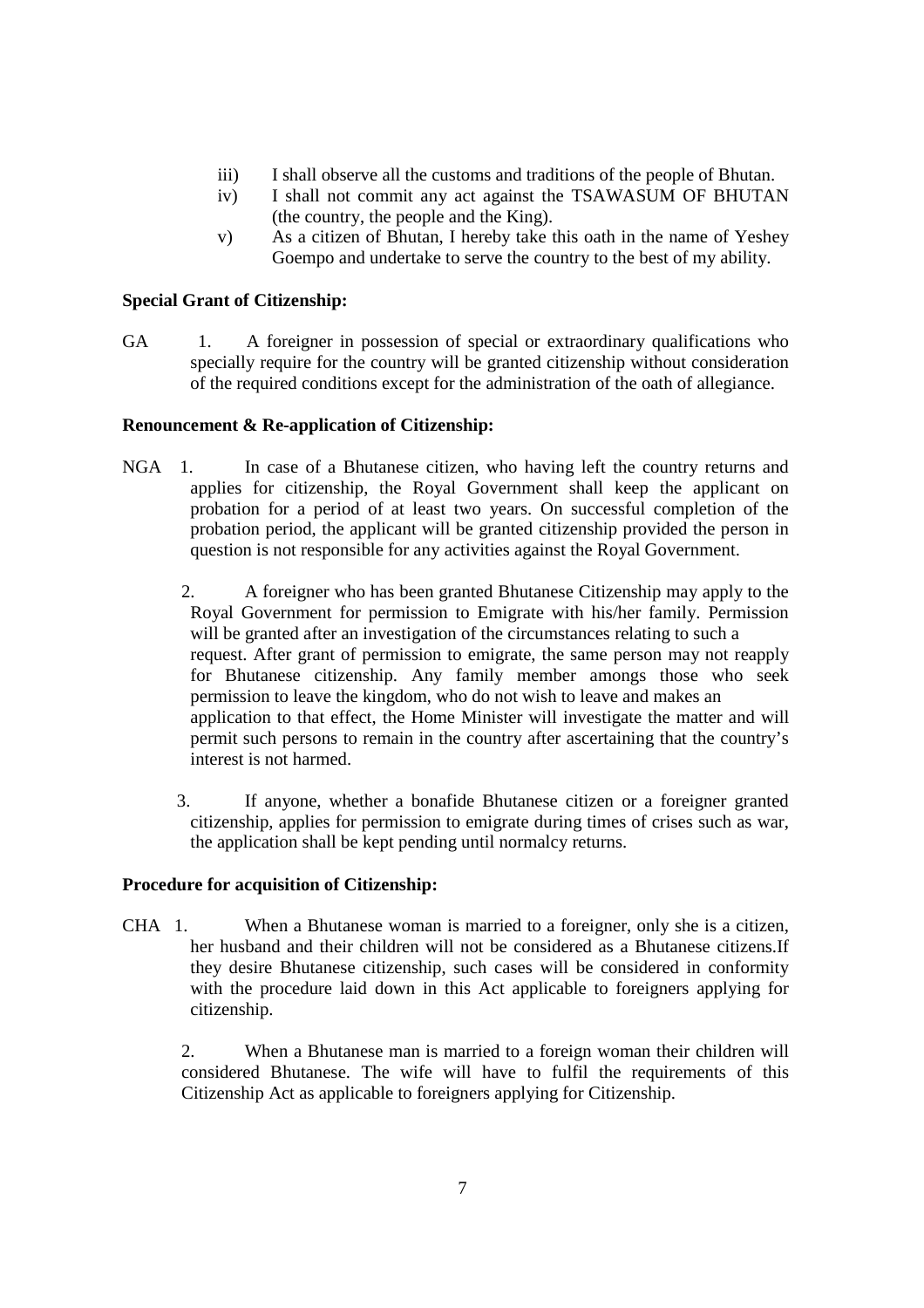3. In the case of Bhutanese citizens residing in order countries, the citizenship

Law subhead KA-12 No: 2 which is reproduced below, shall be applicable.

#### **Reproduction of Thrimyic KA 12- 2**:

KA-12-2 With the exception of a genuine Bhutanese whose family is domiciled in Bhutan but he/she himself/herself has to stay away in another country in connection with the service of the Royal Government, private business or religious practices, all others who live in foreign countries and serve the government and people of such countries or have settled in a foreign country or are holding official posts in a foreign government are considered non-nationals.

#### **Registration Procedure:**

- CHHA 1. All children born of a father who is a Bhutanese citizen should be registered in the official record within one year of their birth whether the children are born inside or outside the country.
	- 2. All children born within the country are required to be listed with the Dzongkha or the Dungkhag of their birth. Children of Bhutanese parentage born in other countries should be recorded with the Royal Bhutanese Embassies. Where there are no Embassies near by, the information should be conveyed to the Home Ministry through correspondence.
	- 3. If a child is more than one year and is still not registered in the official record, registration is not permitted but may be applied for to the Home Ministry by the concerned local authority. The Home Ministry will then investigate the matter before granting permission for the registration.

#### **Validity of Census Record:**

JA 1. All census records must bear the Seal of the Royal Government and the signature of an officer not lower in rank than a Dzongdag. Other records will not be acceptable.

#### **Enquiry of Kashos:**

NYA 1. All Kashos with the people which were not granted by His Majesty will be investigated by the Home Minister and reported to the Royal Government.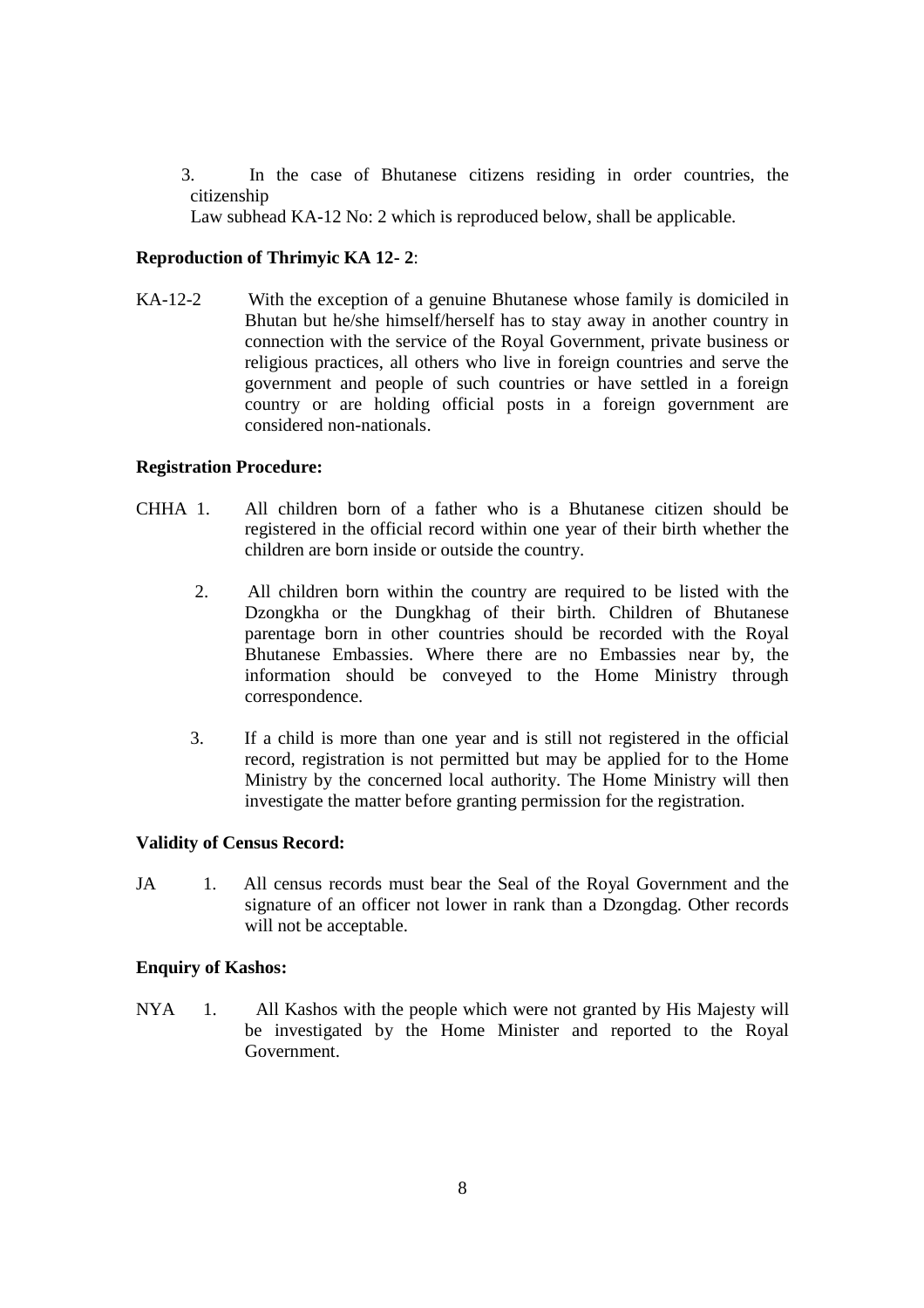#### **Penalty for Violation of Rules:**

- TA 1. Any one having acquired Bhutanese citizenship if involved in acts against the King or speaks against the Royal government or associates with people involved in activities against the Royal government shall be deprived of his/her Bhutanese Citizenship.
- 2. In the case of any person knowingly presenting false information at the time of applying for citizenship, the Kasho granting him/her citizenship will be withdrawn after due verification of the false information presented.

#### **THA Status of the provision:**

 1. In case of conflict between the provisions of this Act and the provisions of any previous laws, rules and regulations, the provisions of this Act shall prevail.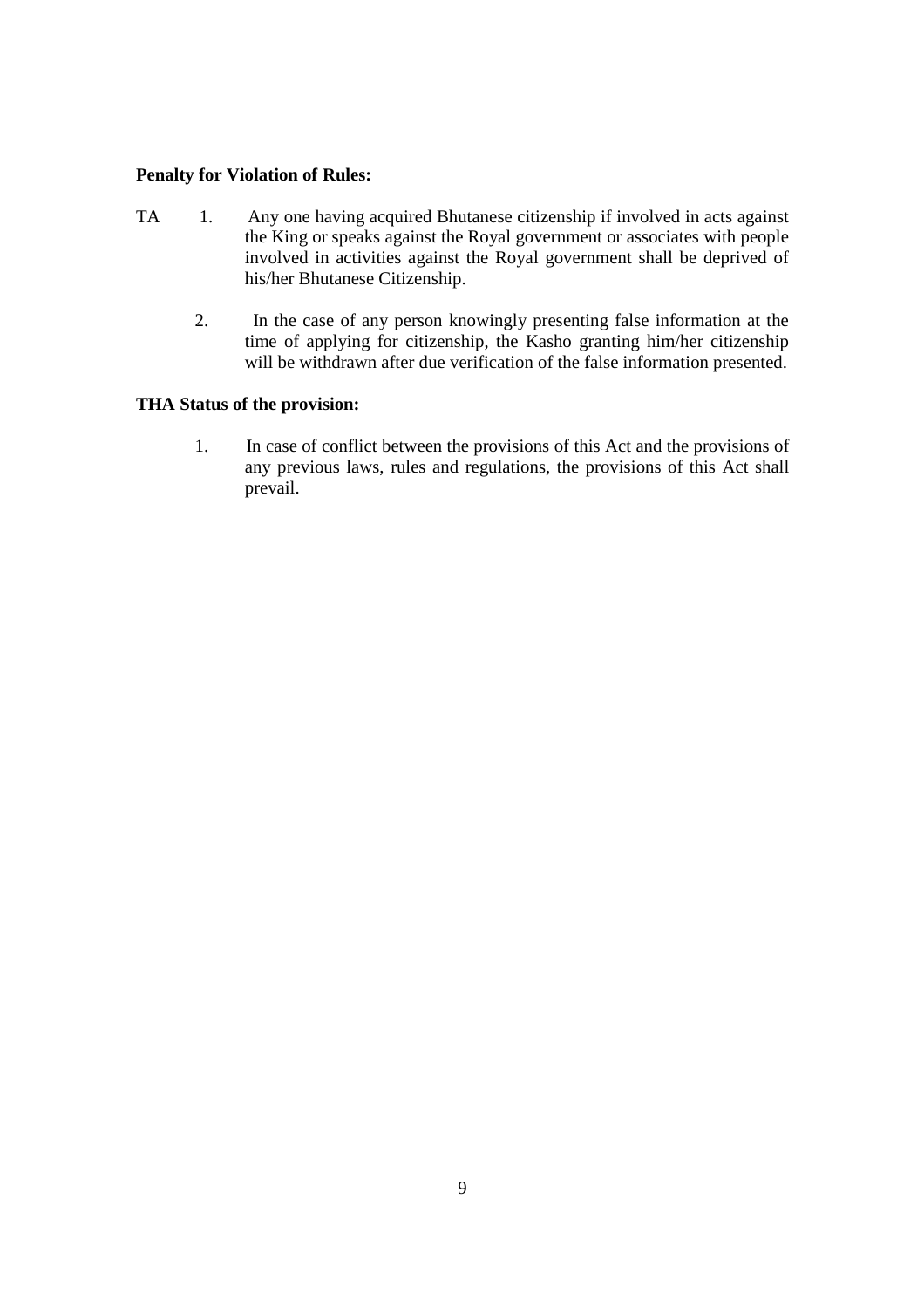# **THE BHUTAN CITIZENSHIP ACT, 1985**

1. This Act may be called the Bhutan Citizenship Act, 1985. It shall come into force from twenty third day of the fourth month of Wood Bull year of the Bhutanese calendar corresponding to  $10<sup>th</sup>$  June, 1985. In case of conflict between the provisions of this Act and the provisions of any previous laws, rules and regulations relating to citizenship, the provisions of this Act shall prevails.

#### **2. CITIZENSHIP BY BIRTH**

 A person whose parents are both citizens of Bhutan shall be deemed to be a citizen of Bhutan by birth.

#### 3**. CITIZENSHIP BY REGESTRATION.**

A person permanently domiciled in Bhutan on or before 31<sup>st</sup> December,1958, and, whose name is registered in the census register maintained by the Ministry of Home Affairs shall be deemed to be a citizen of Bhutan by registration.

#### **4. CITIZENSHIP BY NATURALIZATION**.

 A person desiring to apply for Bhutanese citizenship to the Ministry of Home Affairs in Forms KA-1 and KA-2 must fulfil all the following conditions to be eligible for naturalization:

- a) The person must have attained the age of 21 years, and 15 years in the case of a person either of whose parents is a citizen of Bhutan;
- b) The person must be mentally sound;
- c) The person must have resided in Bhutan for 15 years in the case of Government employees and also in the case of applicants, either of whose parents is a citizen of Bhutan, and 20 years in all other case, and this period of residence must be registered in the records of the Department of Immigration and Census.
- d) The person must be able to speak, read and write Dzongkha proficiently;
- e) The person must have good knowledge of the culture, customs, traditions, and history of Bhutan;
- f) The person must have good moral character and should not have any record of imprisonment for criminal offences in Bhutan or elsewhere;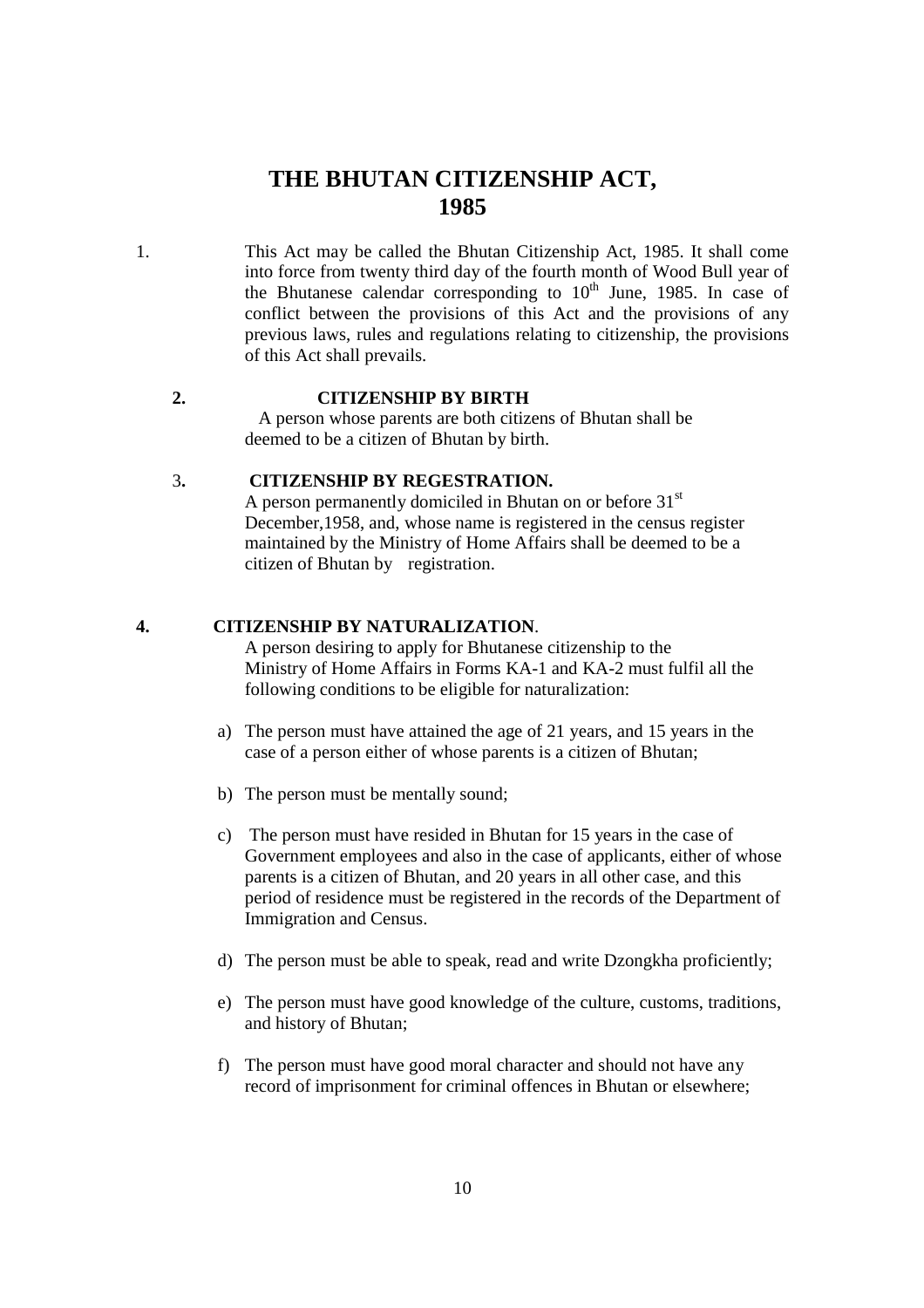- g) The person must have no record of having spoken or acted against the King, Country and People of Bhutan in any manner whatsoever, and
	- h) The person must be prepared to take a solemn Oath of Allegiance to the King, Country and People of Bhutan according to the prescribed From KHA.

 On receipt of the application Form KA-1 for naturalization, the Ministry of Home Affairs will take necessary steps to check all the particulars contained in the application. The Ministry of Home Affairs will also conduct written and oral tests to assess proficiency in Dzongkha and knowledge of the culture, customs, traditions and history of Bhutan. The decision of the Ministry of Home Affairs on the question of eligibility for naturalization shall be final and binding. The Royal Government of Bhutan also reserves the right to reject any application for naturalization without assigning any reason.

#### **5. GRANT OF CITIZENSHIP:**

- a) A person, whose application for naturalization has been favourably considered by the ministry of Home Affairs, shall take the Oath of Allegiance according to Form KHA of this Act and then His Majesty the King may grant citizenship Kasho.
- b) A person shall then be deemed to be a citizen of Bhutan upon receiving a Kashog from His Majesty the King of Bhutan according to Form GA of this Act.

#### 6**. TERMINATION OF CITIZENSHIP:**

- a) Any citizen of Bhutan who acquires the citizenship of another country shall cease to be a citizen of Bhutan. The wife/husband and children of that person if they were Bhutanese citizens, shall have the right to remain as citizens of Bhutan provided they are permanently domiciled in Bhutan and are registered annually in the citizenship Register maintained by the Ministry of Home Affairs.
- b) Any citizen of Bhutan who has acquired citizenship by naturalization may be deprived of citizenship at any time if it is found that naturalization had been obtained by means of fraud, false representation or the concealment of any materials fact.
- c) Any citizen of Bhutan who has acquired citizenship by naturalization may be deprived of citizenship at any time if that person has shown by act or speech to be disloyal in any manner whatsoever to the King, Country and People of Bhutan.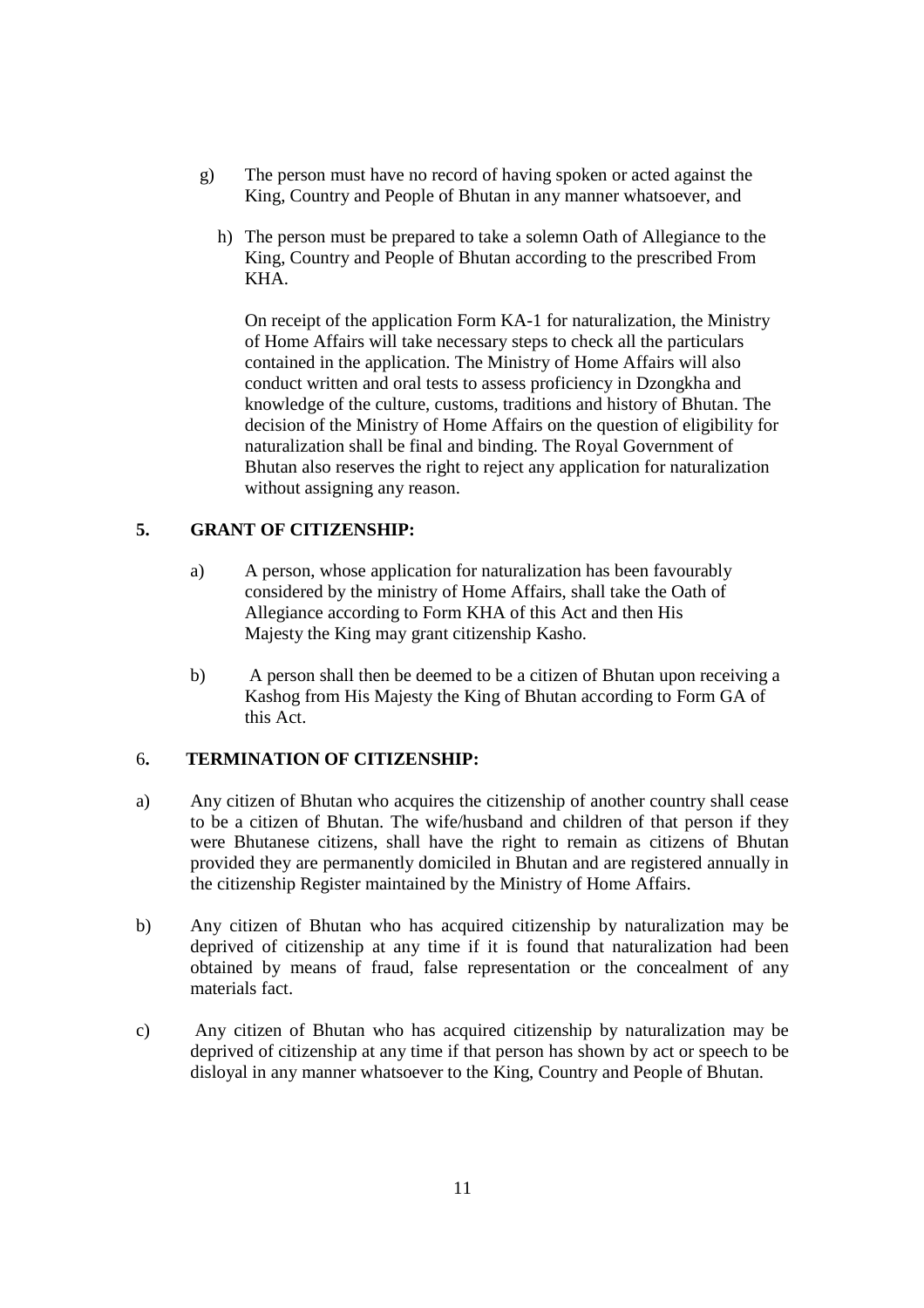- d) If both the parents are Bhutanese and in case of the children leaving the Country of their own accord, without the knowledge of the Royal Government of Bhutan and their names are also not recorded in the citizenship register maintained in the Ministry of Home Affairs, then they will not be considered as citizens of Bhutan.(Resolution No.16 (2) adopted by the National Assembly of Bhutan in its  $62<sup>nd</sup>$  Session).
- e) Any citizen of Bhutan who has been deprived of Bhutanese citizenship must dispose of all immovable property in Bhutan within one year, failing which, the immovable property shall be confiscated by the Ministry of Home Affairs on payment of fair and reasonable compensation.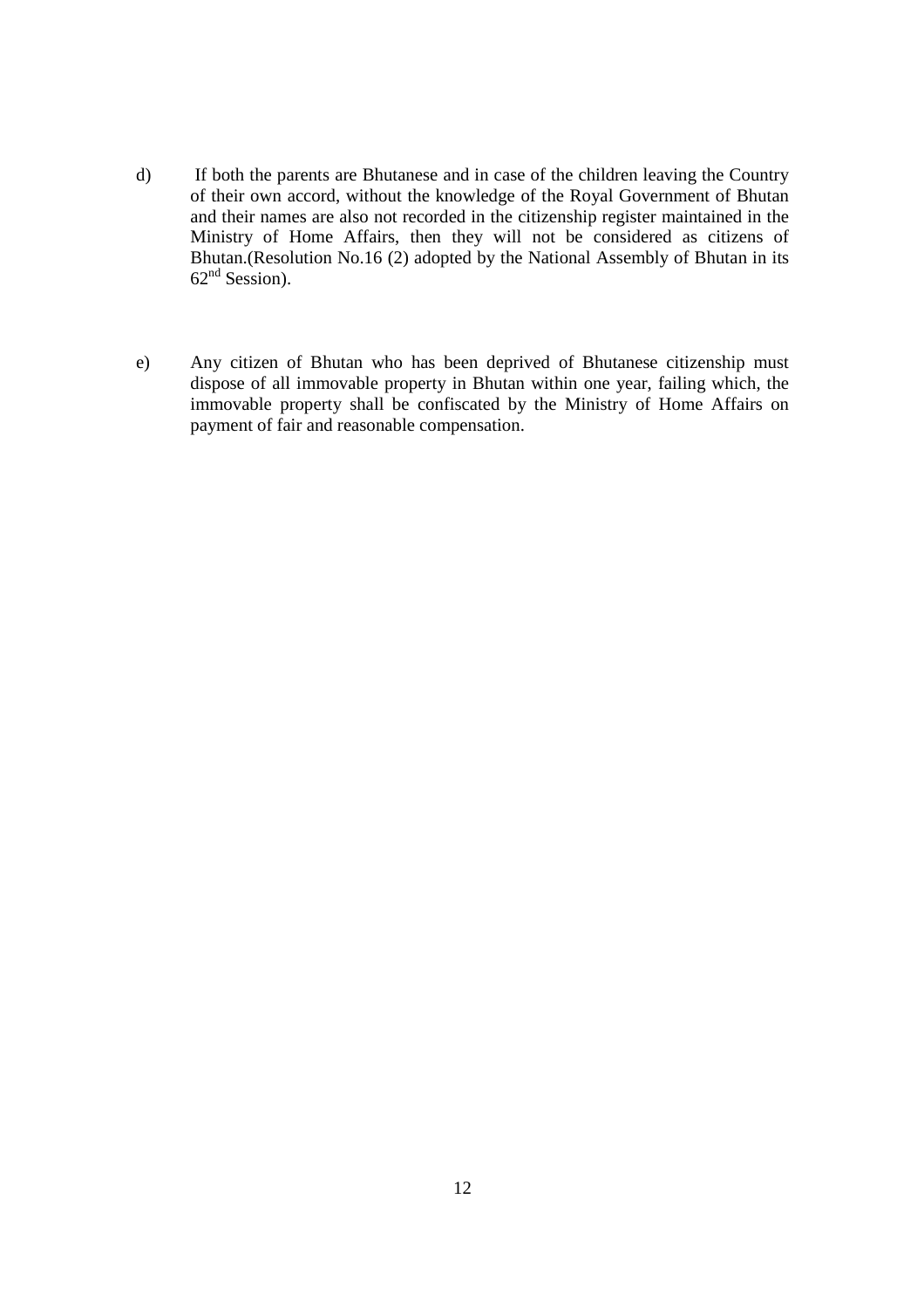#### **FORM KA-1 APPLICATION FORM FOR NATURALIZATION (See Article2)**

**The Hon'ble Home Minister, Ministry of Home Affairs, Tashichho Dzong, Thimphu** 

**Sir,** 

 I have the honour to apply for Bhutanese Citizenship according to Article 4 of the Citizenship Act of Bhutan, 1985.

 In the event that my application for naturalization is approved by the prescribed authority in the Royal Government of Bhutan, I am prepared to take the Oath of Allegiance pledging my full loyalty and devotion to the King, Country and people of Bhutan. I am also prepared to faithfully abide by all the Laws of Bhutan and to perform all the duties required of a faithful subject of His Majesty the King of Bhutan.

The Form KA-2 duly filled in is attached.

#### **Yours faithfully,**

 **(Signature of applicant)**

Name of applicant: …………………………..

(Stamp for Nu. 100/-: ………………………..

Date: ………………………………………........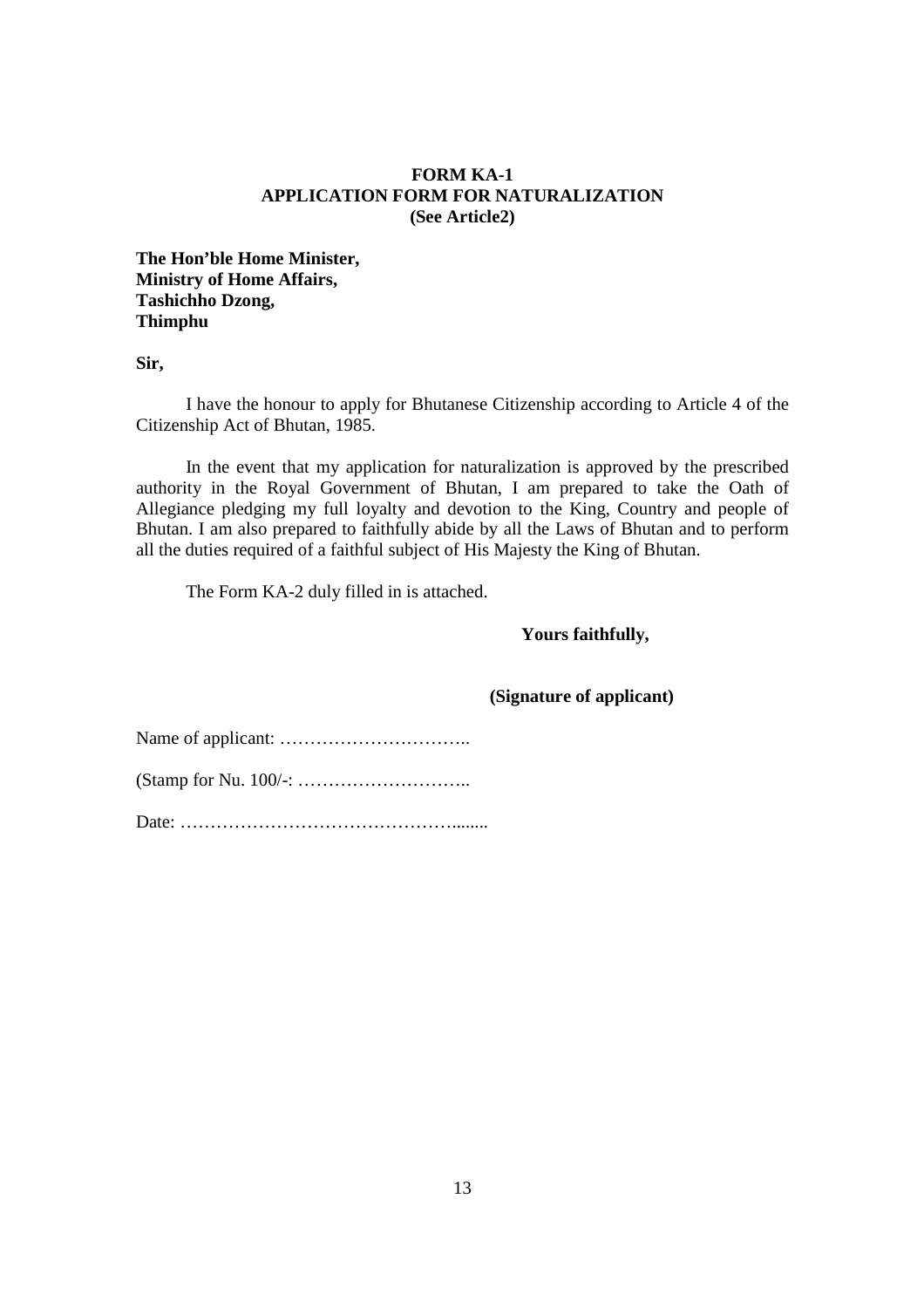#### **FORM KA-2 PARYICULARS OF APPLICANT FOR CITIZENSHIP**

#### **(Please fill in Block letters)**

Passport Size Photograph

| 1. | Name of applicant Mr. / Mrs. / Miss                                                                                                                                                                         |                |  |
|----|-------------------------------------------------------------------------------------------------------------------------------------------------------------------------------------------------------------|----------------|--|
| 2. | Date of birth                                                                                                                                                                                               |                |  |
| 3  | Place of birth                                                                                                                                                                                              |                |  |
| 4. | <b>Home Address</b>                                                                                                                                                                                         |                |  |
| 5. | Educational qualification                                                                                                                                                                                   |                |  |
| 6. | Profession                                                                                                                                                                                                  | $\ddot{\cdot}$ |  |
| 7. | Country of present Citizenship                                                                                                                                                                              |                |  |
| 8. | Date of arrival in Bhutan                                                                                                                                                                                   |                |  |
| 9. | Purpose for coming to Bhutan                                                                                                                                                                                |                |  |
|    | 10. Present address                                                                                                                                                                                         |                |  |
|    | 11. Height of applicant<br>Colour of eyes<br>Identification mark, if any                                                                                                                                    |                |  |
|    | 12. Name of father                                                                                                                                                                                          |                |  |
|    | 13. Name of mother                                                                                                                                                                                          |                |  |
|    | 14. Reason (s) for applying for Bhutan Citizenship                                                                                                                                                          |                |  |
|    | 15. If married<br>a) Name of husband/wife<br>b) Date of birth of husband/wife<br>c) Whether husband/wife is a Bhutanese citizen<br>d) Place and date of issue of Marriage Certificate<br>e) Present address |                |  |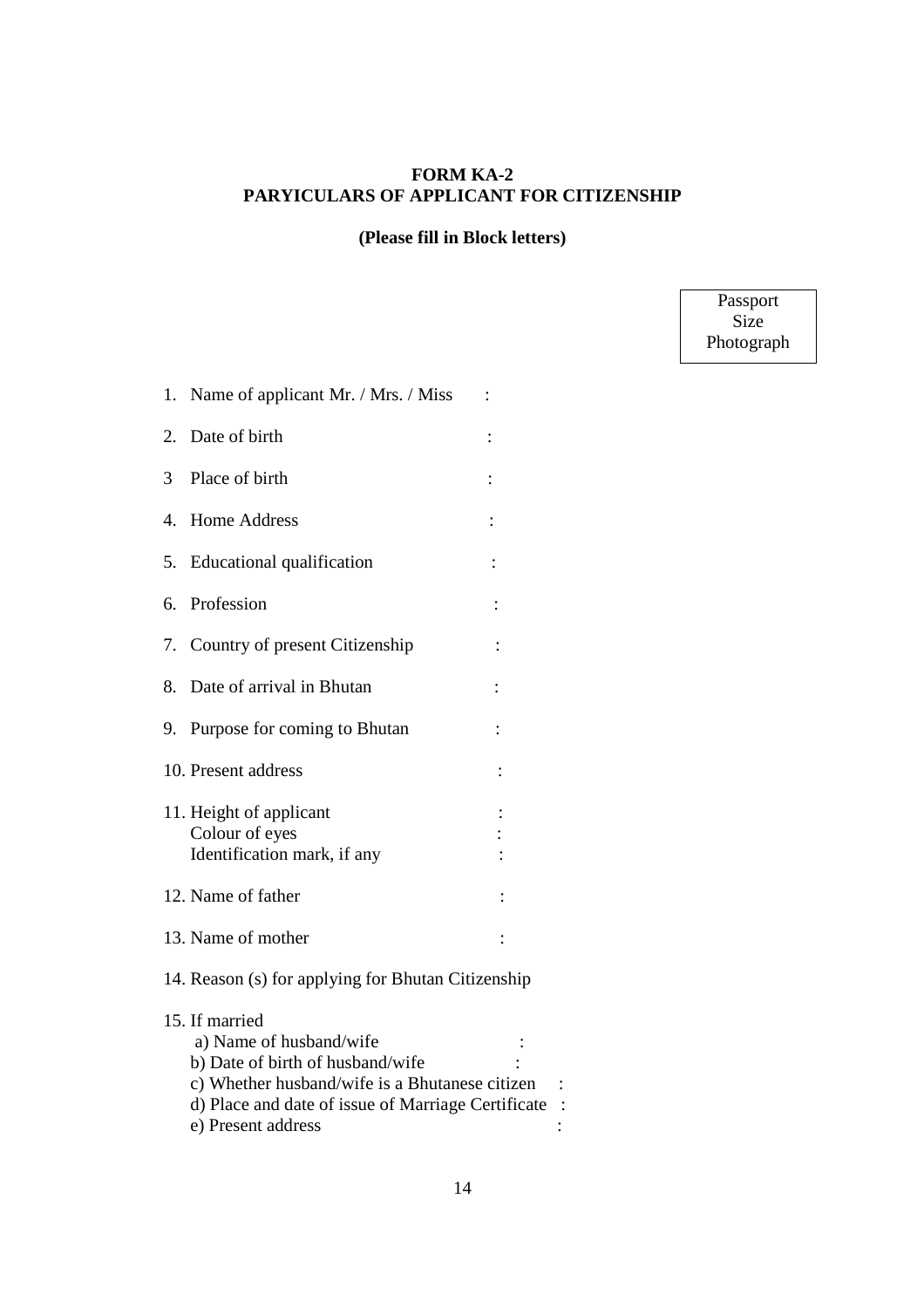f) Particulars of each children with birth certificates attached :

| Sl.No | $\overline{\phantom{a}}$<br><b>Name</b> | <b>Sex</b> | Date of Birth |
|-------|-----------------------------------------|------------|---------------|
|       |                                         |            |               |
|       |                                         |            |               |
|       |                                         |            |               |
| .,    |                                         |            |               |
|       |                                         |            |               |
|       |                                         |            |               |

#### (Name of adopted children should not be inserted here):

16. If in Government Service :

- 1. Date of appointment : …………………………
- 2. Department in which employed : …………………….
- 3. Designation : …………………………........
- 4. Present pay and scale of pay : …………………………

17. If not in Government service, please state nature of employment with full details

**(Signature of applicant**)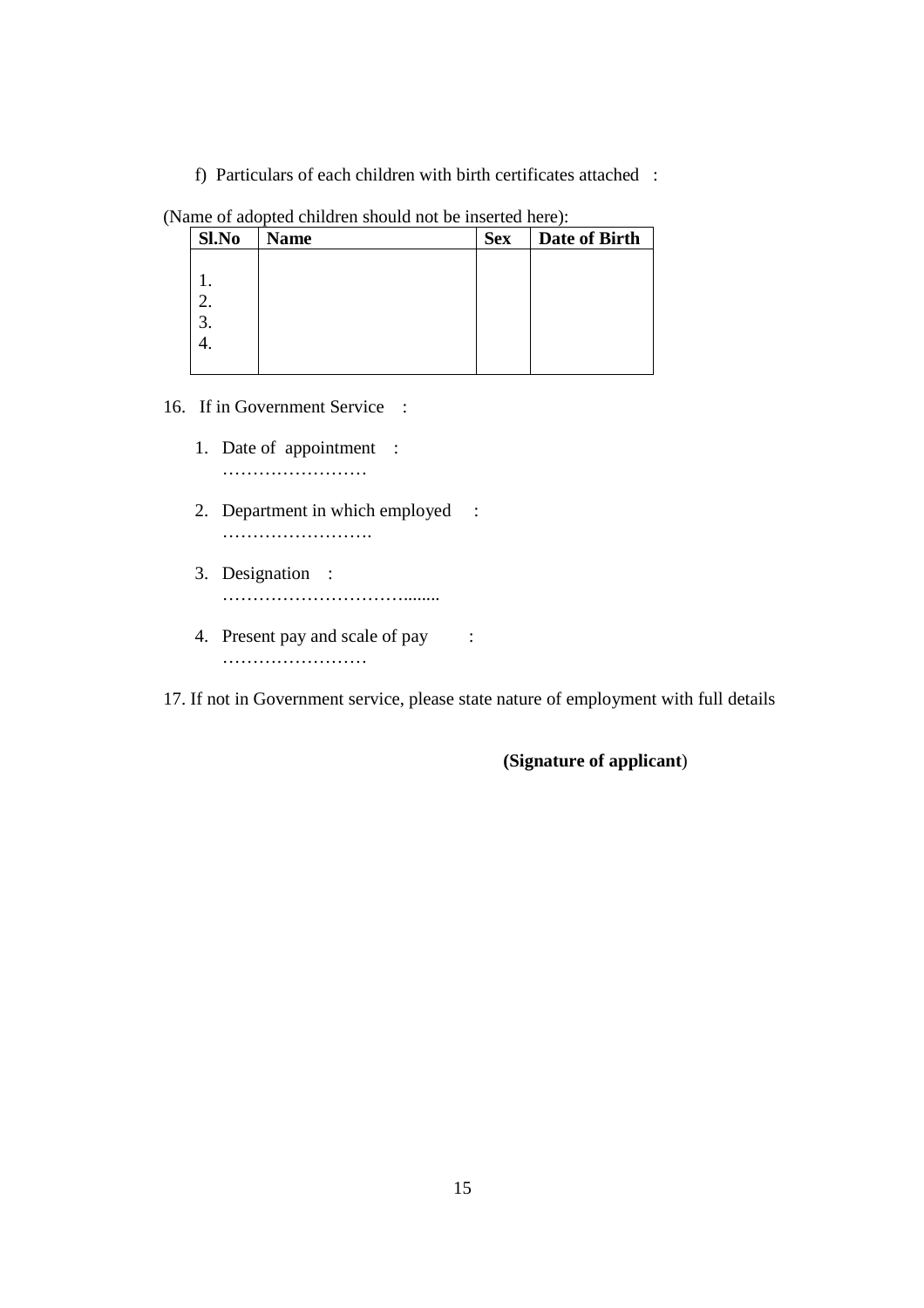#### **FORM KHA**

#### **(See Article 4 (h)) OATH OF ALLEGIANCE**

I ……………………….do solemnly swear as that :

- 1. I pledge my full allegiance to the sacred institution of monarchy;
- 2. I shall always serve the King, Country and People of Bhutan with an unwavering love, devotion and loyalty;
- 3. I shall faithfully observe the Laws of Bhutan;
- 4. I shall make every effort to preserve the rich cultural heritage of Bhutan; and
- 5. I shall faithfully perform my duties as a loyal subject of the King of Bhutan.

 In testimony of having sworn this Oath of Allegiance, I hereby affix my signature on the date and place mentioned hereunder.

Place : ………………………………

Date : …………………………….

 **(Signature)**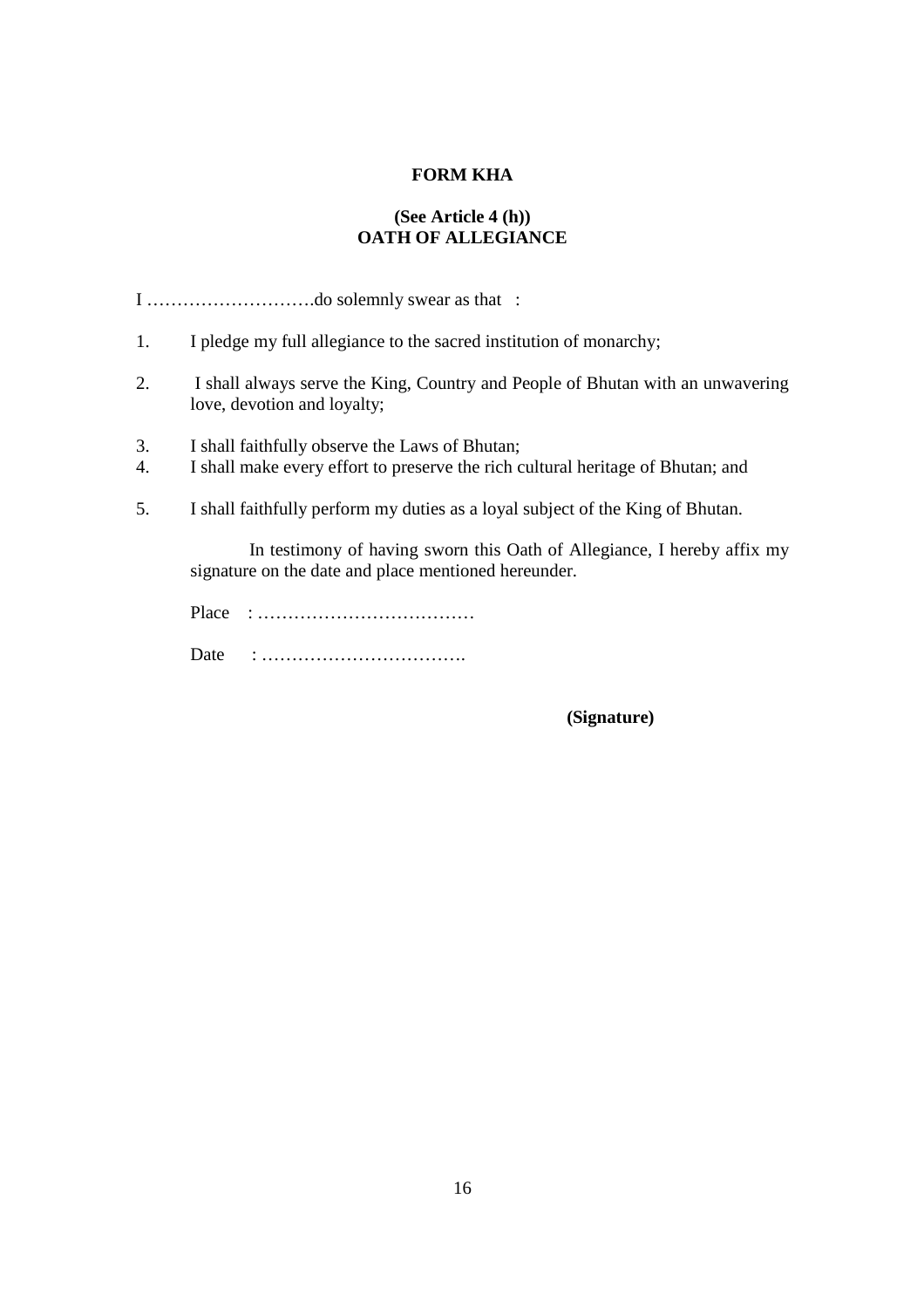#### **FORM GA.**

#### (See Article 4)

#### **KASHOG OF CITIZENSHIP**

Number :

We are please to accept Mr. / Mrs. / Miss …………………………….. as our loyal subject from this day, and we do hereby confer on him/her all the rights, privileges and duties of a citizen of Bhutan.

Given under our hand and seal this ………………..day of ………………….at the Tashichho Dzong.

**Sd /-**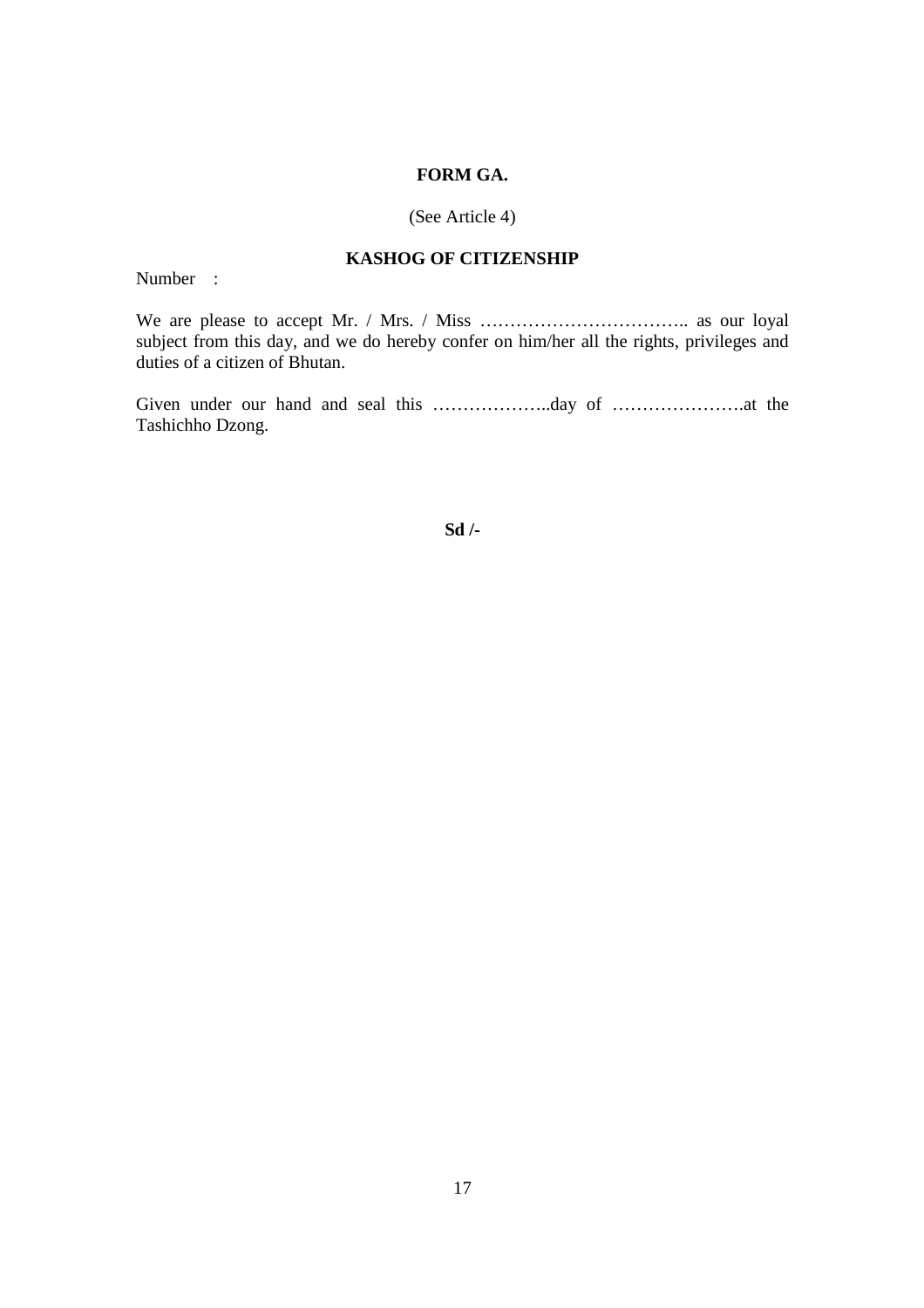#### **(HIS MAJESTRY THE KING OF BHUTAN) AMENDMENTS AND RESOLUTIONS OF THE SIXTY SEVENTH SESSION OF THE NATIONAL ASSEMBLY, 1988.**

#### ADDITIONAL CLAUSES :

1. The Draft of the Bhutan citizenship Act, 1985 was distributed to all the Assembly members six months before the  $62<sup>nd</sup>$  Session of the National Assembly was held so that all the members would have adequate time to study it and also obtain the views of the people. Accordingly, the Draft Act was discussed thoroughly, during the  $62<sup>nd</sup>$  Section and enacted as the Bhutan Citizenship Act, 1985. Nevertheless, with a view to remove problems and Kidu faced by some of the people, the  $67<sup>th</sup>$  Session of the National Assembly held in 1988 approved several amendments to this act. These amendments, as reflected in the proceedings and resolutions of the  $67<sup>th</sup>$  Session of the National Assembly, are given below:

#### **2. Marriage cases with Foreign Nationals:**

 The Deputy Minister, Ministry of Home Affairs, reported to the National Assembly that all inter-marriages between Bhutanese and foreign nationals prior to coming into force of the 1977 Act would have to governed by the provisions of the 1958 Act. Similarly, cases prior to coming into force of the 1985 Act would have to be subject to the provisions of the 1977 Act. Inter-marriages after 1985 would come under the purview of the 1985 Citizenship Act.

 The Representatives of the people unanimously endorsed the statement of the Deputy Minister, Ministry of Home Affairs with regard to implementation of the various laws. They also agreed that the Acts fully safe-guarded the wellbeing of the people and the interest of the country.

 His Majesty the King was pleased to state that during the Royal Tours of Dzongkhags of southern Bhutan it came to his notice that the people's basic concern was with the coming into force of the 1985 Act, the various provisions of the 1958 and 1977 Acts would be superseded, generating difficulties for those citizens married to non-nationals prior to 1985. In this context His Majesty noted that in the application of the 3 Acts promulgated on the subject of citizenship in a span of 27 years, the provisions of all three Acts for the relevant period under which each was in force must be honoured.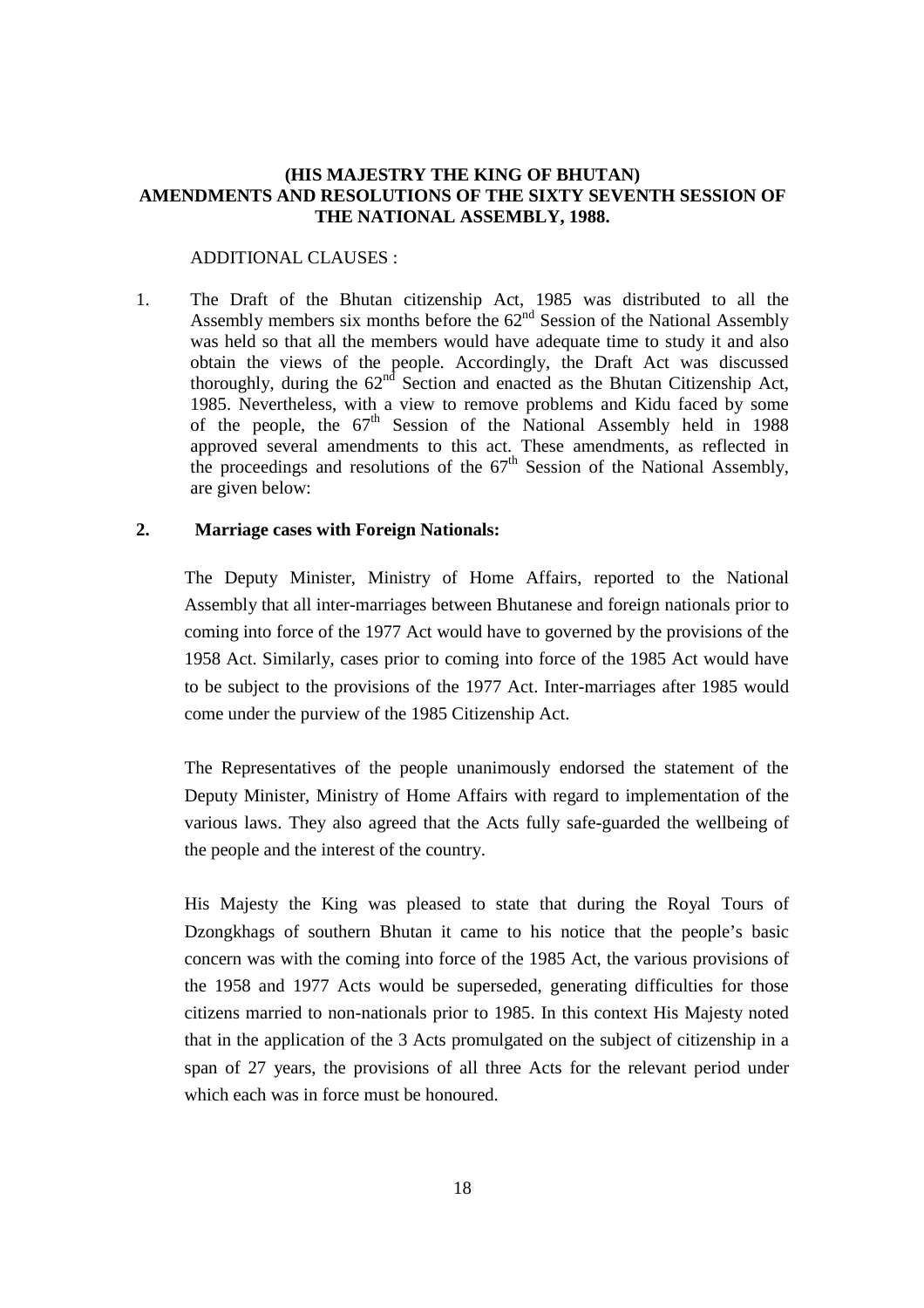#### 3. **Residence Permit**

 His Majesty the King was pleased to state that the Citizenship Act had been formulated and passed by the National Assembly, taking into account the present and future security and stability needs of a small country like Bhutan. Therefore, all the Assembly member must recall this decision and ensure that there are no continuous changes in the important laws and regulations of the country.

 His Majesty the King was pleased to note that in accordance with the Citizenship Acts promulgated in 1958, 1977 and 1985, the children of Bhutanese men married to non-nationals prior to 1985 would be automatically eligible for citizenship. In the case of the Bhutanese women married to non-nationals, her husband and children would according to the law not be considered as citizens. His Majesty assured the National Assembly that it was not the intention of the Royal Government to separate parents and children, husbands and wives from living together. In consideration of their welfare, His Majesty suggested that nonnationals married to Bhutanese and are not eligible to citizenship according to the provisions of the existing laws, could be granted special residence permit. They would also be entitled to health, education and other social benefits extended to citizens of the country.

 According to Government's statistics, 11,442 marriages between Bhutanese and non-nationals have taken place during the last 20 years. As the number is not small, but runs into tens of thousands, it is necessary that the Ministry of Home Affairs, Department of Census, and the respective Dzongkhags, Gups and Chimis carry out investigations to ensure that the marriages are genuine and in conformity with the law. Marriages which have take place according to necessary procedures could be given special residence permit.

 If the Royal Government does not proceed strictly in accordance to the provisions of its laws, it is likely that non-nationals may come to the conclusion that irrespective of the clear laws of the country the Government would grant citizenship once inter-marriages have taken place. Under such circumstances, landless and unemployed non-nationals may resort to arrangement of marriages with Bhutanese nationals as a means of settling down in the country. If such cases take place in large numbers, as it has happened in many other countries, the peace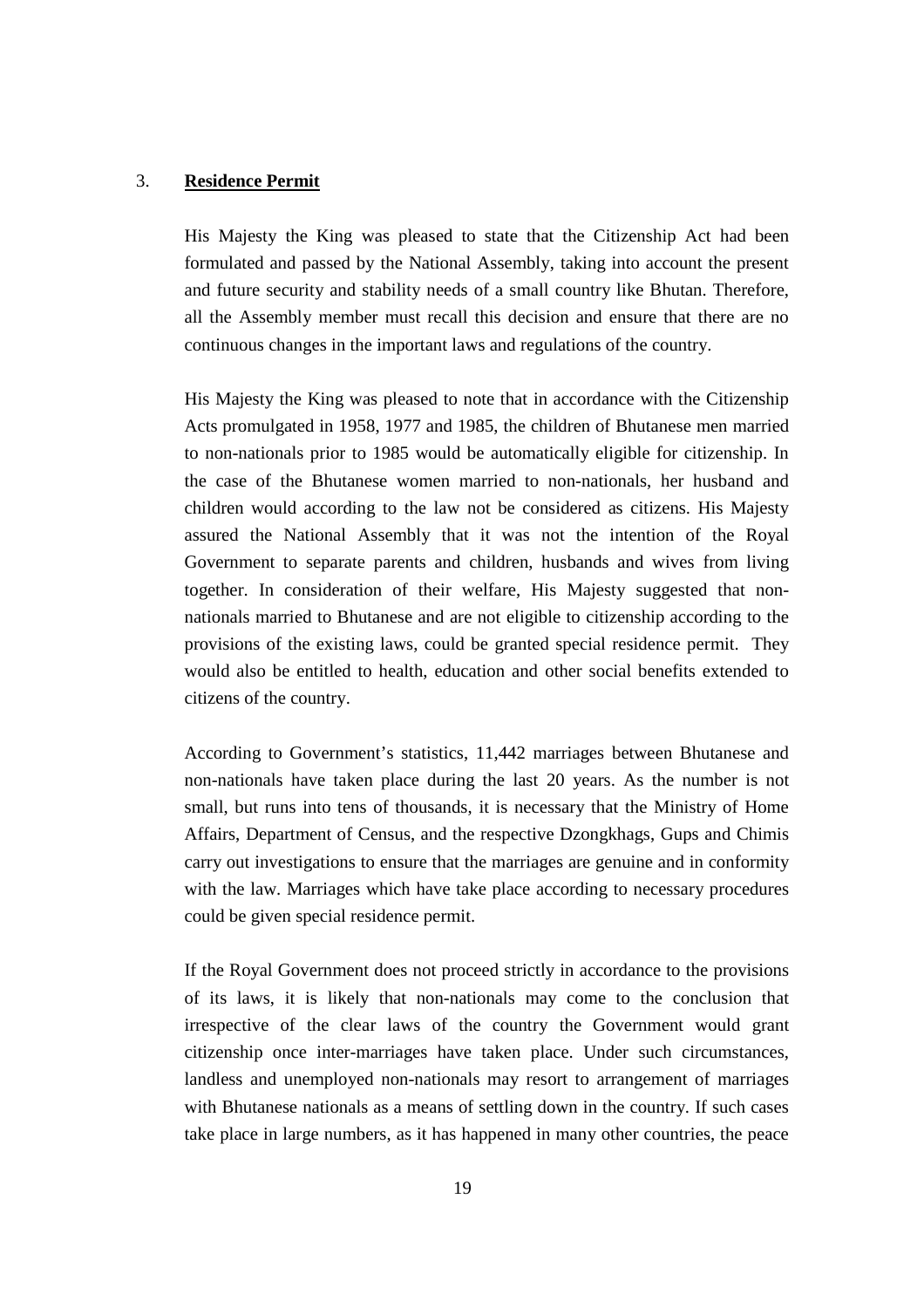and stability of the country will be affected. Therefore, even the granting of the special residence permits should be limited to those married prior to coming in force of the 1985 Act and should not be applicable to any individuals married thereafter.

 His Majesty the King was pleased to state that marriages between Bhutanese and non-nationals are not prohibited, so long as they are carried out fully in accordance with the Citizenship and Marriage laws of the country.

 His Majesty the King was pleased to point out that most of the difficulties have arisen not because the legislation is not clear, but because government officials and people concerned with the implementation of the laws do not follow and apply them strictly. Accordingly, to preserve the sovereignty of Bhutan and safeguard the peace and wellbeing of the people, His Majesty the King was pleased to command that all laws of the country including the Citizenship Act, Land Act, Marriage Act, Inheritance Act passed by the National Assembly must not be subject to changes and amendments each year for minor reasons.

 The National Assembly resolved that the new rule with regard to issuing of special residence permit as suggested by His Majesty the King shall be introduced and strictly implemented. The Assembly also recognized that in the interest of the country, all other laws must be strictly adhered to.

#### 4. **Adoption**

 The Deputy Minister, Ministry of Home Affairs, reported to the National Assembly that during the census, among others, numerous cases of adoption of non-nationals by Bhutanese had been observed.

 In this context, many representatives stated that adoption of children should only be permitted from birth to the age of about 5 to 7 years. Some members noted that older children employed for domestic work were being put forward as adoption cases. They proposed that such adoptions should not be considered for award of Bhutanese Citizenship.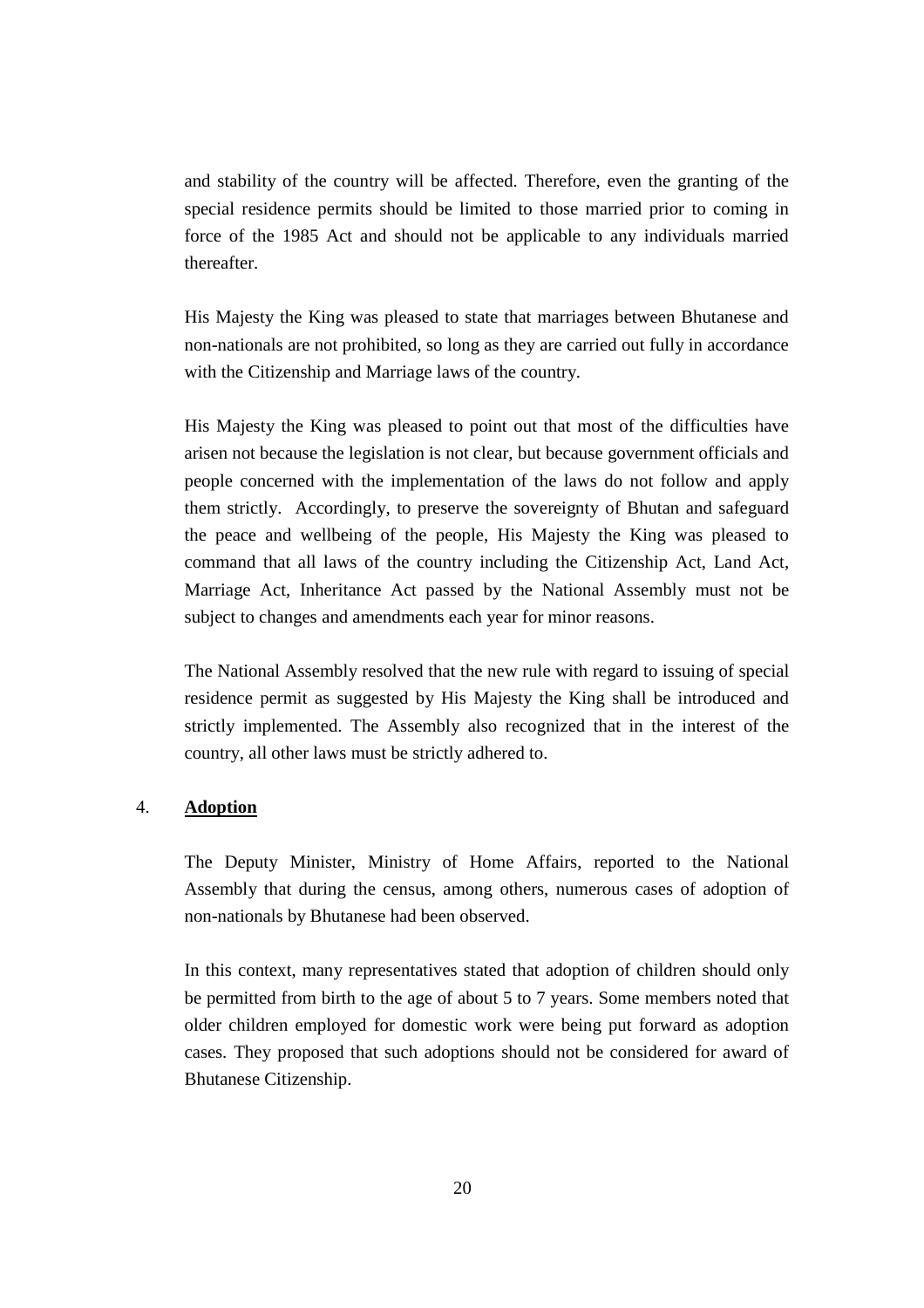The Deputy Minister, Ministry of Home Affairs, reported that adoption of children whether Bhutanese or non-nationals should be permitted provided the cases are processed through the Thrimkhangs and appropriate agreements stating that the child would be entitled to full benefits under the Inheritance Act as applicable to natural born children are undertaken. Children adopted according to these procedures shall be recognized by the Ministry of Home Affairs and the Thrimkhangs as foster children and shall be permitted to be registered in the census as citizens.

The National Assembly approved the proposal of the Ministry of Home Affairs.

## 5. **Bhutanese nationals who have emigrated from the Country and returned to Bhutan.**

 The Deputy Minister, Ministry of Home Affairs, reported that in accordance with the 1985 Citizenship Act, Bhutanese nationals who have earlier emigrated from the country are permitted to apply for citizenship, provided they had clearly stated the reasons of their departure and approval of the Government had been accorded. Those who have emigrated without prior approval of the Government shall not be entitled to citizenship on their return.

 During the long deliberations on the subject in the National Asembly, the representatives of Haa, Samdrupjongkhar, Lamidara, Punakha, Thimphu, Wangdi, the Foreign Minister, Director General of Agriculture, Representative of the High Court, Representatives of the Royal Advisory Council made several observations. Some stated that those emigrating to other countries show disregard to Bhutan and, therefore, should not be granted citizenship on their return. Some stated whether people emigrate with or without Government permission, they do so to avoid national obligations like Woola and taxes. Such people return not because of their loyalty to Bhutan, but because of economic development and increased public welfare in the country.

 Some members stated that those who leave their parents and property in Bhutan and emigrate for matrimonial reasons but return due to circumstances should be granted citizenship. Other members argued that irrespective of the reasons for emigrating from Bhutan, the departure cannot be considered as well-intentioned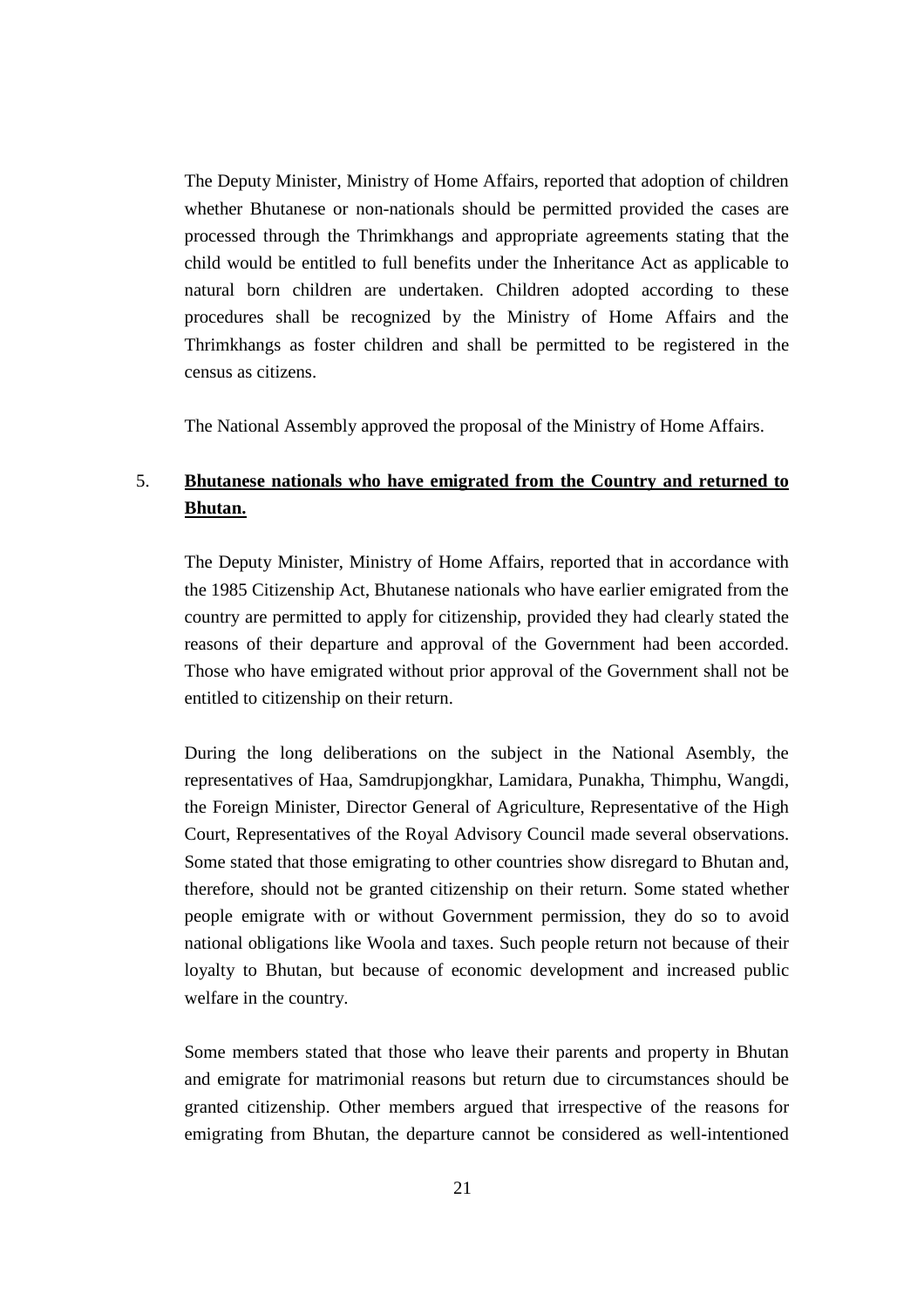and, therefore, such persons should not be granted citizenship on their return. Several members pointed out that reporting to the Government prior to departure cannot alone entitle individuals to citizenship. Therefore, irrespective of whether the matter had been reported to the Government or not, emigrants should not be automatically entitled to citizenship on their return.

 The National Assembly resolved that any Bhutanese national taking residence in another country for purposes of immigration shall not be considered Bhutanese Citizen from the day of departure.

#### 6. **Bhutanese Nationals not included in the Census**

 The Deputy Minister, Ministry of Home Affairs, reported that genuine Bhutanese nationals not appearing in the census register shall be confirmed citizenship and included in the census after thorough investigations are carried out by the Ministry of Home Affairs, the Department of Census and respective Dzongkhags and Chimis. This must be undertaken within 1989.

 His Majesty the King was pleased to state that in reviewing the records of 9 Dzongkhags, it was found that 12,103 Bhutanese nationals have not been registered in the census. Thorough investigation would be carried out on each case. Those who have not been registered due to lack of knowledge or for justifiable reasons shall be permitted to be included in the census in 1989 and shall not be subject to any sanctions. Those deliberately avoiding to appear in the census for reasons of evasion of Woola and taxes, shall be subject to penalties depending on the seriousness of their actions. Further, appropriate punishment shall also be imposed on government officials, Gups and other defaulters responsible for deliberate exclusion of people from the census.

The National Assembly approved the proposal of the government.

#### 7. **Foreign Nationals who have land and property in Bhutan**

 The Deputy Minister, Ministry of Home Affairs, reported to the Assembly that foreign nationals who have acquired land and property in accordance with the laws of the country should be permitted to apply for citizenship in accordance with the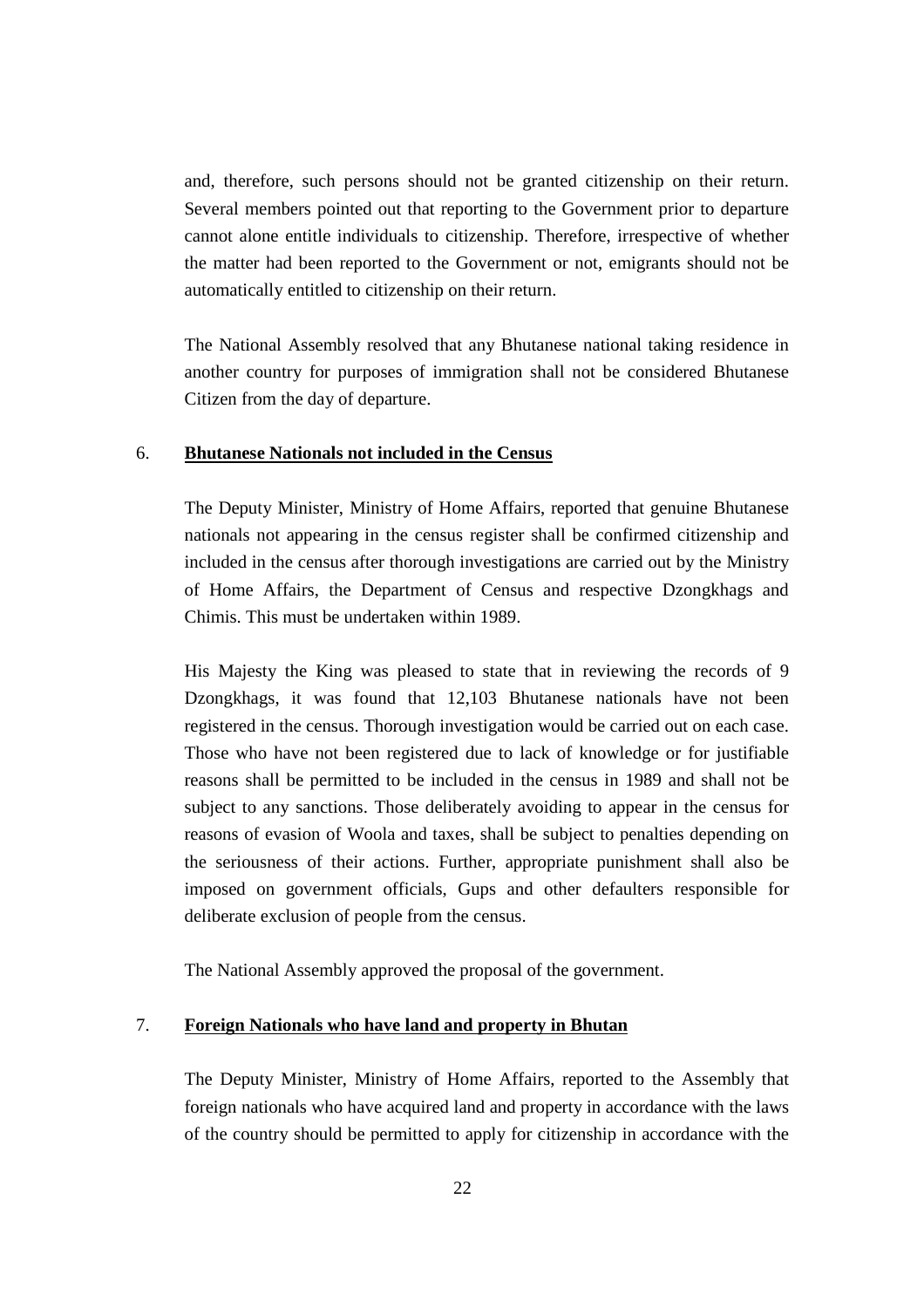1985 Citizenship Act. Those who have acquired immovable properties illegally shall not be admissible for citizenship.

 The National Assembly resolved that the matter would be dealt in accordance with the proposal of the Deputy Minister, Ministry of Home Affairs, as and when such cases arise.

#### 8. **Other matters pertaining to Census and Citizenship**

 The Deputy Minister, Ministry of Home Affairs, reported that up till the 67th Session of the National Assembly, census of only 9 Dzongkhags had been completed. Work in the remaining Dzongkhags had already been initiated. Although many problems had emerged, the government has taken appropriate steps and necessary initiatives to resolve them. The work now was proceeding smoothly. He stated that it was the duty and responsibility of every citizen to fully support the important task of national census.

 The Deputy Minister also reported that other non-nationals living in Bhutan not covered under the various categories outlined in the laws and acts of the country shall in no case be considered for citizenship. With regard to non-nationals working in the country, he stated that regular identity cards were being issued for the duration of their permitted stay.

 The National Assembly endorsed the statement of the Deputy Minister, Ministry of Home Affairs.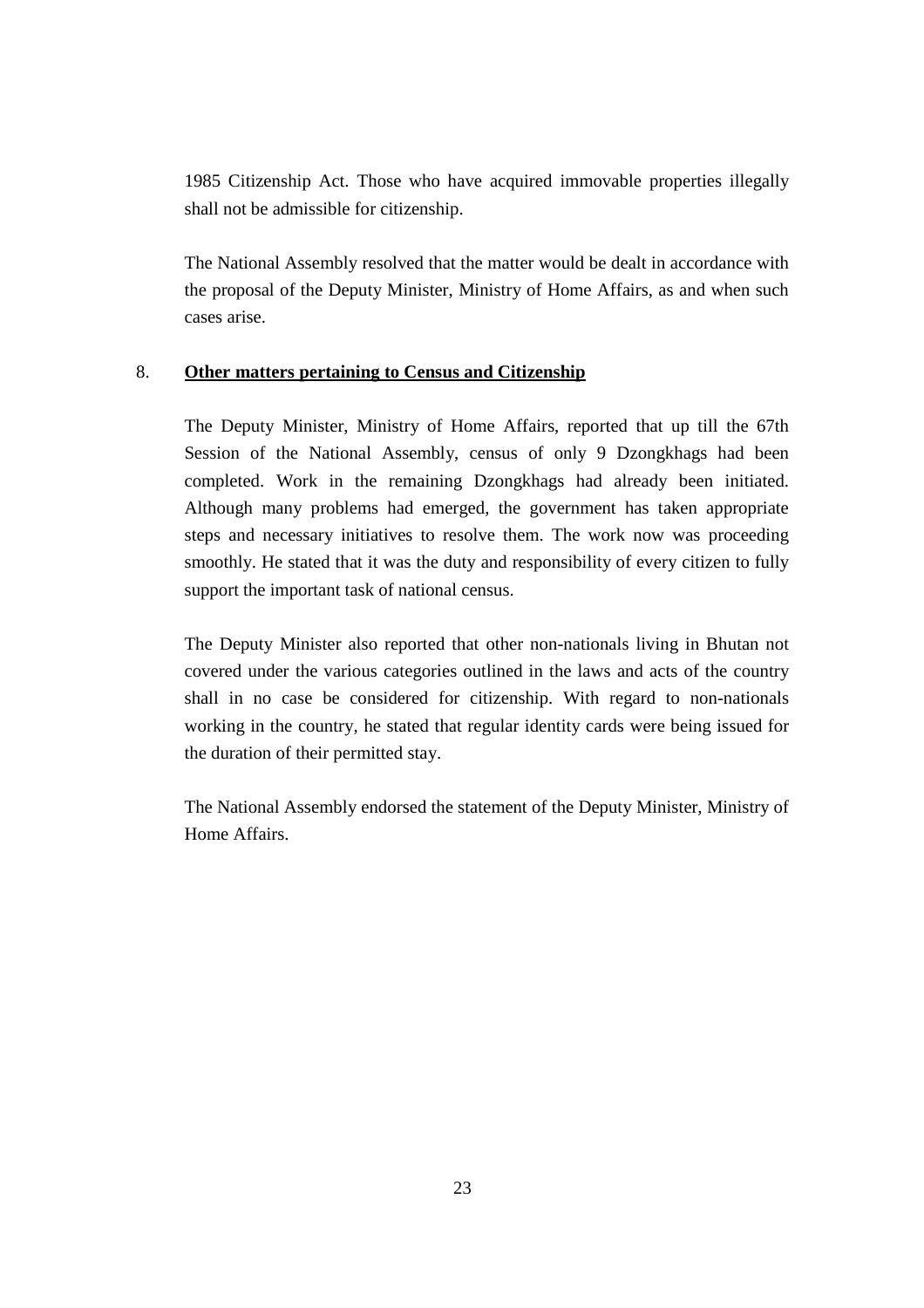#### **RULES & REGULATIONS OF THE MULTIPURPOSE CITIZENSHIP IDENTITY CARD**

In pursuance of the National Assembly Resolution 57 of 52<sup>nd</sup> Session (1980) and Resolutions 2 to 8 of the  $67<sup>th</sup>$  Session (1988), it is considered necessary in the interests of the Kingdom of Bhutan to revise the Rules and Regulations, relating to the Citizenship Identity Card issued on June 10, 1980 corresponding to the Bhutanese  $28<sup>th</sup>$  day of the 4<sup>th</sup> month of the Iron Monkey year.

#### **1. Title and commencement:**

- a) This enactment shall be called the Rules and Regulations of the Multipurpose Citizenship Identity Card 1989.
- b) These Rules and Regulations shall extend to the citizens and the residents of the Kingdom of Bhutan.
- c) These Rules and Regulations shall supersede all earlier Notification, Rules and Regulations relating to Citizenship Identity Cards and come into effect from  $5<sup>th</sup>$  day,  $11<sup>th</sup>$  month of Earth Snake Year of the Bhutanese calendar corresponding to January 1, 1990.

#### **2. Administration:**

- a) The Ministry of Home Affairs shall be solely responsible for administering the Rules and Regulations of the Multipurpose Citizenship Identity Card.
- b) The cards shall be issued in the Ministry of Home Affairs by an Officer not below the rank of a Head of the Division.
- c) The Home Ministry is empowered to resolve any problem arising in the course of administering these Rules and Regulations.
- d) A bonafide citizen of Bhutan or a resident who has been denied a Multipurpose Citizenship Identity Card or a special Residence Identity Card respectively may appeal to the Ministry of Home Affairs. The decision of the Home Ministry shall be binding.

#### **3. Scope and Extent:**

 a) All bonafide citizens of the Kingdom of Bhutan shall be issued the Multipurpose Citizenship Identity Card in conformity with the provisions contained in resolution  $57<sup>th</sup>$  of the  $52<sup>nd</sup>$  session (1980) and Resolution 2 to 8 of the  $67<sup>th</sup>$  Session (1988) of the National Assembly.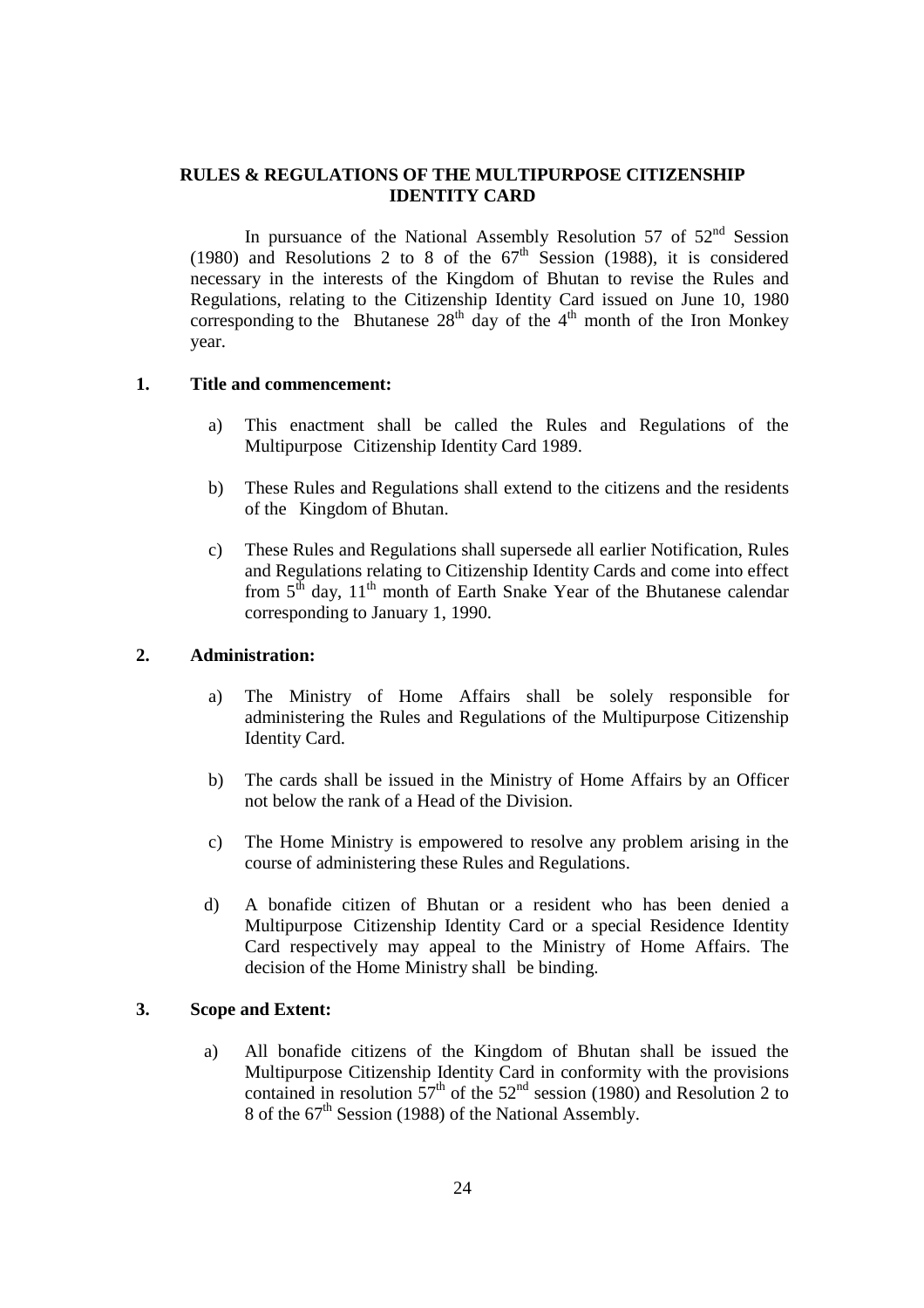- b) The Special Resident card shall be issued in conformity with Resolutions 3 of the  $67<sup>th</sup>$  Session 1988 of the National Assembly.
- c) The Multipurpose Citizenship Identity Card and the Special Resident Card will be issued to the citizens and Special Residents respectively of the Kingdom of Bhutan who have attained 15 years of age.
- d) All Multipurpose Citizenship Identity Cards and the Special Resident Cards shall be valid for an initial period of ten years and thereafter shall be renewed.
- e) The details of the cards shall be only as approved by the Government from time to time.

#### **4. Withdrawal of Identity Cards:**

 The Multipurpose Citizenship Identity Card and the Special Resident Card shall be declared invalid or be withdrawn under the following circumstances.

- a) Where a government order has been issued by a competent authority depriving a person of his/her Citizenship or residence status in consonance with the Citizenship Acts and resolutions of the National Assembly.
- b) A citizen/citizens of the Kingdom of Bhutan emigrating to another country, the relevant provisions of the revised laws (Thrimshung) and by laws and Home Ministry circulars (No. KA (14)- 2/85/909 dated November 9, 1985, KA(9)- 1/86/713 dated August 5, 1986 and KA(9)- 1/87/114 dated April 30, 1989.
- c) Death of a citizen or a special resident Identity Card Holder.
- d) In the event of the above circumstances, the Multipurpose citizenship Identity Card and Special Resident Card will have to be surrendered to the nearest Dzongkhag authority who will forward it to the Ministry of Home Affairs for cancellation.

#### **5. Fees for Issuing Identity Cards:**

 The Multipurpose Identity Card and the Special Resident Card shall be issued at a fee of:

| $\mathbf{i}$ | Initial Card $\;\;$ :        | Nu.      | $30$ /- each Card |
|--------------|------------------------------|----------|-------------------|
| $\rm ii)$    | Card Renewal Fee: -          | $N_{11}$ | $15$ /- each Card |
| iii)         | Replacement of lose card : - | $N_{11}$ | $200$ - each Card |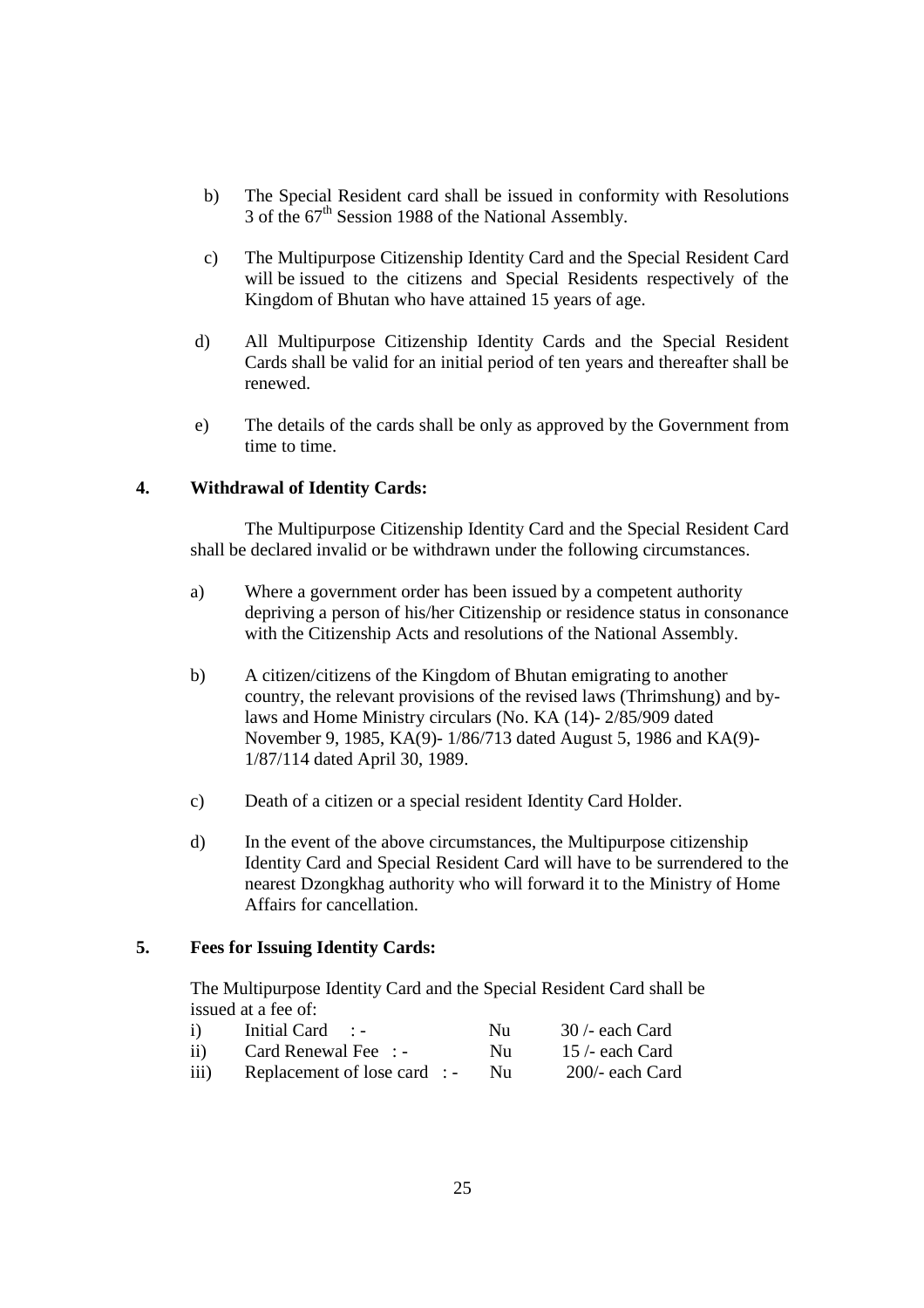#### **6. Penalty:**

 Any addition or alteration to the entries made in the card; obtaining the card through deception-misrepresentation; or wrongful possession are penal offences and punishable under the relevant provisions of the (Thrimshung) NA/1-2 and Home Ministry circular No. (KA(9)-3/87/890 dated October 11, 1987.

#### **7) Special Residence Identity Card:**

 A The holders of the Special Residence Identity Card shall enjoy freedom of movement, insurance, medical and educational facilities within the Kingdom and shall be granted Bhutanese travel document.

**Dated : August 25th 1989.**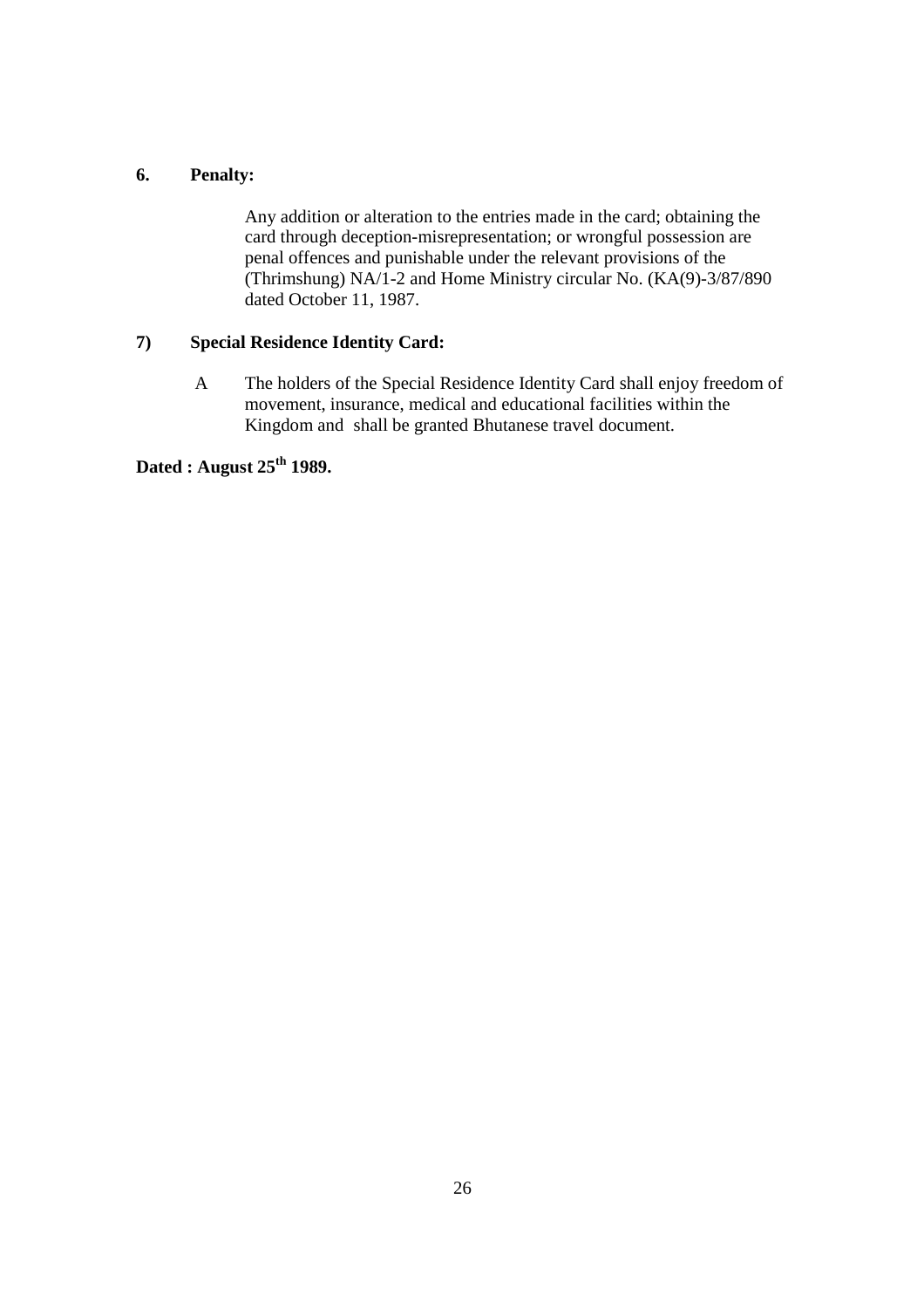#### **REPORTING OFANNUAL DZONGKHAG CENSUS**

 The Dzongkhag Annual Population Census is a regular feature. In order to ensure effective coordination between the Registration Division and the Dzongkhags, it is expedient to appoint an independent officer at each Dzongkhag to deal with all census/population related activities at the Dzongkhags.

 The Dzongkhag Census Officer/Registration Officers will work under the administrative control of the Dzongkha concerned while the work directive and guidelines as adopted herein by the Registration Division, Ministry of Home Affairs shall be strictly followed by his/her in the discharge of his/her responsibilities mentioned hereunder :

- a) Conducting Annual Census.
- b) Distribution of Citizenship Identity Card.
- c) Taking of photographs [where necessary].
- d) Routine investigation of illegal non-nationals.
- e) Maintaining upto date records and to submit reports on;
	- i) Annual Census Reports.
	- ii) Birth, Death, Marriage and Migration/Emigrations Reports.
	- iii) Non-national marriage/adoption cases.
	- iv) Illegal Citizens/doubtful/ambiguous and drop out cases.
	- v) Gungyig Tho

#### **GENERAL INSTRUCTIONS FOR TAKING ANNUAL CENSUS**

1. Annual Census should be conducted under the supervision of Civil Authority not lower than the rank of Dungpa/Dzongrab.

 All the Dzongkhags must ensure to distribute the attached proforma (B) to their respective Dungkhags and Geogs.

 Census registers must be maintained in each Dzongkhag and Geog. It must bear detailed headings as in proforma A-II attached.

- 2. No information of the Census should be disclosed or distributed to any one without prior permission of the Home Ministry.
- 3. One Official at all time should be designated for handling all census matters at both Dzongkhag and Dungkhag levels.

 Dungpas and Gups must be briefed at the Dzongkhag on collection and compilation of the census as per the proforms.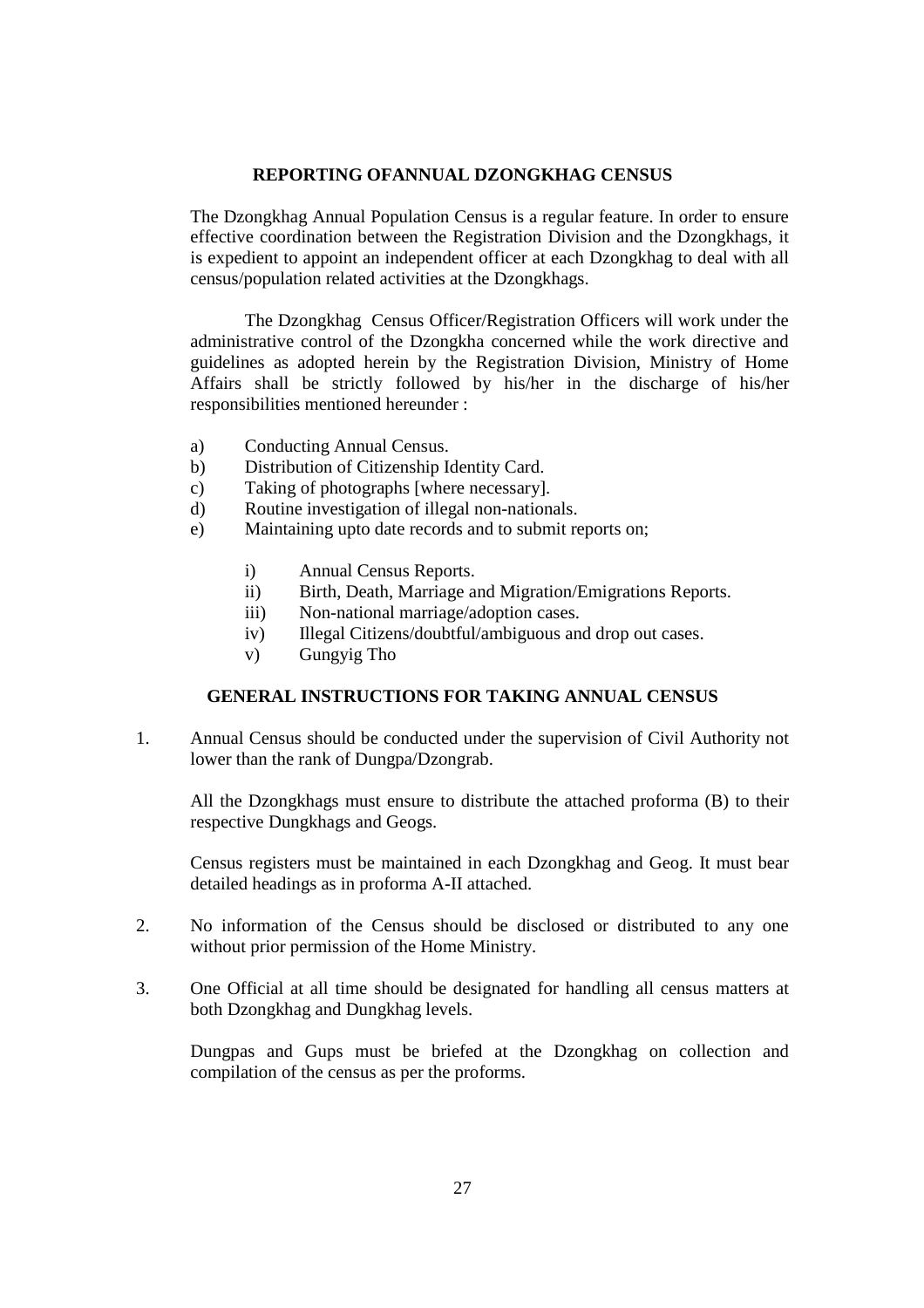Annual/half-yearly meeting of the designated officials would be convened for review of the procedures and problems by the Division of Registration.

4. Collection of Census Reports must begin by the Month of November and completed by the end of January each year.

 The annual census report must reach the Division of Registration before March 31<sup>st</sup> each year.

 On receipt of the Completed Census forms from Dungkhags and Geogs, the Dzongkhags will prepare abstract of the census report at Dzongkhag level as per the proforma (AI) (Attached).

- 5. A detailed report on all doubtful cases of Citizenship must be submitted separately to the Division of Registration for confirmation as per the Citizenship Act, 1985.
- 6. Any changes in the forms will require the approval of the Ministry of Home Affairs.

#### **7. Penalty& Rewards:**

 As per Home Minister's Circular No. KA(9)- 3/87/890 dated October 12, 1987, it is mandatory for all Gups to give an undertaking that no non-nationals have been registered as citizens. They are liable for imprisonment ranging from 6 months to 5 years in the event that this undertaking is violated.

 Forest Officials and any Bhutanese citizen or any persons are authorized to report to the Registration Division if they have any knowledge or see Non-Bhutanese without permit or Non-national I.D. Card. They will be rewarded with 50%of the fine imposed under the existing regulations if their report is found to be correct.

8. The over-all responsibility for census rests with the Dzongdag concerned.

#### **9. Guidelines for census verification and classification.**

- 1. There are eight reporting formats.
	- a) Proforma "A" I is an abstract, to be completed at Gewog / Dungkhag / Dzongkhag level.
	- b) Proforma B consists of 6 items and it is called the "Individual Slips". The individual slip has to be filled for each family member or person in every household. If there are ten members in one household, ten individual slips should be filled up.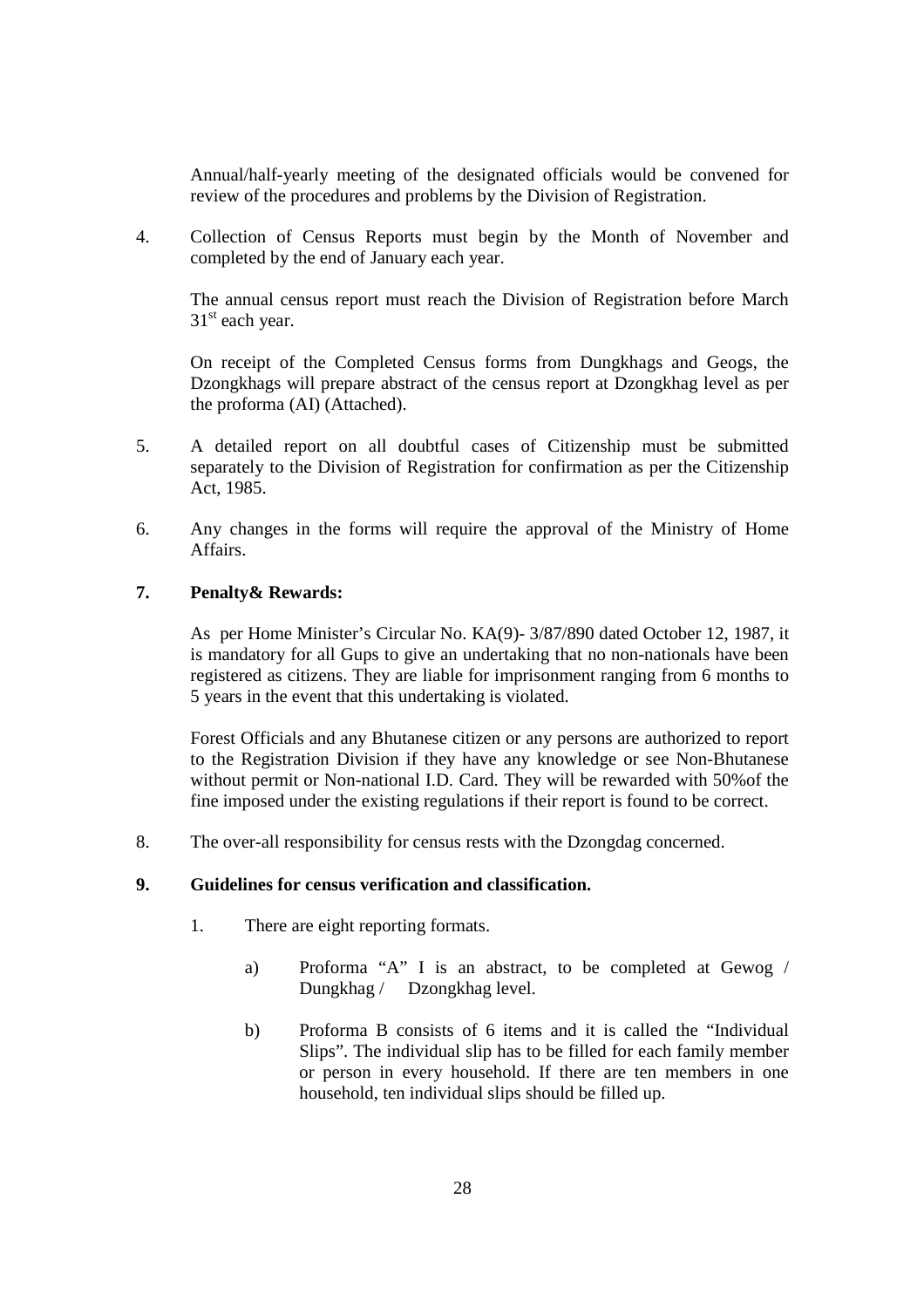- c) Any Bhutanese who has migrated from one Dzongkhag and has settled in another Dzongkhag must present a Certificate of Origin (Annexure-I) without which his/her citizenship status cannot be considered as genuine (See Annexure-I).
- II. The other six forms are specifically designed as per the various backgrounds of citizens or residents. They are ; List of Returned Emigrants (Form-2), List of Drop-out persons from the Census records (Form-3), List of Children of Bhutanese father and Non-national Mother (Form-4), List of Non-national Father married to Bhutanese mother and their children (Form-5), List of Adopted children (Form-6) and List of Non-nationals who have land and Properties and are residing in a Dzongkhag (Form-7).

#### **F-2**

a) In accordance with the resolutions of the Sixty Seventh Session of the National Assembly of Bhutan section 5; Bhutanese nationals who have earlier emigrated from the country should not be considered Bhutanese Citizens from the day of departure or upon return to Bhutan. Therefore, such cases have to be verified thoroughly during the time of census and listed in Form-2 along-with the Individual Slip (Performa B) and then be submitted to the Registration Division for onward submission to the Home Ministry for necessary action. In order to investigate and verify such cases checklist (Annexure-II) should be used.

#### **F-3**

b) Bhutanese nationals who have not been registered in Mitsi Mayig due to lack of knowledge or for justifiable reasons and those deliberately avoiding to appear in the Mitsi Mayig for reasons of evasion of Woola and taxes are to be included in Form No.3 along with the individual slip (Proforma/B) and then be submitted to Home Ministry for kind decesion. Checklist (Annexure-III). should be used.

#### **F-4**

c] When a Bhutanese man is married to a Non-national woman, the children will be considered Bhutanese upon the approval of Home Ministry. Therefore, such children should be registered in Form No.4 along with individual slips (Proforma-B) if such cases concern those offsprings born prior to  $10<sup>th</sup>$  June, 1985. In order to process such cases strictly, follow the Checklist (Annexure-IV).

#### **F-5**

d] If a Bhutanese woman is married to a Non-national prior to  $10^{th}$  June, 1985 such a case should be filled up in Form No. 5 along-with individual slip (Proforma-B). To verify such cases strictly follow the Checklist (Annexure-IV).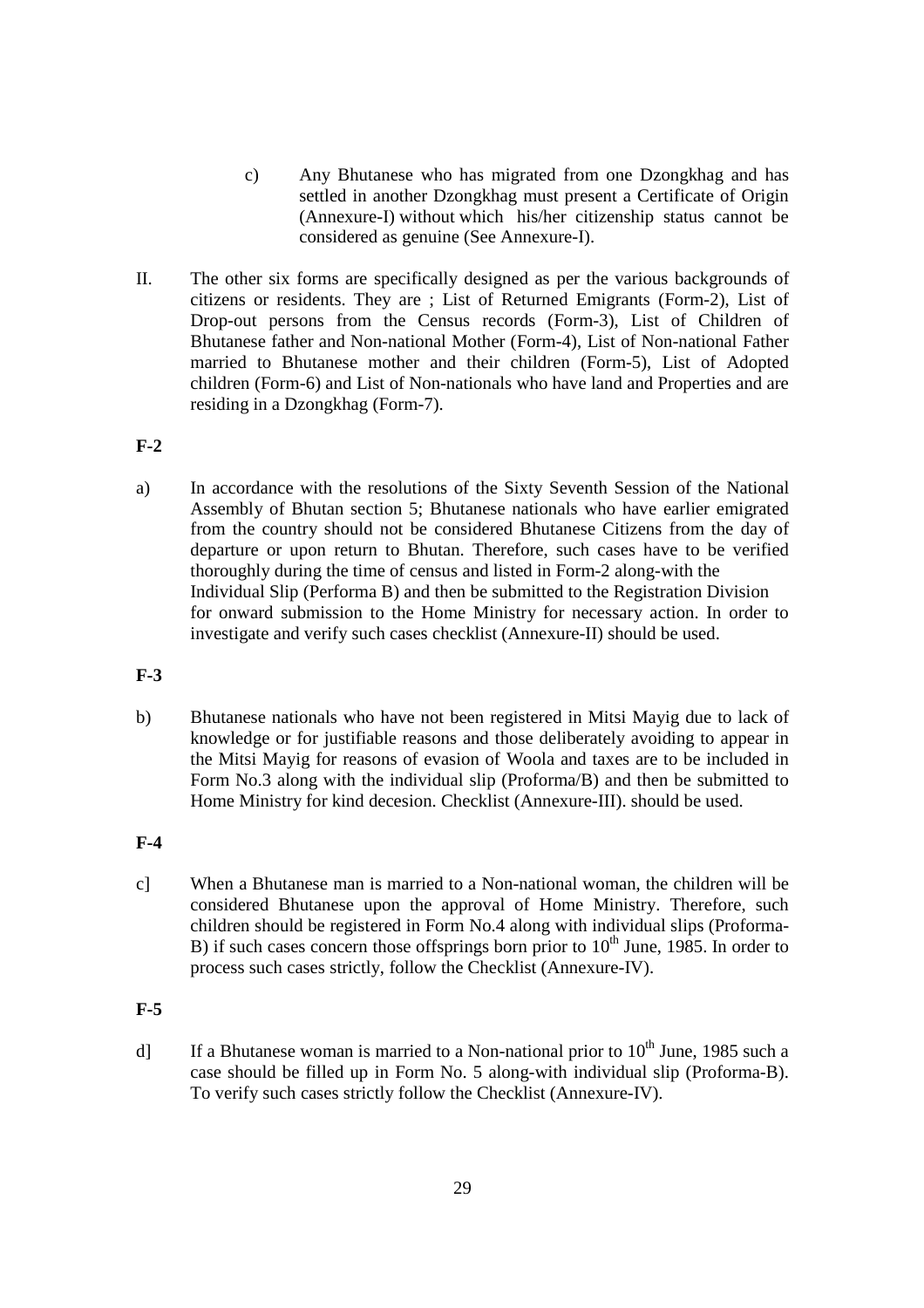#### **F-6**

**e)** The adoption of children whether Bhutanese or Non-nationals should be permitted provided the cases are processed through the Thrimkhangs and appropriate agreements stating that the child would be entitled to full benefits under the Inheritance Act as applicable to natural born are undertaken. In order to Process such cases Form No.6 along with individual slip (Proforma-B) should be filled up.

#### **F-7**

- f) Non-nationals who settled in Bhutan. After  $31<sup>st</sup>$  December, 1958 irrespective of whether they have acquired land and property are to be thoroughly verified and listed in Form No.7 along with individual slip (Proforma-B).
- g) The individual slip (Proform-B) has to be attached to each of Form-2 to Form-7.

#### **iii) List of Documents for reference:**

- a) Dadda of 1958 to 1960
- b) All Census Registers.
- c) Sathram Mayig
- d) Citizenship Act (1958, 1977 & 1985)
- e) Resolution of National Assembly 2(67) 1988.
- f) Rules and Regulations of the Multipurpose Citizenship Identity Card /Special Residence Identity Card.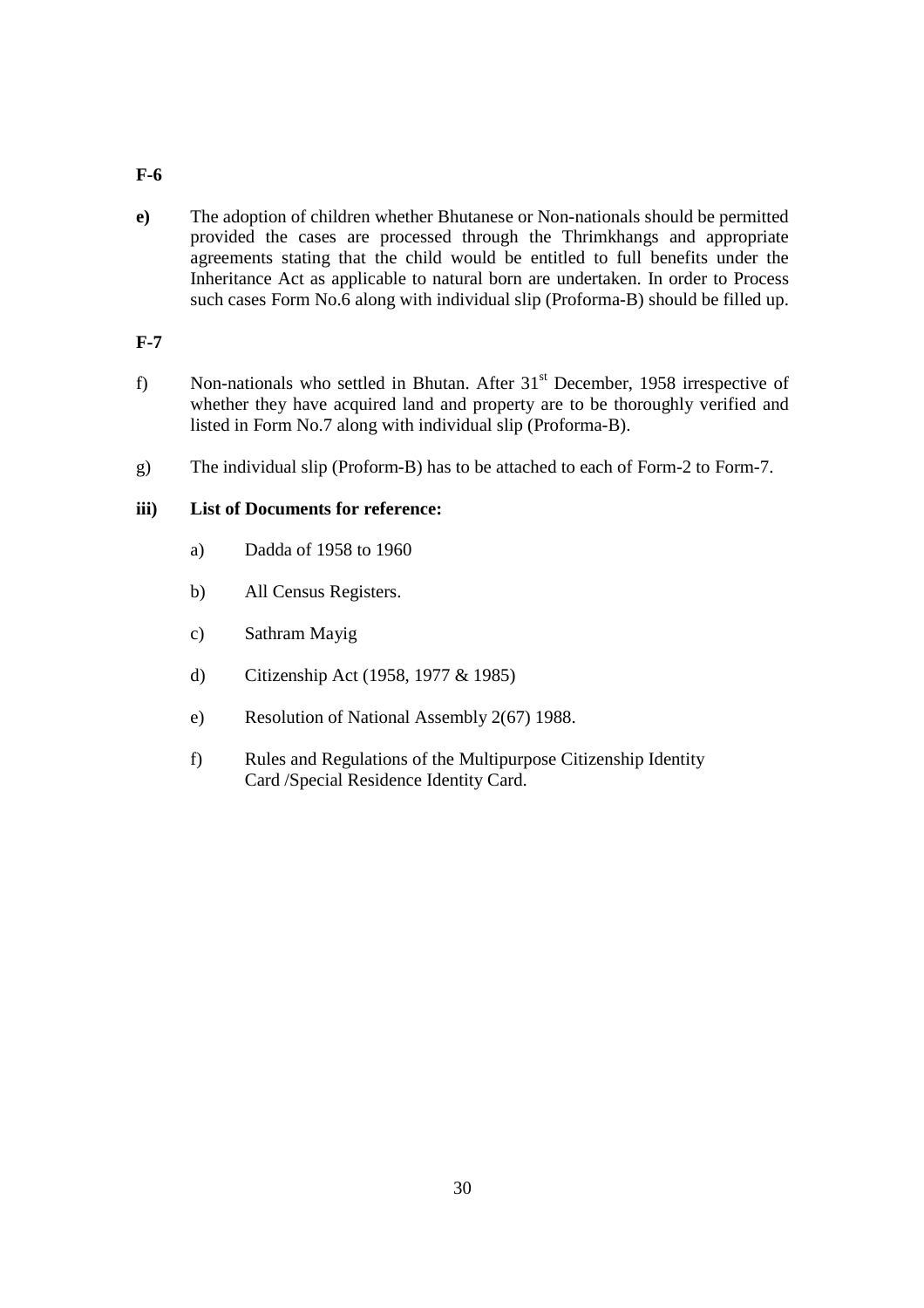#### **ANNEXURE-I**

#### **ROYAL GOVERNMEN OF BHUTAN MINISTRY OF HOME AFFAIRS**

#### **Dzongkhag ……………………………… [Certificate of origin as per record found before 1958 from the Dzongkhag of original settlement]**

**Sl. No.**  A Village : ……………………………… B Geog : ……………………………… C Dungkhag : ……………………………… D Dzongkhag : ……………………………… 1. Name of the person : ……………………………… 2. Present settlement address : ……………………………… Village : ………………………………………. Geog : ……………………………………….. Dungkhag : ………………………………………. Dzongkhag : ……………………………………….. 3. Original name in Dadda : ………………………… 4. Relation with Sl.No. 1/Head of the family : ................................. 5. Year of Dadda : ………………………………………….. 6 Serial No. in Dadda : …………………………………………. 7. Receipt No. : ………………………………………………… 8. Any other reasons : ………………………………………… 9. List of dependents : ……………………………………

| Sl. No | <b>Name</b> | Age |
|--------|-------------|-----|
|        |             |     |
|        |             |     |
|        |             |     |
|        |             |     |
|        |             |     |

The undersigned jointly state that, the certificate of origin issued by us is correct to the best of our knowledge and it is in accordance with the Citizenship Act. We are aware that in case it is proved to be false or fraudulent, we shall be subject to penalty and punishment as per the Law in force.

 $(\dots, \dots, \dots, \dots)$   $(\dots, \dots, \dots, \dots, \dots, \dots)$   $(\dots, \dots, \dots, \dots, \dots, \dots, \dots, \dots, \dots)$ 

Sign of Gups: Sign of Chiwog Tshogpa : Sign of Dungpa : Sing of Dzongkhag: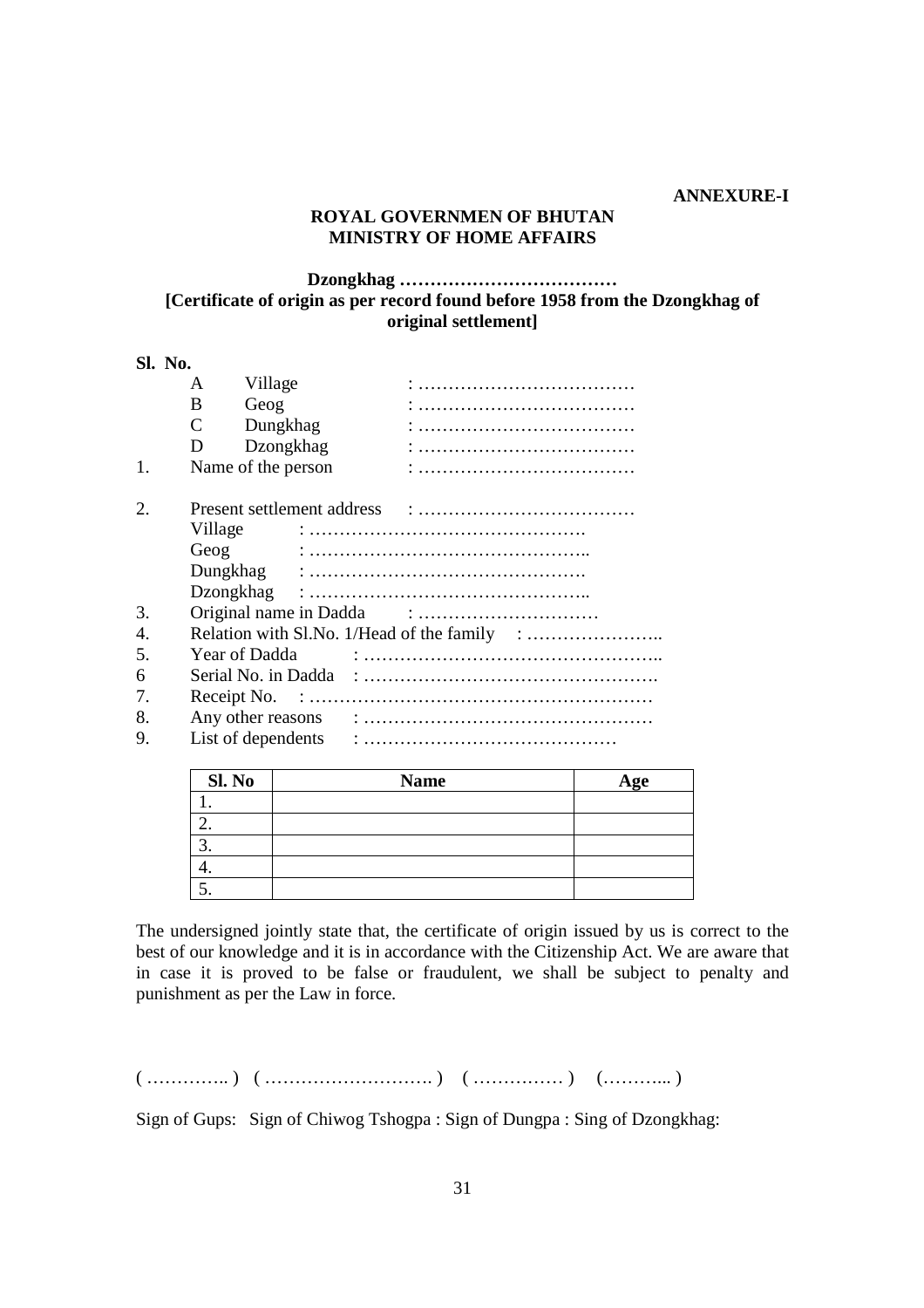#### **ANNEXURE II**

#### **CHECK LIST [FOR THE EMIGRANTS WHO RETURNED TO BHUTAN]**

| 1.  |                                                               |
|-----|---------------------------------------------------------------|
| 2.  |                                                               |
| 3.  |                                                               |
| 4.  |                                                               |
| 5.  |                                                               |
| 6.  |                                                               |
|     |                                                               |
|     |                                                               |
| 7.  |                                                               |
|     |                                                               |
| 8.  | When was his/her census discontinued in Mitsi Mayig?          |
| 9.  | In what manner were his/her properties disposed / transferred |
|     |                                                               |
| 10. |                                                               |
| 11. |                                                               |
|     |                                                               |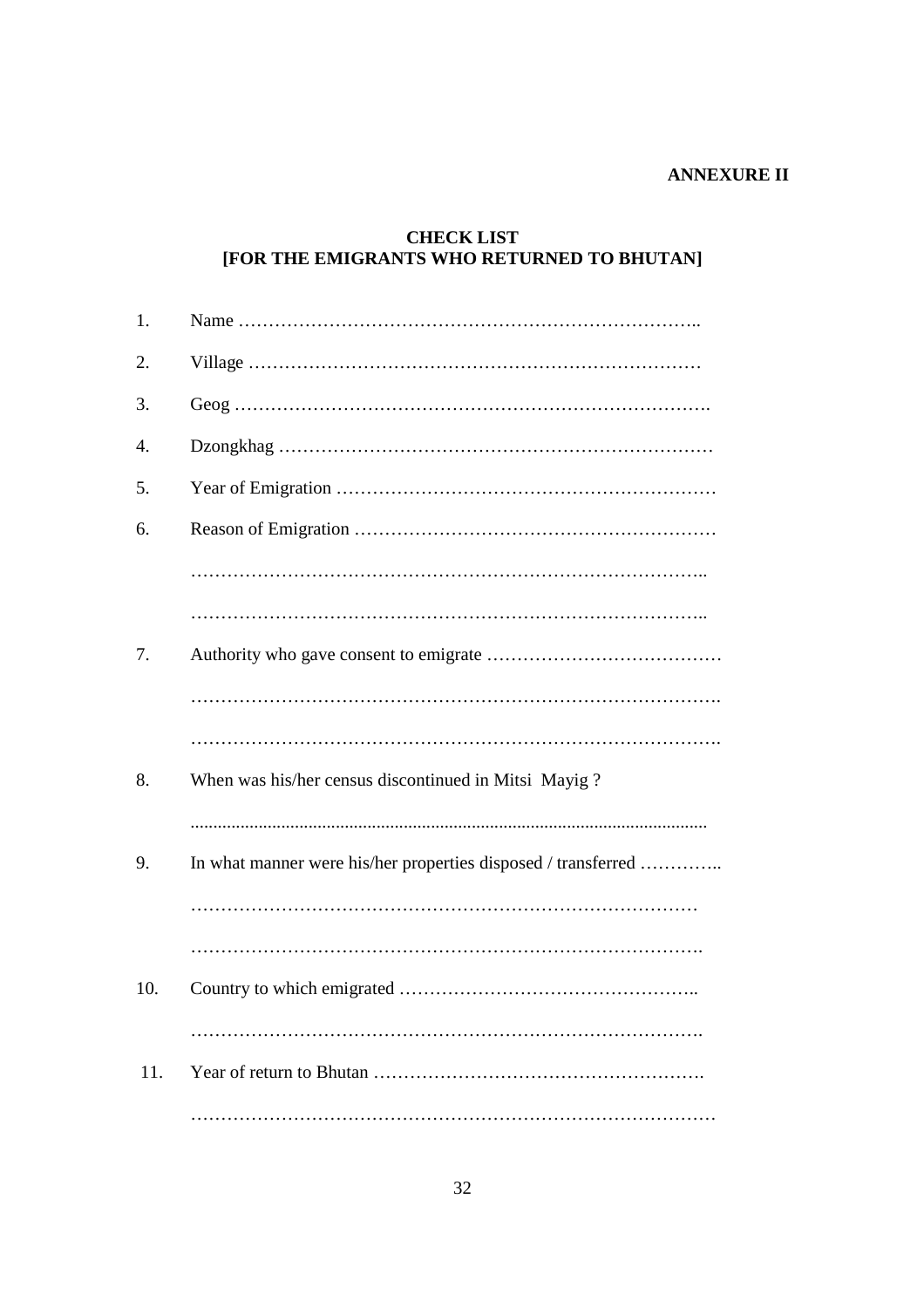12. Whether any document is available in relation to his/her return to Bhutan ……

 …………………………………………………………………………….. …………………………………………………………………………….

- 13. Year of inclusion in the census record after returning to Bhutan ………. …………………………………………………………………………… …………………………………………………………………………….. ……………………………………………………………………………
- 14. Authority by which the inclusion was permitted.
- 15. Family members :-

| Name | Relationship     | Him/Her Left behind while |            | Accompanied |       |
|------|------------------|---------------------------|------------|-------------|-------|
|      | while Emigrating |                           | Emigrating | Him/Her     | while |
|      |                  |                           |            | Emigrating  |       |
|      |                  |                           |            |             |       |
|      |                  |                           |            |             |       |
|      |                  |                           |            |             |       |
|      |                  |                           |            |             |       |
|      |                  |                           |            |             |       |
|      |                  |                           |            |             |       |
|      |                  |                           |            |             |       |
|      |                  |                           |            |             |       |
|      |                  |                           |            |             |       |
|      |                  |                           |            |             |       |
|      |                  |                           |            |             |       |
|      |                  |                           |            |             |       |
|      |                  |                           |            |             |       |
|      |                  |                           |            |             |       |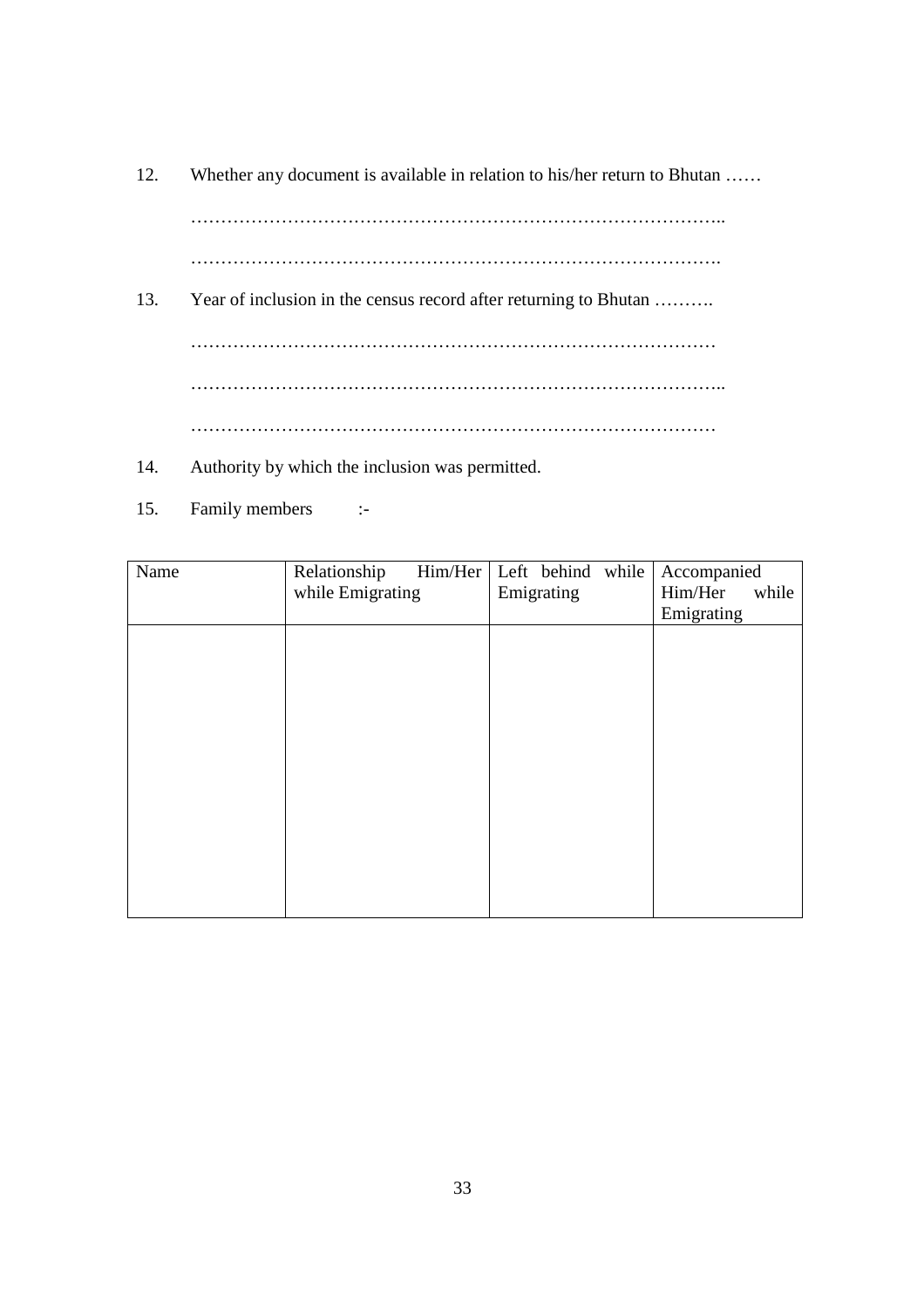#### **ANNEXURE III**

#### **CHECK – LIST FOR PROCESSING THE REGISTRATION OF GENUINE CITIZENS NOT INCLUDED IN THE CENSUS**

In order to process a case of genuine Citizen missed out or not included in the past Census records, the following procedures shall be adhered to :

Name of the Applicant ………………………………………………………….

- 1. Check Register II (Appendix 4) compiled during Special Census Programme, 1988 (of the Dzongkhag Geog-Village).
- 2. a) Name' of father ………………………………………….. His Citizenship ID. Card No ……………………………. His Nationality ………………………………………….. b) Name of mother …………………………………………. Her Citizenship ID. Card No ……………………………. Her Nationality …………………………………………..
- 3. ( If the need arise, check the individual slip of parents ) other-wise insist on Geog Tshogpa report.
- 4. Number of years not included in the Census.
- 5. Individual parents present address. (If in doubt Chiog Tshogpa Certificate should be obtained ) for completing from No. Appendix  $- v$ .
- 6. Reasons of Drop-out/deletion from the Census in detail.

| a) | Due to Ignorance.                 |   |
|----|-----------------------------------|---|
| b) | For evasion of Woola and Taxes    |   |
| C) | Excluded by Government Officials, |   |
|    | Gups and Census Officers.         | . |
| d) | Change of address/location        |   |
| e. | Other reasons                     |   |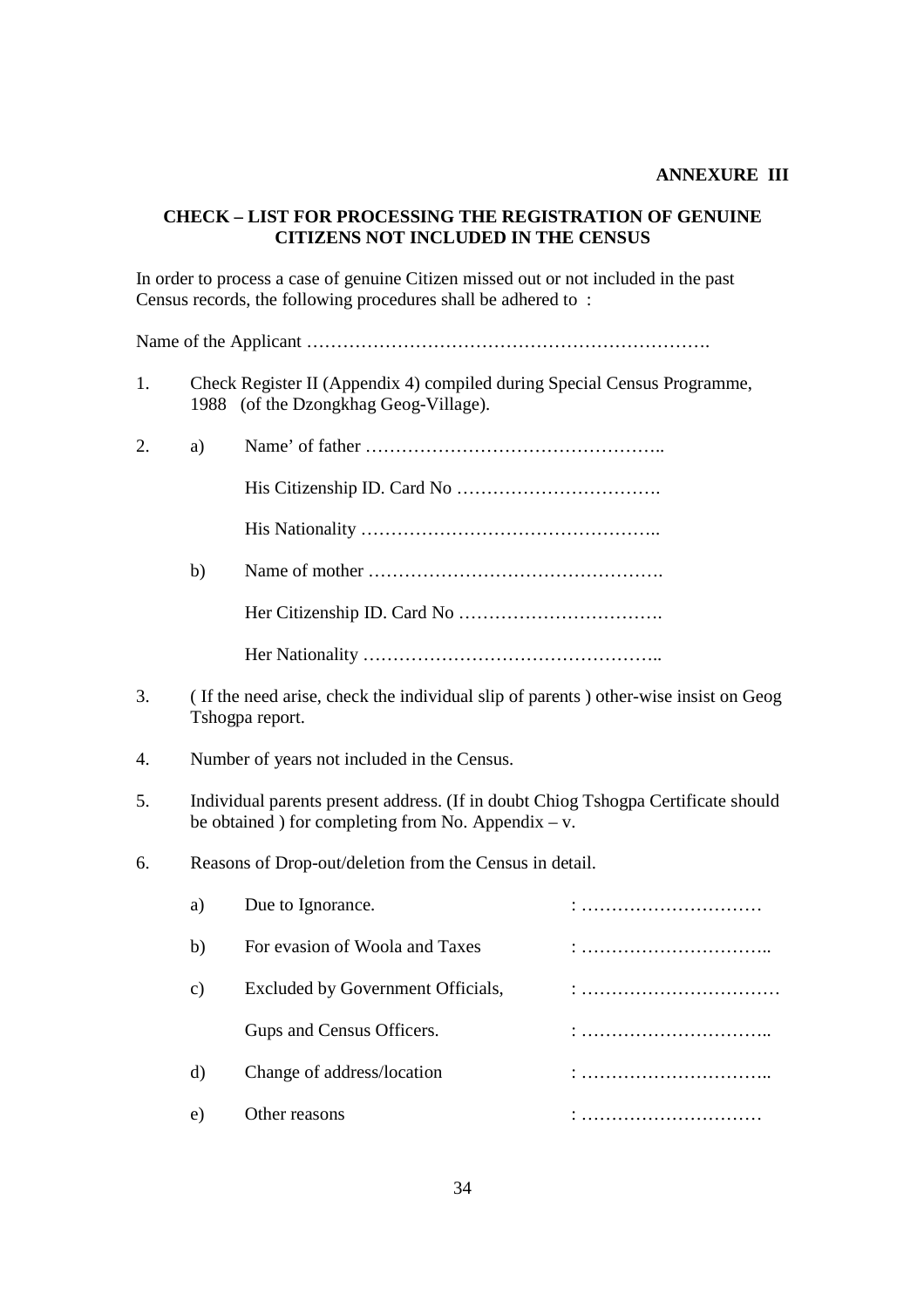7. Verify signature of Gup, Chimi, Census Officer, Dungpa and Dzongdag on the supplementary proforma circulated vide Home Ministry's letter No. MHA/CD/C- 2/89/53 dated 6.7.89.

Note :

In case a criteria cited above is not available in Register-II (Appendix  $-4$ ) a competent official will be sent to the field to collect the missing informations with the form (stated at Sl. No. 7 above) approved by the Home Ministry.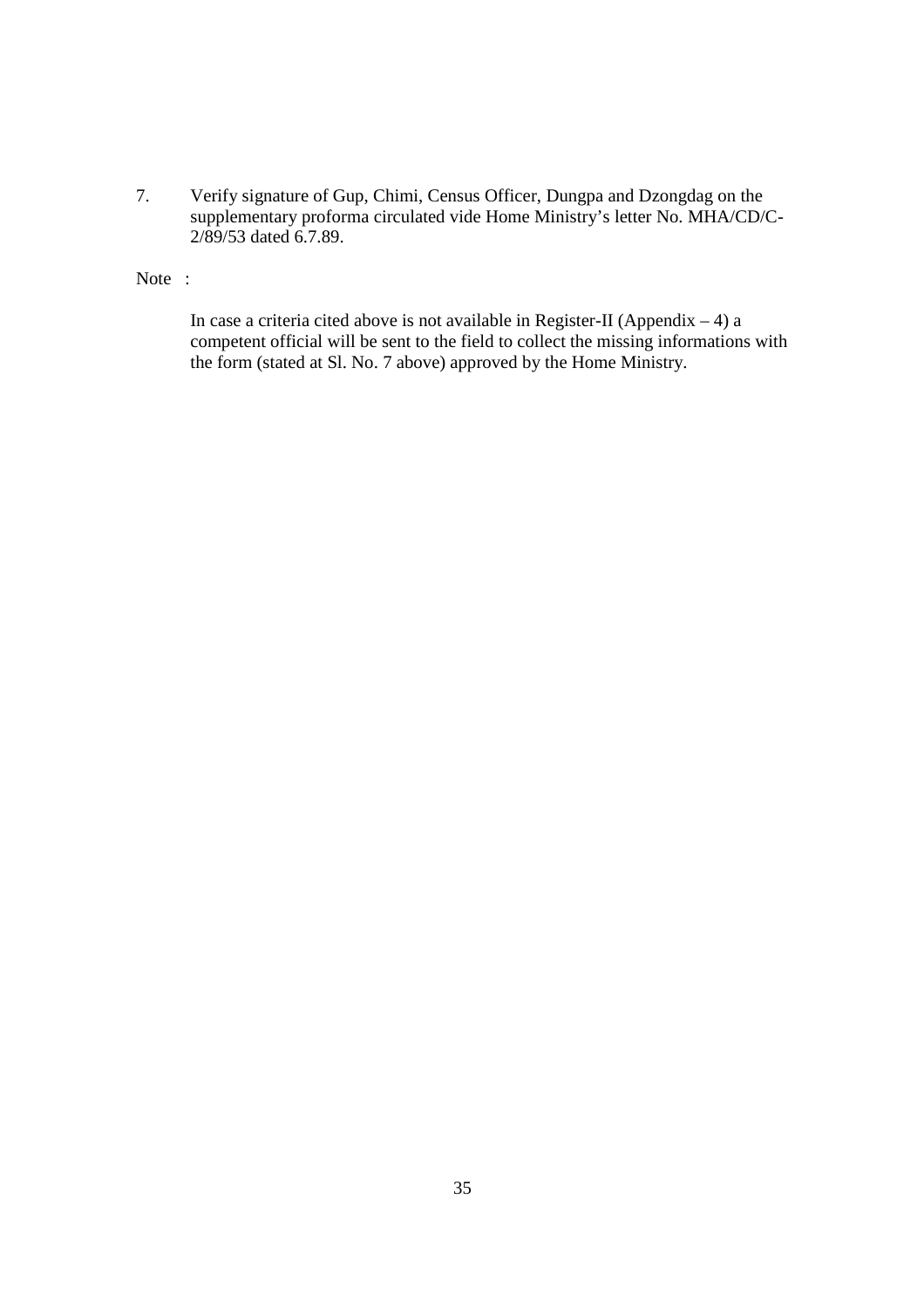#### **ANNEXURE IV**

#### **PROCEDURE FOR PROCESSING NON-NATIONALS MARRIED TO CITIZENS OF BHUTAN**

In order to process the case of a Non-National married to a citizen of Bhutan prior to June 10, 1985, the following criteria are applicable:

- 1. Check register I (Appendix II) compiled during Special Census Programme, 1988 (Dzongkhag- Geog -Village).
- 2. Verify from the relevant Census record (individual slip) whether the spouse claiming to be Bhutanese is a genuine citizen of Bhutan.
- 3. Full address and nationality status of the Non-National spouse including other antecidents.
- 4. Thrimkhang marriage certificate number and date of issue. (Verify statements made before the Thrimkhang).
- 5. First date of marriage (if date not known to be checked by the age of the eldest child).
- 6. Check whether the children listed in the form are of their own (if in doubt insist on Geog Tshogpa Certificate).
- 7. Verify signatures of Gup, Chimi, Census Officer, Dungpa and Dzongdag on the proforma circulated by the Ministry's letter No. MHA/CD/C-2/89/232 dated 25.7.1989.

#### NOTE:

 In case a criteria cited above is not available in Register I (Appendix lll) a competent Official will be sent to the field to collect the missing informations with the form stated at Sl. No.7 above as approved by the Home Ministry.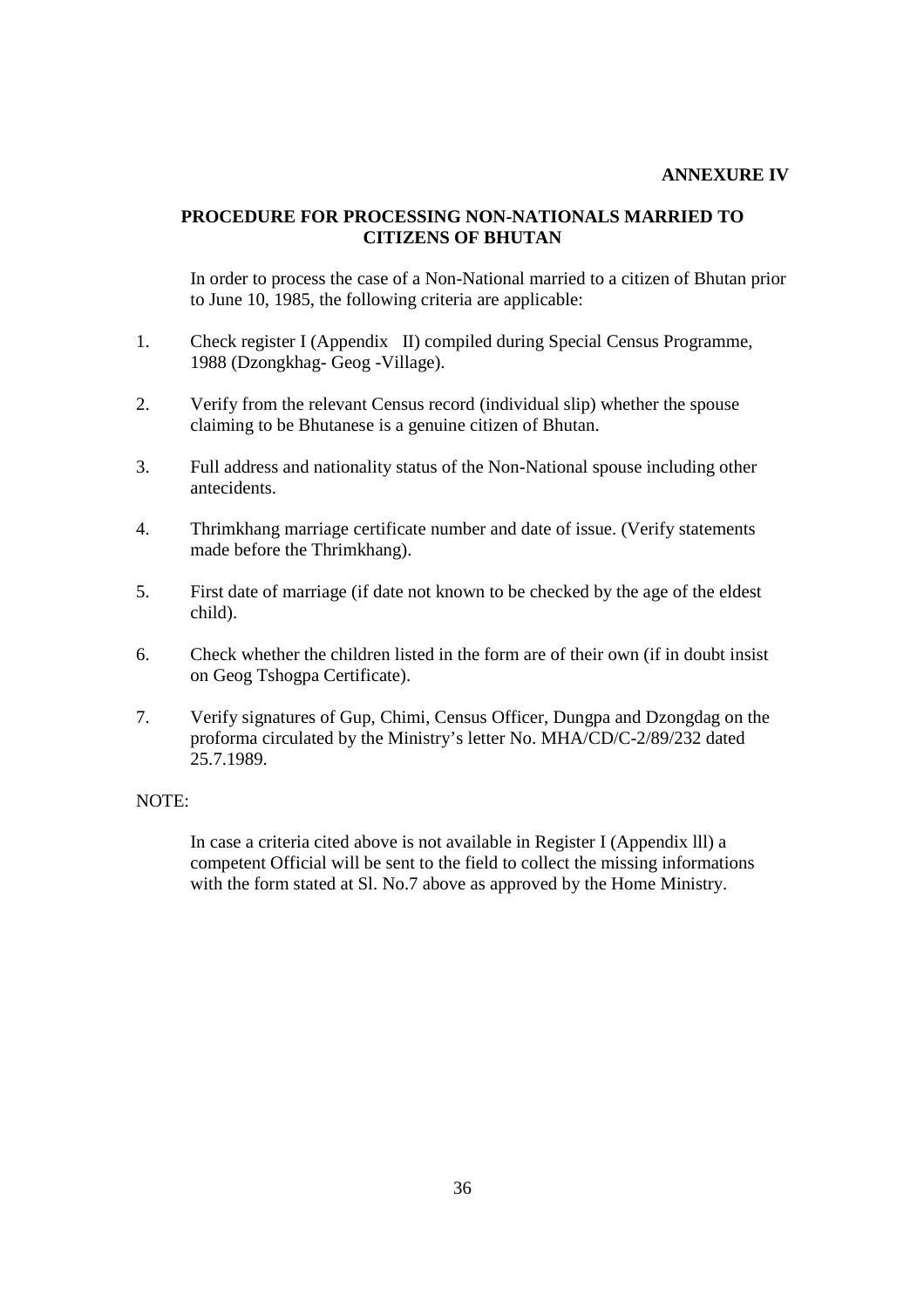# **FORM ( KA )**

**Year** …………… Census ……………………….. Abstract

Dzongkhag …………………… Geog ……………………. Village/Town

| S1<br>$\rm No$       | <b>Dungkhag</b> | Gewog | No. Of<br>Village |          |              |                |                | Type of House<br>Total No. of | Total No.<br>of Persons | Professional<br>Skill | Remarks |
|----------------------|-----------------|-------|-------------------|----------|--------------|----------------|----------------|-------------------------------|-------------------------|-----------------------|---------|
| $\ddot{\phantom{a}}$ |                 |       |                   |          |              |                | persons        |                               |                         |                       |         |
|                      |                 |       |                   |          |              |                |                |                               |                         |                       |         |
|                      |                 |       |                   | $1\vert$ | $\mathbf{2}$ | $\mathfrak{Z}$ | $\overline{4}$ | Total                         | Sex                     |                       |         |
|                      |                 |       |                   |          |              |                |                | No.                           |                         |                       |         |
|                      |                 |       |                   |          |              |                |                |                               |                         |                       |         |
|                      |                 |       |                   |          |              |                |                |                               |                         |                       |         |
|                      |                 |       |                   |          |              |                |                |                               |                         |                       |         |
|                      |                 |       |                   |          |              |                |                |                               |                         |                       |         |
|                      |                 |       |                   |          |              |                |                |                               |                         |                       |         |
|                      |                 |       |                   |          |              |                |                |                               |                         |                       |         |
|                      |                 |       |                   |          |              |                |                |                               |                         |                       |         |
|                      |                 |       |                   |          |              |                |                |                               |                         |                       |         |
|                      |                 |       |                   |          |              |                |                |                               |                         |                       |         |
|                      |                 |       |                   |          |              |                |                |                               |                         |                       |         |

**Signature of Dzongda**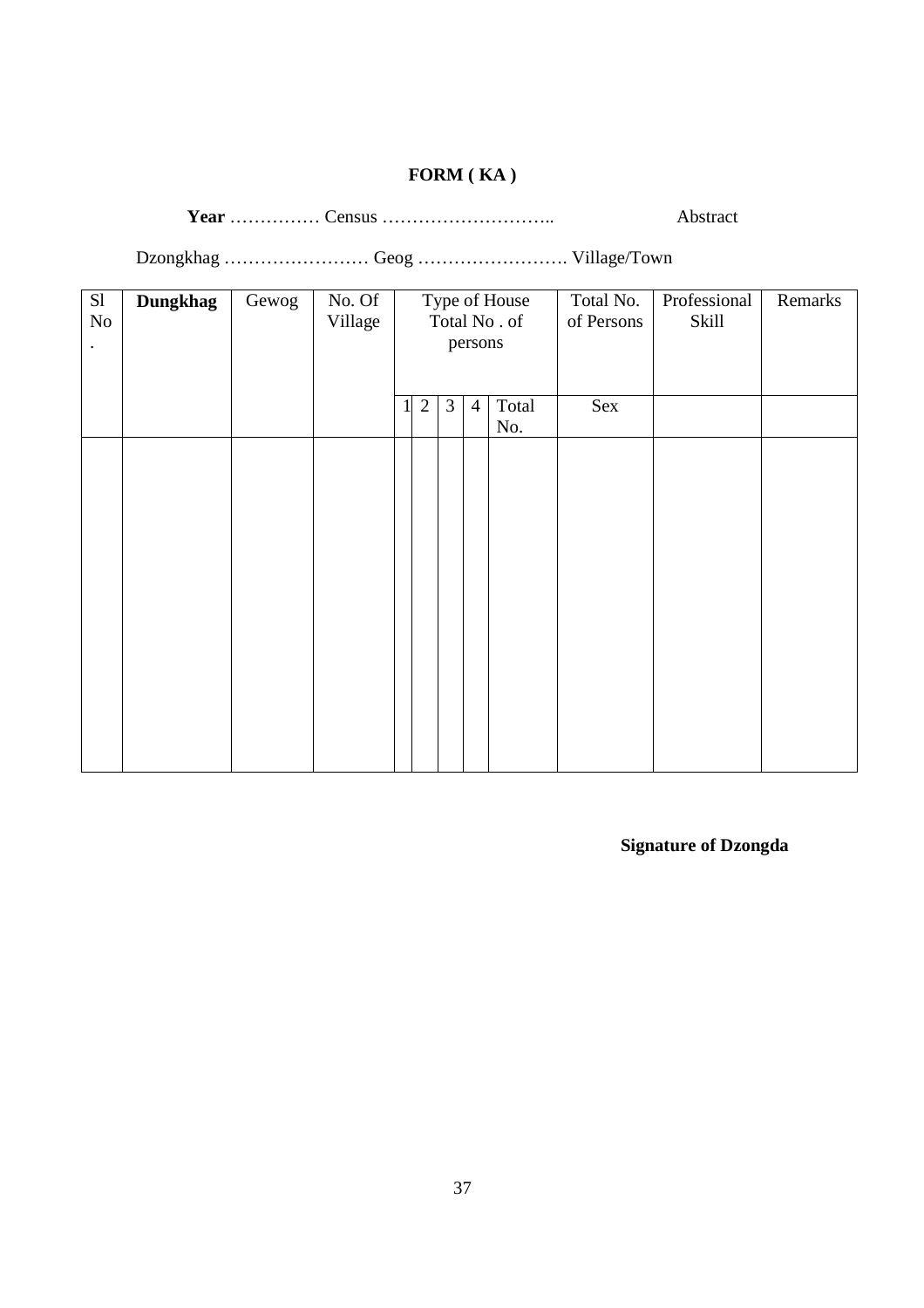#### **FORM A (2) ANNUAL CENSUS FORM**

Dzongkhag …………………… Dungkhag ………………… Gewog ………………. Village …………….. Year …………………… Month …………………….. Date ….......

| House | House | Thram          | Name | $\cdot$ $\cdot$<br>$\sim$<br>Citizenship | Age | Male/                              | Relation | Occupation | Mrd/  | Religion | Disability | Lags- | Remarks |
|-------|-------|----------------|------|------------------------------------------|-----|------------------------------------|----------|------------|-------|----------|------------|-------|---------|
| No.   | Grade | N <sub>0</sub> |      | <b>Identity Card</b>                     |     | $\overline{\phantom{a}}$<br>F/male | No.      |            | Unmrd |          |            | hay   |         |
|       |       |                |      | No.                                      |     |                                    |          |            |       |          |            |       |         |
|       |       |                |      |                                          |     |                                    |          |            |       |          |            |       |         |
|       |       |                |      |                                          |     |                                    |          |            |       |          |            |       |         |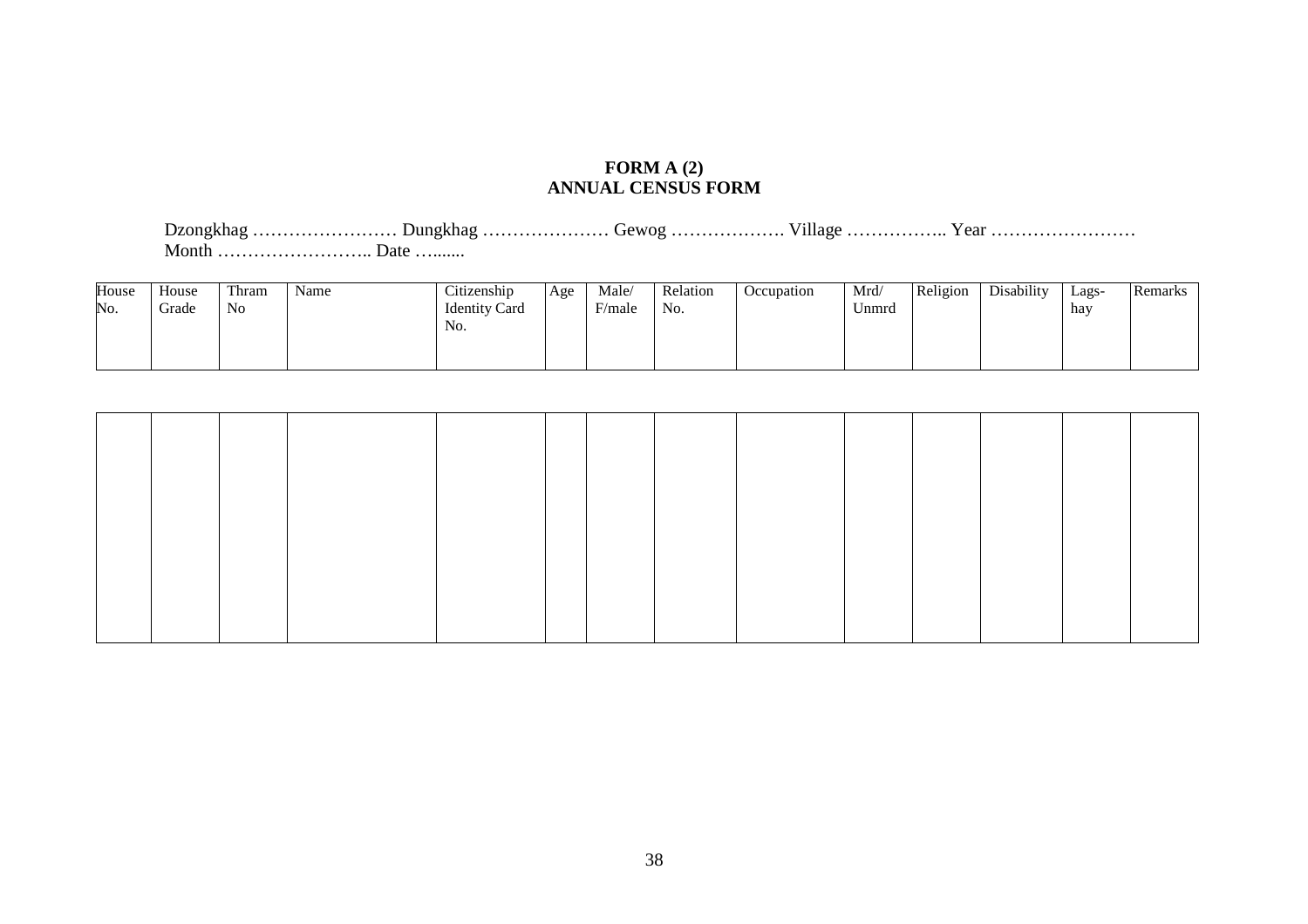# **PROFOMA – (B)**

|    |               | <b>INDIVIDUAL SLIP</b><br>No.                                                                                                                                          |
|----|---------------|------------------------------------------------------------------------------------------------------------------------------------------------------------------------|
| 1. |               |                                                                                                                                                                        |
| 2. | a)            |                                                                                                                                                                        |
|    | b)            | Place of Birth:                                                                                                                                                        |
| 3. |               |                                                                                                                                                                        |
| 4. | Property      | $\sim 100$                                                                                                                                                             |
|    | a)<br>b)      | Thram No. (with date of registration)                                                                                                                                  |
| 5. |               | Name & Nationality of parents                                                                                                                                          |
|    | a)<br>b)      | Citizenship Identity Card No.<br><b>Birth Place</b>                                                                                                                    |
|    |               |                                                                                                                                                                        |
|    | $\mathbf{c})$ | <b>Birth Place</b>                                                                                                                                                     |
|    |               |                                                                                                                                                                        |
| 6. |               | I solemnly declare that all the informations given above are correct. If anything<br>incorrect I will be liable to imprisonment ranging from six months to five years. |

Signature of Gup/Supervisor

……………………………….. ……………………...........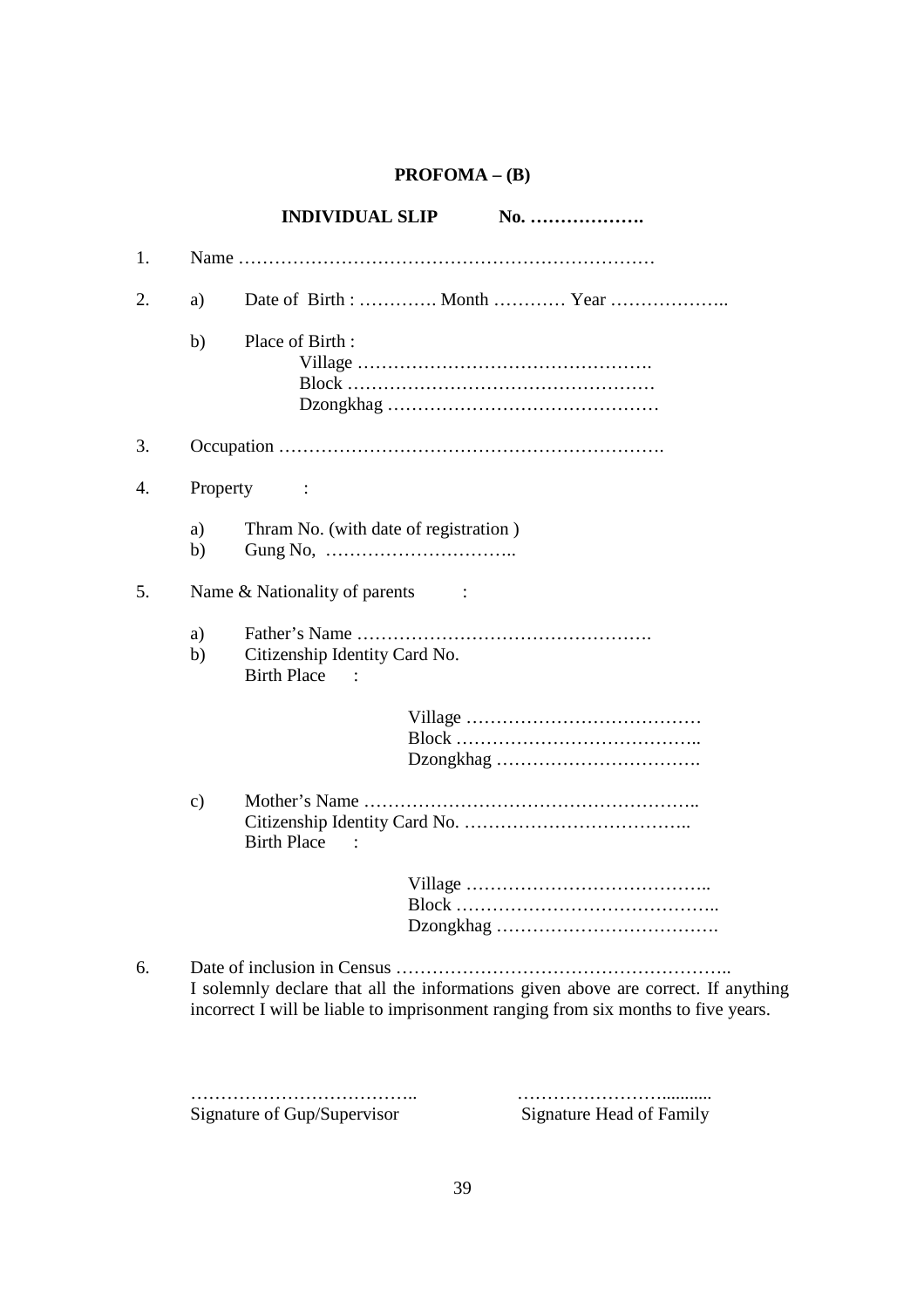#### **LIST OF RETURNED EMIGRANTS**

#### **DZONGKHAG :-…………….. FORM NO:-2**

| Sl.<br>No | Name of emigrants $\&$<br>Accompanied family<br>members | Relation to head<br>of emigrant |         | Address | Year of<br>Emigration | Year<br>Discontinued<br>in Mitsi | Year of<br>return to<br><b>Bhutan</b> | Year of<br>Inclusion in<br>the census | Reason of<br>emigration | remark |
|-----------|---------------------------------------------------------|---------------------------------|---------|---------|-----------------------|----------------------------------|---------------------------------------|---------------------------------------|-------------------------|--------|
|           |                                                         |                                 | Village | Block   |                       | Mayig                            |                                       | record after<br>returning to          |                         |        |
|           |                                                         |                                 |         |         |                       |                                  |                                       | Bhutan                                |                         |        |
|           |                                                         |                                 |         |         |                       |                                  |                                       |                                       |                         |        |
|           |                                                         |                                 |         |         |                       |                                  |                                       |                                       |                         |        |
|           |                                                         |                                 |         |         |                       |                                  |                                       |                                       |                         |        |
|           |                                                         |                                 |         |         |                       |                                  |                                       |                                       |                         |        |
|           |                                                         |                                 |         |         |                       |                                  |                                       |                                       |                         |        |
|           |                                                         |                                 |         |         |                       |                                  |                                       |                                       |                         |        |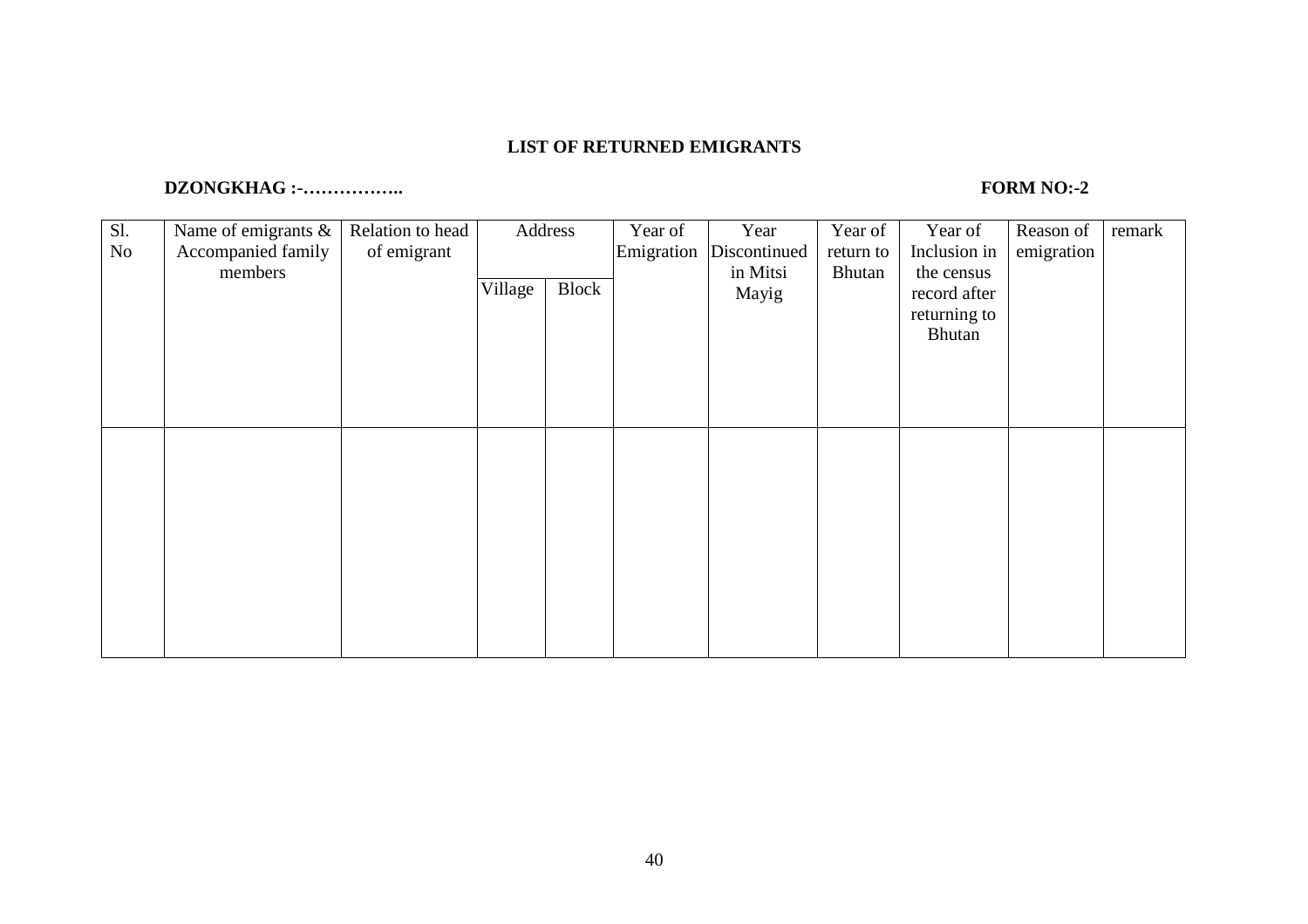#### **LIST OF DROP-OUT PERSONS FROM THE CENSUS**

#### **DZONGKHAG :-** FORM NO:3

| Sl.<br>No | Age<br>Sex<br>No. of<br>Name<br>included<br>Name |  | Father's         | Father's birth Place |               |  | Mother's<br>Mother's birth Place<br>Name |  |         |       | Reason for<br>dropout | Remarks                         |  |
|-----------|--------------------------------------------------|--|------------------|----------------------|---------------|--|------------------------------------------|--|---------|-------|-----------------------|---------------------------------|--|
|           |                                                  |  | in the<br>census |                      | Village Block |  | Dzong<br>khag                            |  | Village | Block | Dzong<br>khag         | from the<br>census in<br>detail |  |
|           |                                                  |  |                  |                      |               |  |                                          |  |         |       |                       |                                 |  |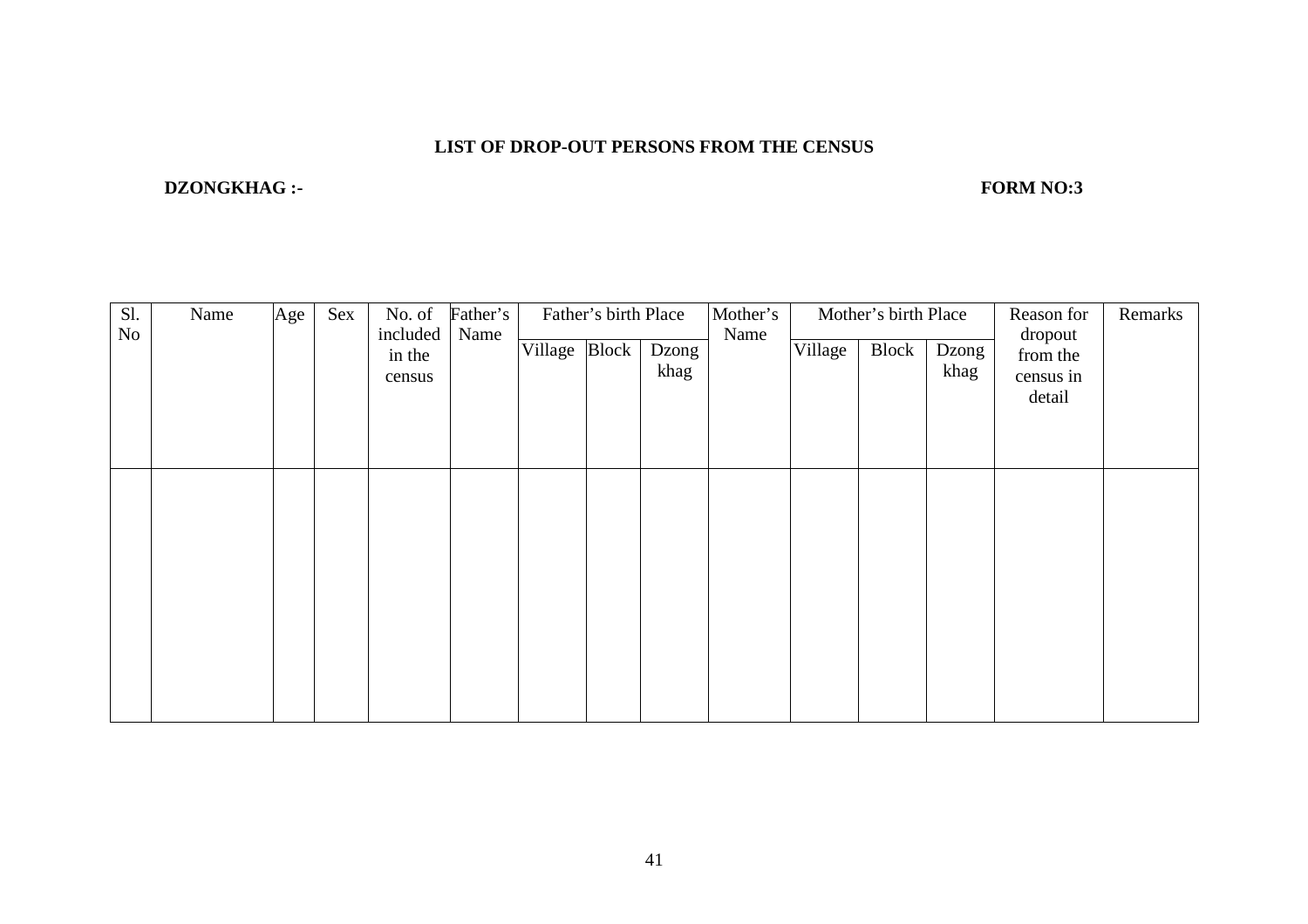# **LIST OF CHILDREN OF BHUTANESE FATHER AND NON\_NATIONAL MOTHER WHO ARE ELIGIBLE CITIZENSHIP AS PER THE 67TH SESSION OF RESOULATION 3 OF THE NATIONAL ASSEMBLY**

#### **DZONGKHAG : -…………… FORM : 4**

| Sl. | Name of Children | Age | Sex | Father's    | Mother's   | Mother's birth | Date of marriage | Parents      | Mother's   | Date of $1st$ | Remarks |
|-----|------------------|-----|-----|-------------|------------|----------------|------------------|--------------|------------|---------------|---------|
| No  |                  |     |     | name $&$    | name &     | Place          | of parents       | marriage     | date of    | marriage of   |         |
|     |                  |     |     | Occupat-ion | Occupation |                |                  | certificate  | arrival in | parents       |         |
|     |                  |     |     |             |            |                |                  | No. and date | Bhutan     |               |         |
|     |                  |     |     |             |            |                |                  | of issue     |            |               |         |
|     |                  |     |     |             |            |                |                  |              |            |               |         |
|     |                  |     |     |             |            |                |                  |              |            |               |         |
|     |                  |     |     |             |            |                |                  |              |            |               |         |
|     |                  |     |     |             |            |                |                  |              |            |               |         |
|     |                  |     |     |             |            |                |                  |              |            |               |         |
|     |                  |     |     |             |            |                |                  |              |            |               |         |
|     |                  |     |     |             |            |                |                  |              |            |               |         |
|     |                  |     |     |             |            |                |                  |              |            |               |         |
|     |                  |     |     |             |            |                |                  |              |            |               |         |
|     |                  |     |     |             |            |                |                  |              |            |               |         |
|     |                  |     |     |             |            |                |                  |              |            |               |         |
|     |                  |     |     |             |            |                |                  |              |            |               |         |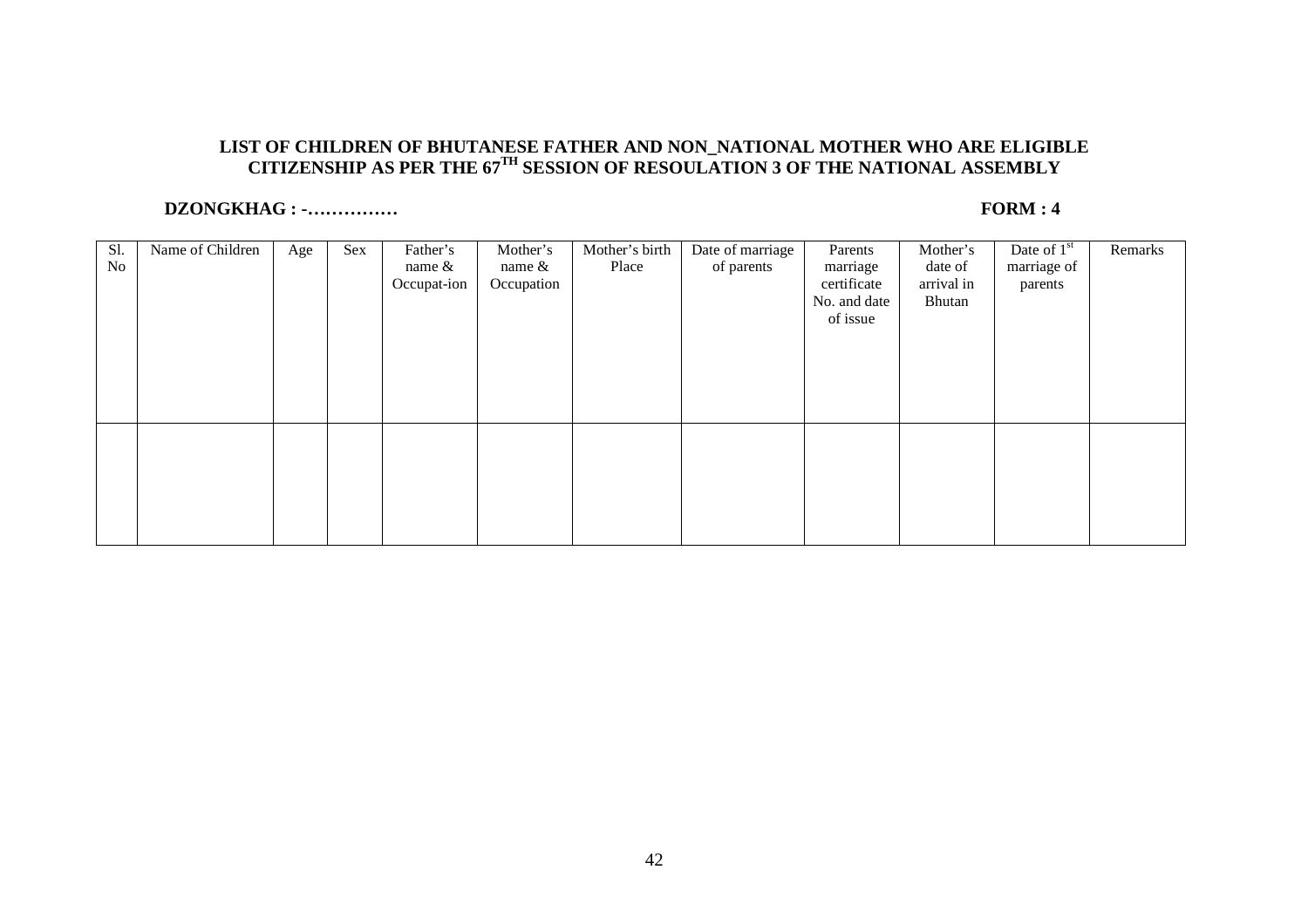# **LIST OF NON-NATIONAL FATHER MARRIED TO BHUTANESE MOTHER AND THEIR CHILDREN WHO ARE ELIGIBLE FOR SPECIAL RESIDENCE PERMIT AS PER THE 67TH SESSION OF AFTICLE 3 OF THE NATIONAL ASSEMBLY**

#### **DZONGKHAG :-** FORM :- 5

| Sl.<br>N <sub>o</sub> | Name of Children | Sex | Age | Name of Non-<br>National Father | His birth<br>place | His date of<br>arrival in<br>Bhutan | Date of<br>marriage of<br>parents | <b>Parents Marriage</b><br>Certificate No.<br>and Date of issue | Name of<br>Mother | Remarks |
|-----------------------|------------------|-----|-----|---------------------------------|--------------------|-------------------------------------|-----------------------------------|-----------------------------------------------------------------|-------------------|---------|
|                       |                  |     |     |                                 |                    |                                     |                                   |                                                                 |                   |         |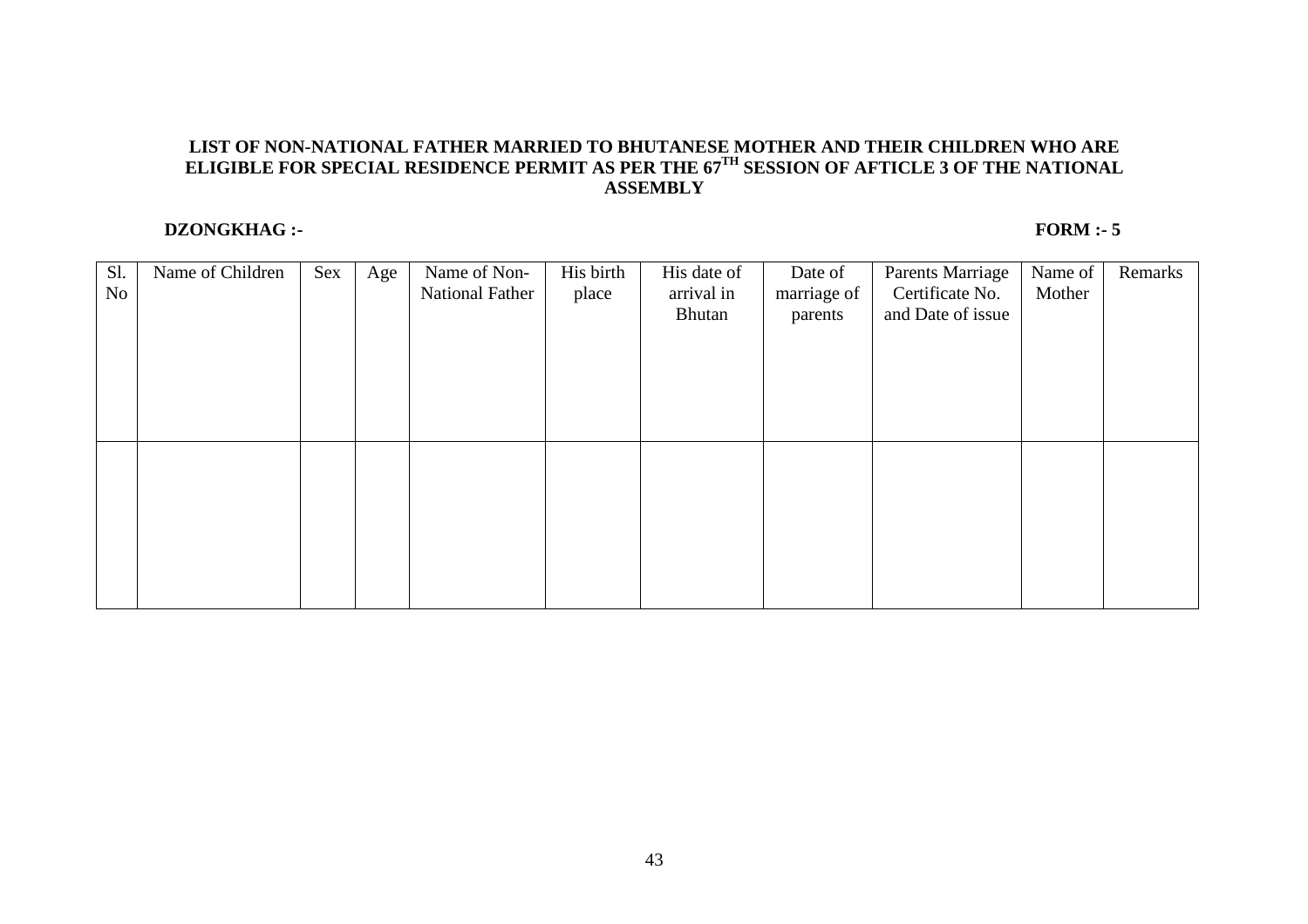#### **LIST OF ADOPTED CHILDREN**

#### **DZONGKHAG :-** FORM:- 6

| Sl.<br>No | Name of adopted<br>Nationality<br>Sex<br>Age<br>Children |  | Date of arrival in<br>Bhutan | Name of person<br>who adopted the | Address |         | Court<br>agreement No. | Remarks |  |
|-----------|----------------------------------------------------------|--|------------------------------|-----------------------------------|---------|---------|------------------------|---------|--|
|           |                                                          |  |                              |                                   | Child   | Village | Block                  |         |  |
|           |                                                          |  |                              |                                   |         |         |                        |         |  |
|           |                                                          |  |                              |                                   |         |         |                        |         |  |
|           |                                                          |  |                              |                                   |         |         |                        |         |  |
|           |                                                          |  |                              |                                   |         |         |                        |         |  |
|           |                                                          |  |                              |                                   |         |         |                        |         |  |
|           |                                                          |  |                              |                                   |         |         |                        |         |  |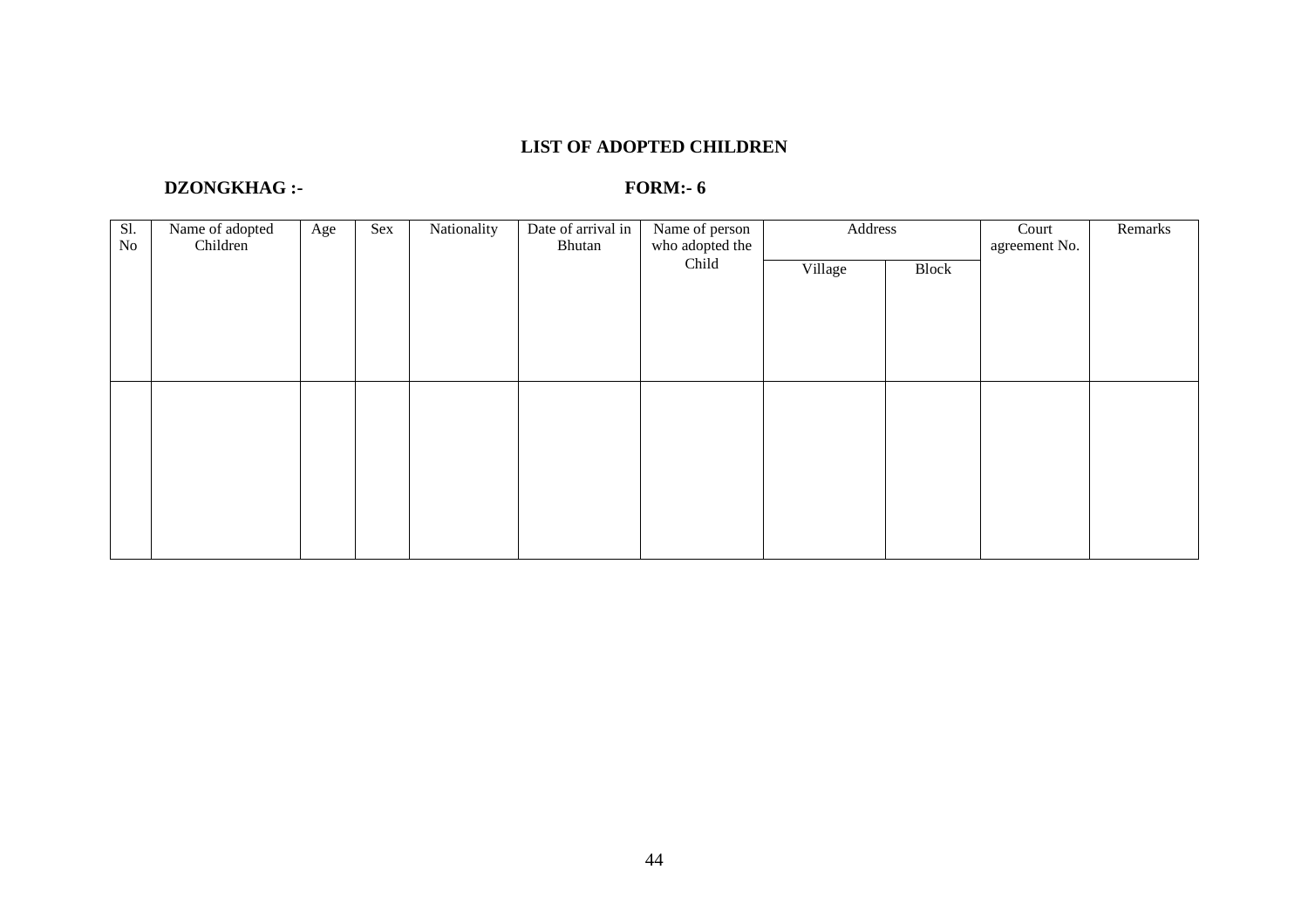#### **LIST OF NON-NATIONALS WHO HAVE LAND AND PROPERTY IN BHUTAN**

#### **DZONGKHAG :-** FORM :- 7

| Sl.<br>No | Name of Non-<br>National | Age | Sex | Relation<br>of Head | Date of arrival<br>in Bhutan | Date of<br>Settlement in<br>Bhutan | <b>Total Land</b><br>(in acres) | Land<br>Registration<br>Number | Number of<br>buildings | Building<br>Registration No | Remarks |
|-----------|--------------------------|-----|-----|---------------------|------------------------------|------------------------------------|---------------------------------|--------------------------------|------------------------|-----------------------------|---------|
|           |                          |     |     |                     |                              |                                    |                                 |                                |                        |                             |         |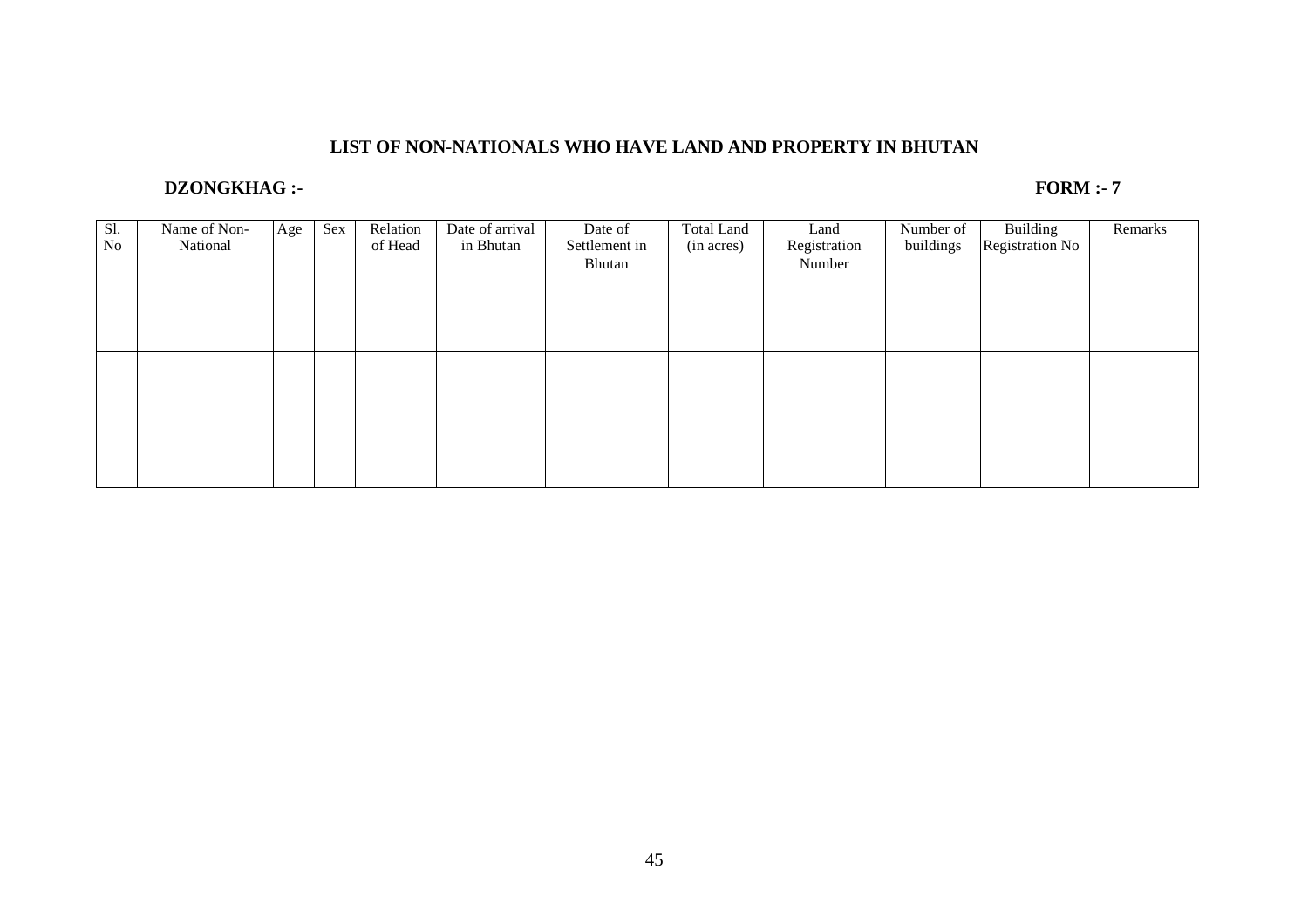#### **ROYAL GOVERNMENT OF BHUTAN MINISTRY OF HOME AFFAIRSREGISTRATION DIVISION & HEALTH DIVISION THIMPHU BIRTH REPORT FORM**

#### **Dzongkhag………………..**

#### **Year Month Day**

**Geog………………………**

| Sl.<br>No | Village | House<br>No | Name of<br>the New<br>born baby | Sex | Father's<br>Name | Mother's Name | Date of Birth | Still birth or Live<br>birth | Whether born in<br>Hospital or<br>house | If born in the house<br>any medical asstt.<br>Received or not | Remarks |
|-----------|---------|-------------|---------------------------------|-----|------------------|---------------|---------------|------------------------------|-----------------------------------------|---------------------------------------------------------------|---------|
|           |         |             |                                 |     |                  |               |               |                              |                                         |                                                               |         |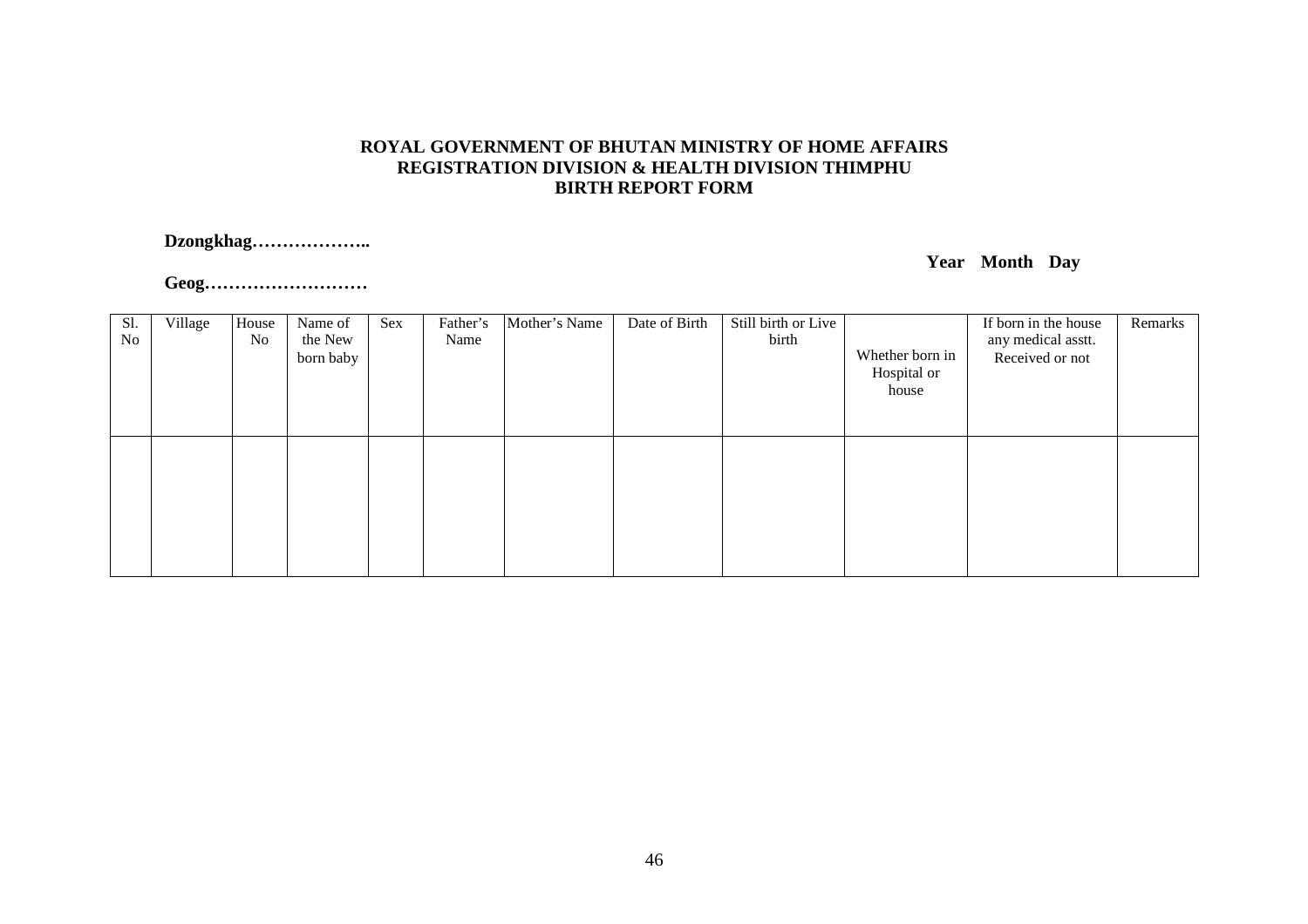#### **ROYAL GOVERNMENT OF BHUTAN MINISTRY OF HOME AFFAIRSREGISTRATION DIVISION & HEALTH DIVISION THIMPHU DEATH REPORT FORM**

**Dzongkhag Year Month Day** 

|        | Geog    |           |                         |     |     |                            |                          |                         |                                       |         |
|--------|---------|-----------|-------------------------|-----|-----|----------------------------|--------------------------|-------------------------|---------------------------------------|---------|
| Sl. No | Village | House No. | Name of the<br>Deceased | Age | Sex | Year & date of<br>deceased | Name of<br>father/mother | Place of death (detail) | Cause of death<br>(death certificate) | Remarks |
|        |         |           |                         |     |     |                            |                          |                         |                                       |         |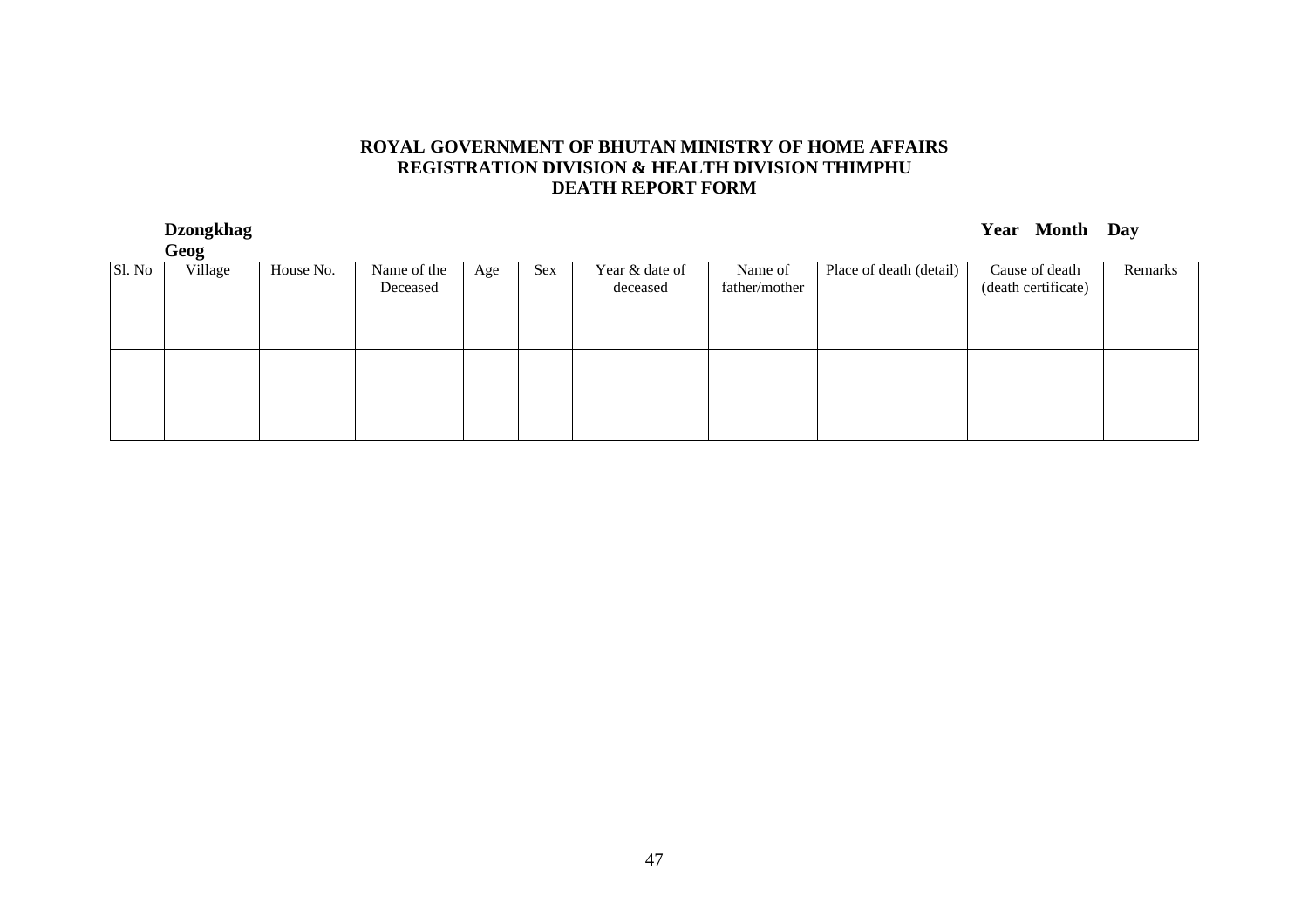#### **CENSUS TRANSFER FORM**

|                                  | Dzongkhag<br>Dzongkhag |             |  |              |  |                  |                                            |  |                   | Day  | <b>Month</b>                       | Year    |                       |         |
|----------------------------------|------------------------|-------------|--|--------------|--|------------------|--------------------------------------------|--|-------------------|------|------------------------------------|---------|-----------------------|---------|
| S <sub>1</sub><br>N <sub>o</sub> | Head of<br>Family      |             |  |              |  | (Former Address) |                                            |  | (Present Address) |      | Receiving<br>Head of the Migration | Date of | Any Other<br>Thram of | Remarks |
|                                  |                        | $ Age $ Sex |  | I.D.<br>Card |  |                  | T/No H/No Village Geog T/No. H/No. Village |  |                   | Geog | Family                             |         | the<br>applicant      |         |
|                                  |                        |             |  |              |  |                  |                                            |  |                   |      |                                    |         |                       |         |

#### **N.B**

- 1. A person desiring to transfer census should produce a written consent from respective parents/heads of family (I.E. TRANSERRING AND RECEIVING FAMILY)
- 2. The applicant should produce a certified document of holding (s) (Lugthram) from the Division of Land Records.
- 3. No census transfer can be made without the above documents.

Former Present

Gup's Signature Dzongkhag's Signature Gup's Signature Dzongkhag's Signature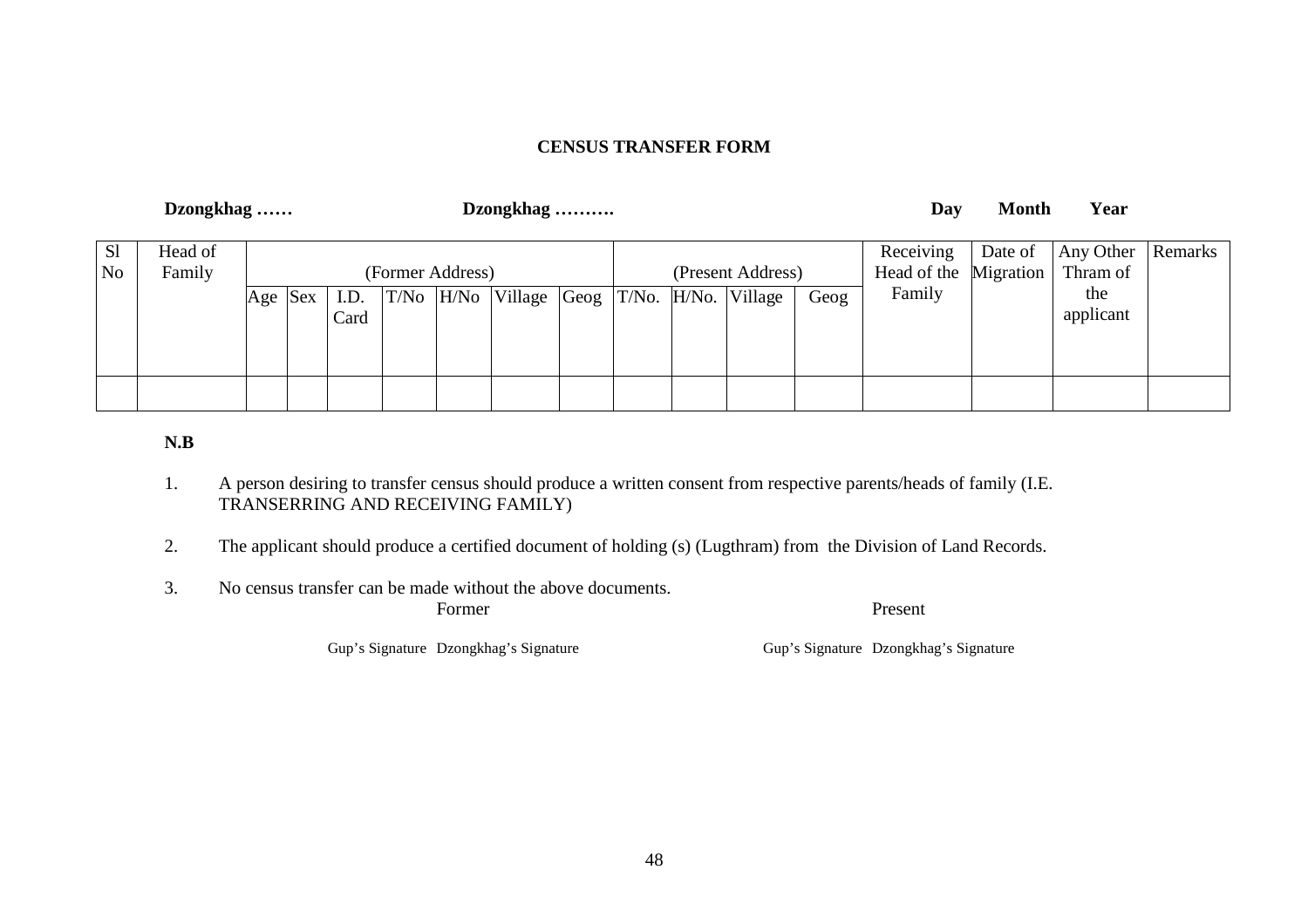#### **SAMPLE OF GEOG WISE GUNGYIG THO**

#### DZONGKHAG:- GEOG:-

|                  |                            | $\overline{2}$ | 3         | 4        | 5           | 6                                                 |
|------------------|----------------------------|----------------|-----------|----------|-------------|---------------------------------------------------|
| S1.<br><b>No</b> | Name Of The<br>House Owner | Cid Card No.   | Thram No. | Gung No. | House Grade | Remarks                                           |
|                  |                            |                |           |          |             | If old house No.<br>exist please<br>mention.<br>. |

Dzongkhags /Gups can not delete or make any alteration on this register. Exact copy must reflect on register.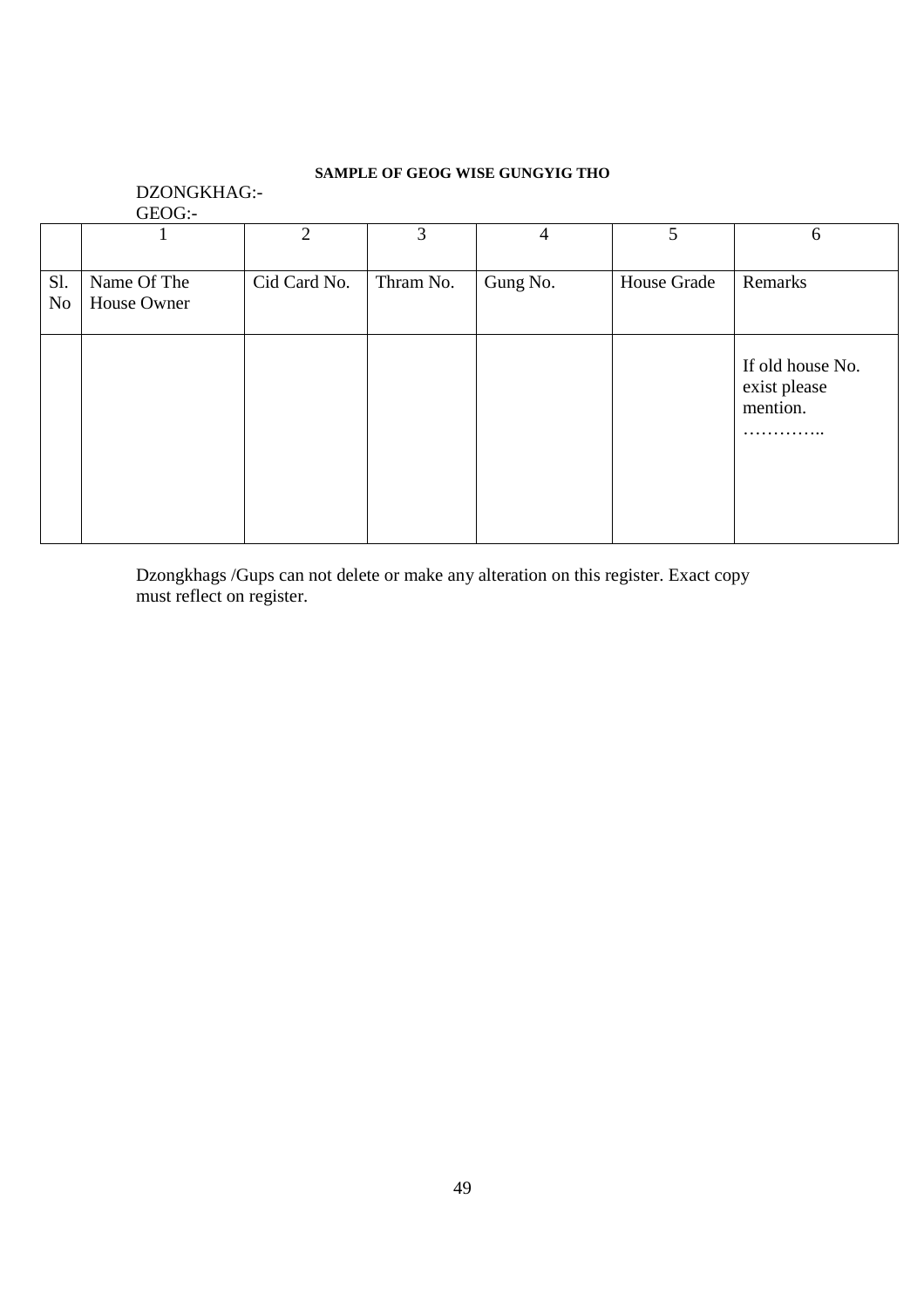#### **APPLICANTION FORM FOR REGISTRATION OF NEW NAMES (For age 14 and above only)**

| <b>Registration Fee:</b> | Nu.100/- |                     |                                                                                                                                                                                                     |
|--------------------------|----------|---------------------|-----------------------------------------------------------------------------------------------------------------------------------------------------------------------------------------------------|
|                          |          |                     |                                                                                                                                                                                                     |
| Consent of parents:      |          |                     |                                                                                                                                                                                                     |
|                          |          |                     |                                                                                                                                                                                                     |
|                          |          |                     |                                                                                                                                                                                                     |
|                          |          |                     | <b>Signature</b>                                                                                                                                                                                    |
| /Certified by            |          |                     | /Signature of Gup                                                                                                                                                                                   |
| /Recommended by          |          |                     | /Signature of Dungpa                                                                                                                                                                                |
| /Endorsed by             |          |                     | /Signature of Dzongda                                                                                                                                                                               |
|                          |          | <b>OFFICIAL USE</b> | Home Address: Dzongkhag  Geog  Village<br>With effect from  Day  Month  Year<br>Ground for changing Name Legal / Religious / Commercial<br><b>Signature of Applicant</b><br>Dzongkhag Geog  Village |

 /Approved/Disapproved by **Director** /No ….. /Date …………. Dept. of Immigration & Census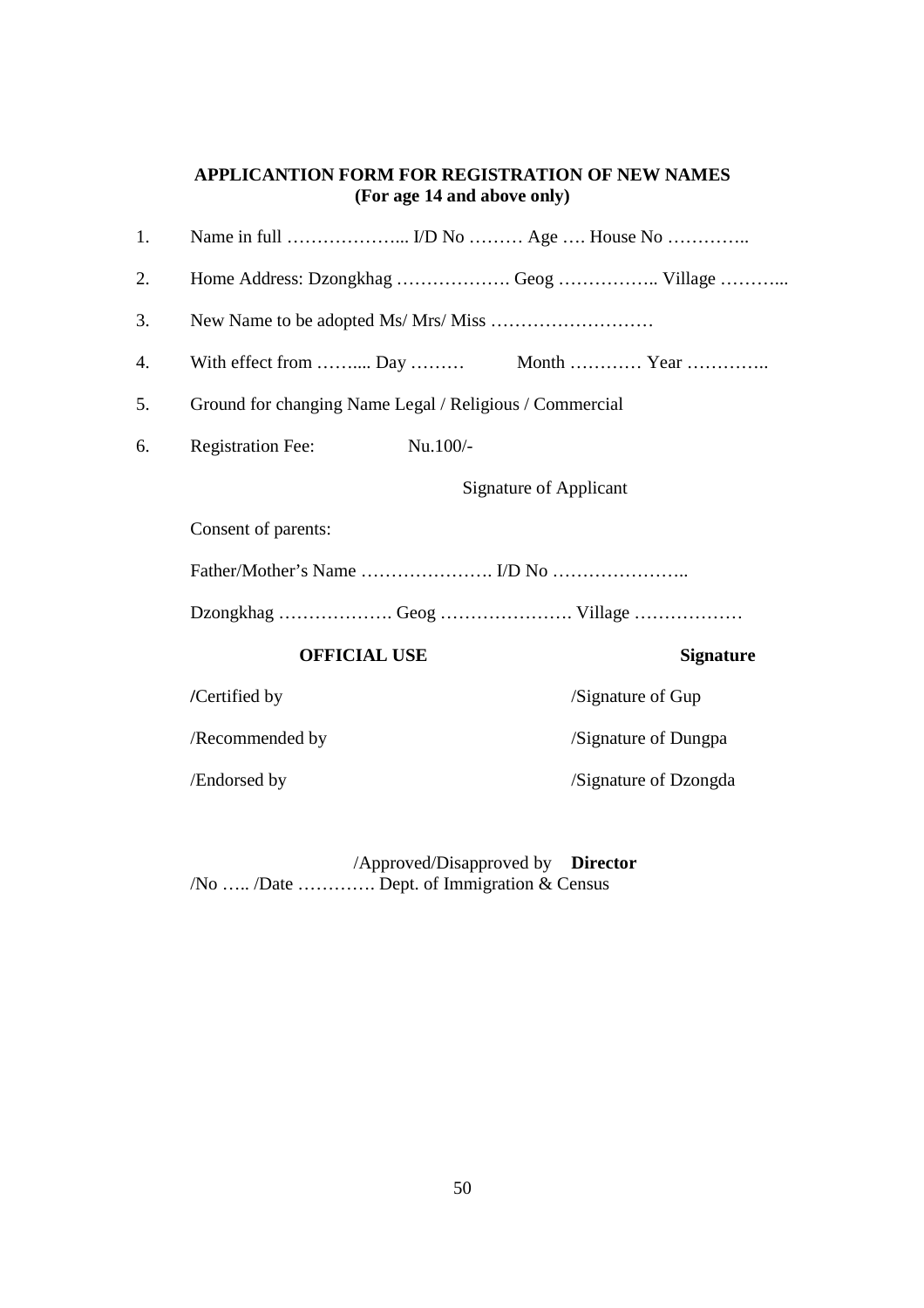## **APPLICATION FORM FOR CITIZEN IDENTITY CARD**

| 1. | Name:          |                                                              |
|----|----------------|--------------------------------------------------------------|
| 2. | a)             | Date of birth :                                              |
|    | b)             | Day Month                                                    |
|    | $\mathbf{c})$  |                                                              |
|    | $\mathbf{d}$   |                                                              |
|    |                |                                                              |
| 3. |                |                                                              |
| 4. |                | Name & Nationality of parents<br>$\sim$ $\sim$ $\sim$ $\sim$ |
|    | a)             |                                                              |
|    |                |                                                              |
|    |                |                                                              |
|    |                |                                                              |
|    |                |                                                              |
|    | b)             |                                                              |
|    |                |                                                              |
|    |                |                                                              |
|    |                |                                                              |
|    |                |                                                              |
| 5. | Identification |                                                              |
| 6. | Marital status | New / Replacement                                            |
| 7. | Reason         |                                                              |
| 8. |                | <b>Present Address</b>                                       |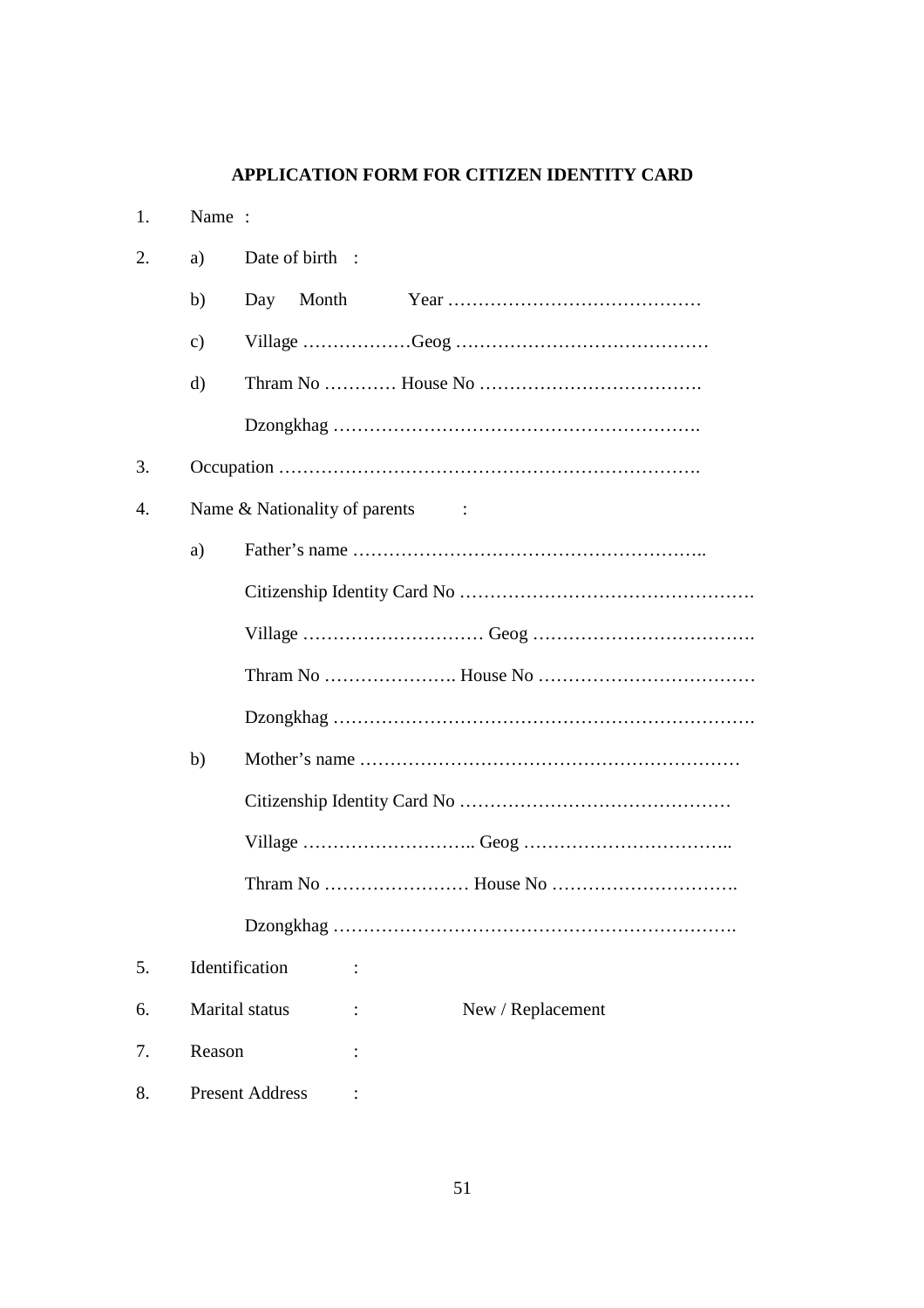Date :



Applicant

Name & Signature of gup Seal

 Name & Signature of Registration Officer Seal

Dungpa/ Dzongdag Seal

Note: (Attach two passport photographs)

### **FOR USE IN THE REGISTRATION HEADQUARTER ONLY**

1. Citizenship Identity Card No. :

Verified by : Record Officer

Asstt (Record) :

Remark by the Section Head. Section Head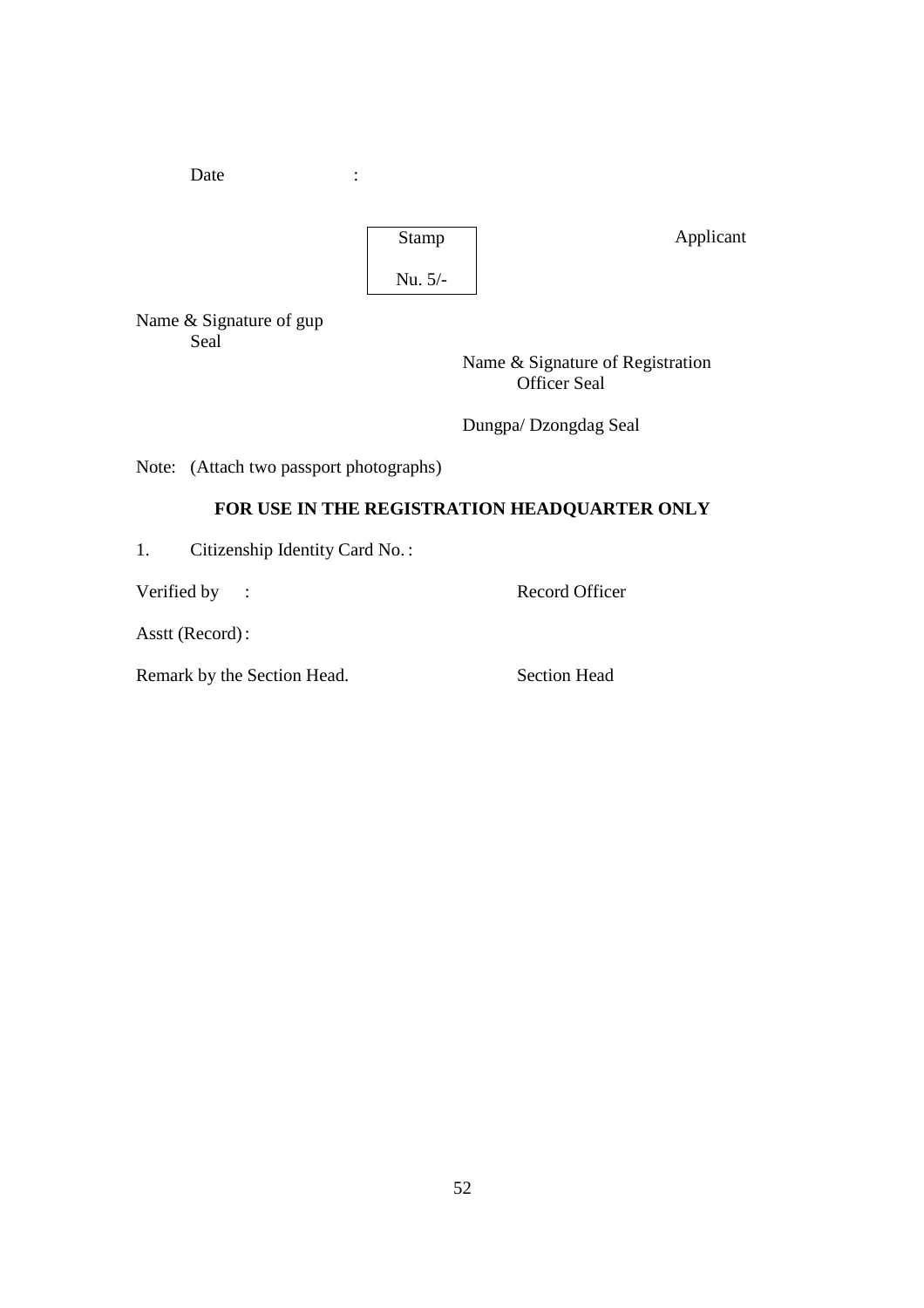### **Dzongkhag Code Names. Annexure – I**

÷,

| Dzongkhag              | Dzongkhag Code |
|------------------------|----------------|
|                        |                |
| Jakar/Bumthang         | Ka             |
| Chhukha                | Kha            |
| Dagana                 | Ga             |
| Gasa                   | Nga            |
| Ha                     | Cha            |
| Lhuentse/Kurtoe        | Chha           |
| Mongar/Zhongar         | Jaa            |
| Paro                   | Nya            |
| Pemagatshel/Dungsam    | Ta             |
| Punakha/Thed           | Tha            |
| Samtse                 | Da             |
| Samdrup Jongkhar       | Na             |
| Sarpang/Shompangkha    | Pa             |
| Thimphu/ Wang          | Pha            |
| Tsirang                | Ba             |
| Trashigang             | Ma             |
| Trongsa/Mangde         | Tsa            |
| Wangdue Phodrang/Sha   | Tsha           |
| Yangtse/Trashi Yangtse | Dza            |
| Zhemgang/Khen          | Wa             |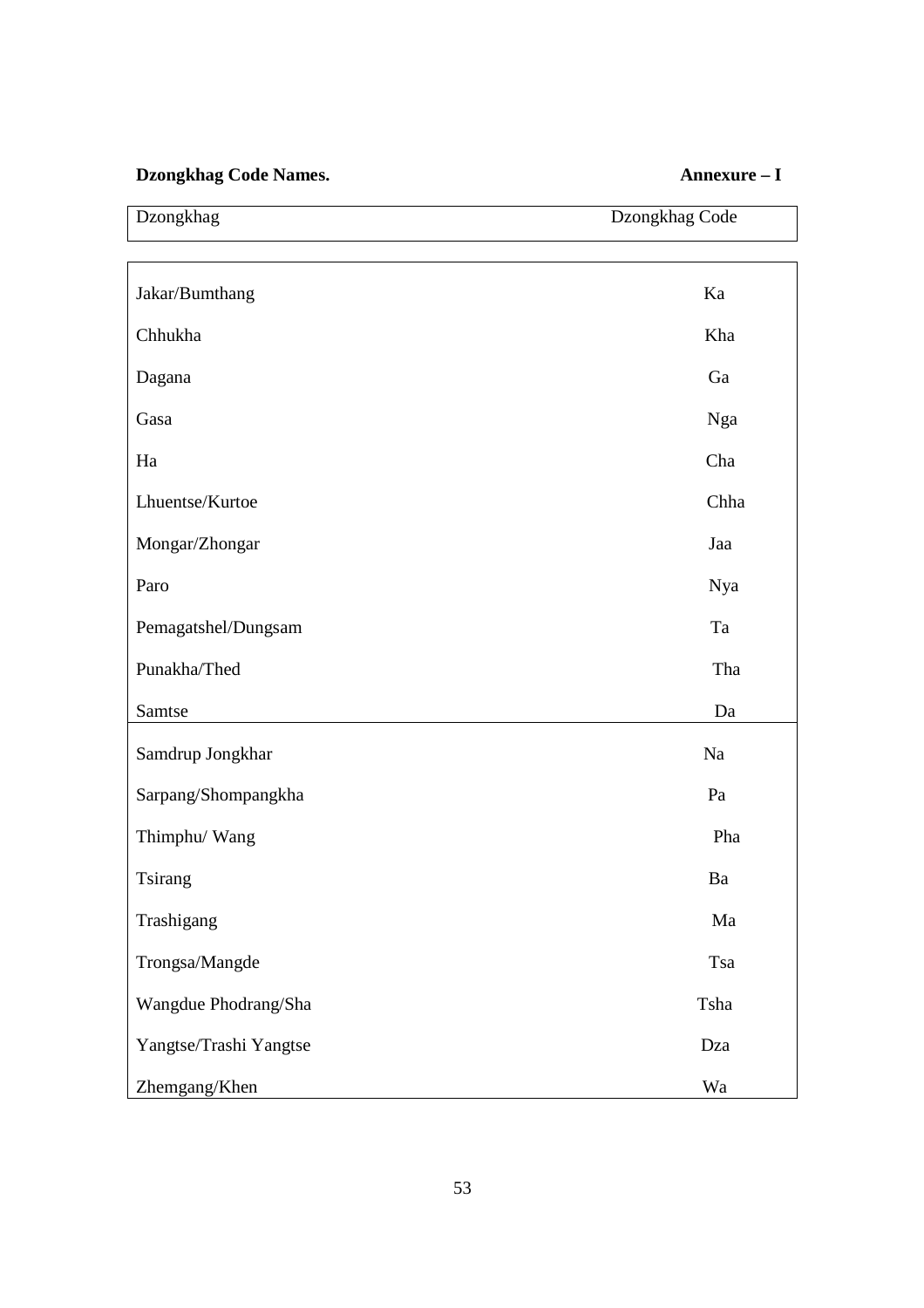# **Geogs under Bumthang Dzongkhag**

#### **Bumthang Ka**

| <b>GEOG</b> | <b>CODE</b> |
|-------------|-------------|
| Chhockhor   | $Ka-1$      |
| Chhumo      | $Ka-2$      |
| Tang        | $Ka-3$      |
| Ura         | $Ka-4$      |
|             |             |

# **Geogs under Chhukha Dzongkhag**

#### **Chhukha Kha**

| <b>GEOGS</b>   | <b>CODE</b> |
|----------------|-------------|
| Bhalujhora     | $Kha-1$     |
| <b>Bjachho</b> | $Kha-2$     |
| Bongo          | Kah-3       |
| Chapchha       | $Kha-4$     |
| Dala           | $Kha-5$     |
| Dungna         | Kha-6       |
| Getana         | $Kha-7$     |
| Geling         | Kha-8       |
| Logchina       | Kha-9       |
| Metap          | $Kha-10$    |
| Phuentsholing  | $Kha-11$    |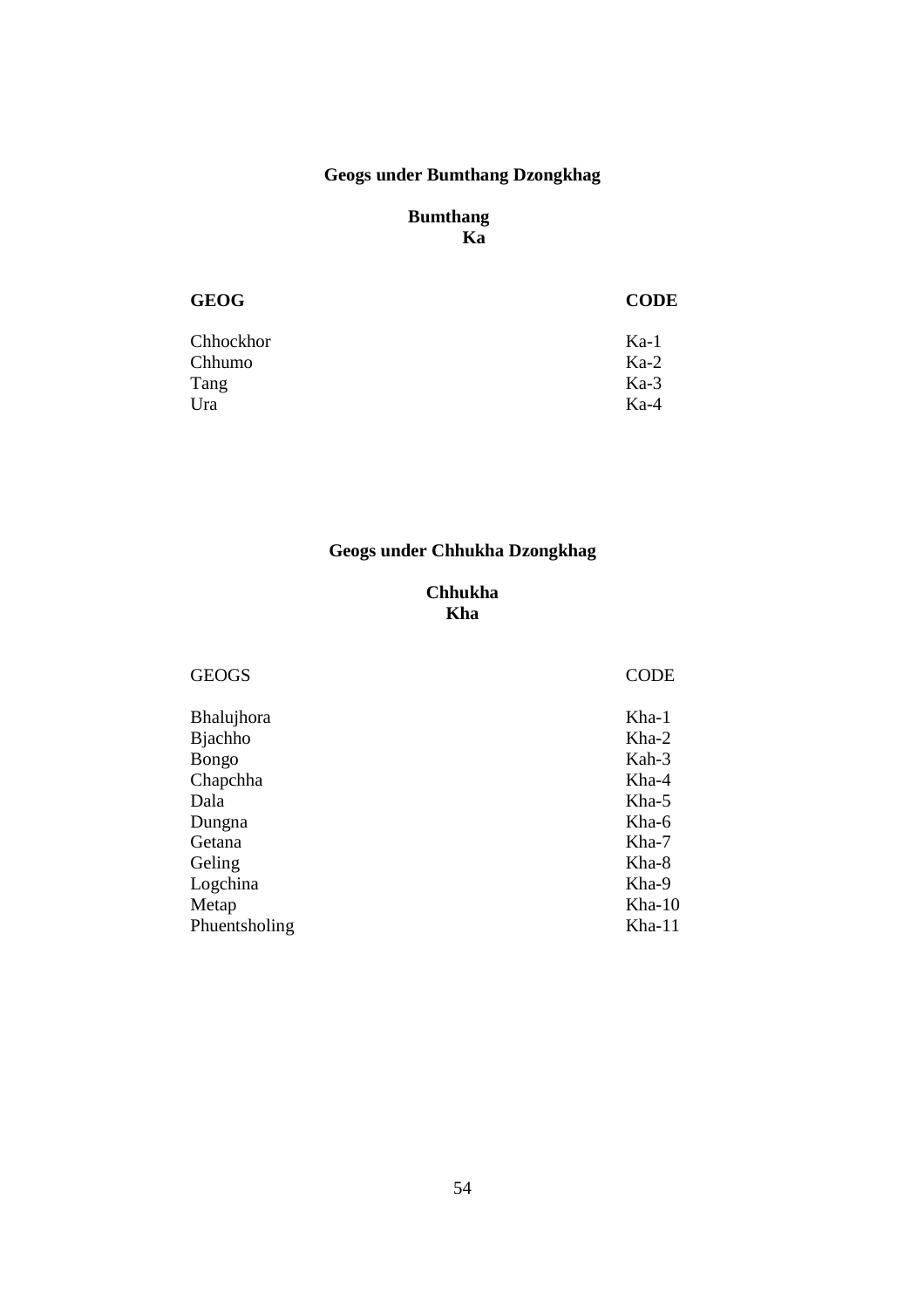### **Geogs under Dagana Dzongkhag**

#### **DAGANA Ga**

| <b>GEOG</b>  | <b>CODE</b> |
|--------------|-------------|
| Dorona       | $Ga-1$      |
| Drugyelgang  | $Ga-2$      |
| Emiray       | $Ga-3$      |
| Gozhi        | $Ga-4$      |
| Kalidzingkha | $Ga-5$      |
| Khipisu      | $Ga-6$      |
| Lajab        | $Ga-7$      |
| Suntole      | $Ga-8$      |
| Trashiding   | $Ga-9$      |
| Tsangkha     | $Ga-10$     |
| Tseza        | $Ga-11$     |

### **Geogs under Gasa Dzongkhag**

#### **Gasa**

#### Nga

| <b>GEOG</b> | <b>CODE</b> |
|-------------|-------------|
| Lunana      | $Nga-1$     |
| Laya        | $Nga-2$     |
| Goenkhatoe  | $Nga-3$     |
| Goenkha me  | $Nga-4$     |

# **Geogs under Ha Dzongkhag**

**Ha**  Ch

| Bji<br>$Cha-1$<br>Uesu<br>$Cha-2$<br>$Cha-3$<br>Katsho<br>Cha-4<br>Sa ma<br>Cha-5<br>Sangbay | <b>GEOG</b> | <b>CODE</b> |
|----------------------------------------------------------------------------------------------|-------------|-------------|
|                                                                                              |             |             |
|                                                                                              |             |             |
|                                                                                              |             |             |
|                                                                                              |             |             |
|                                                                                              |             |             |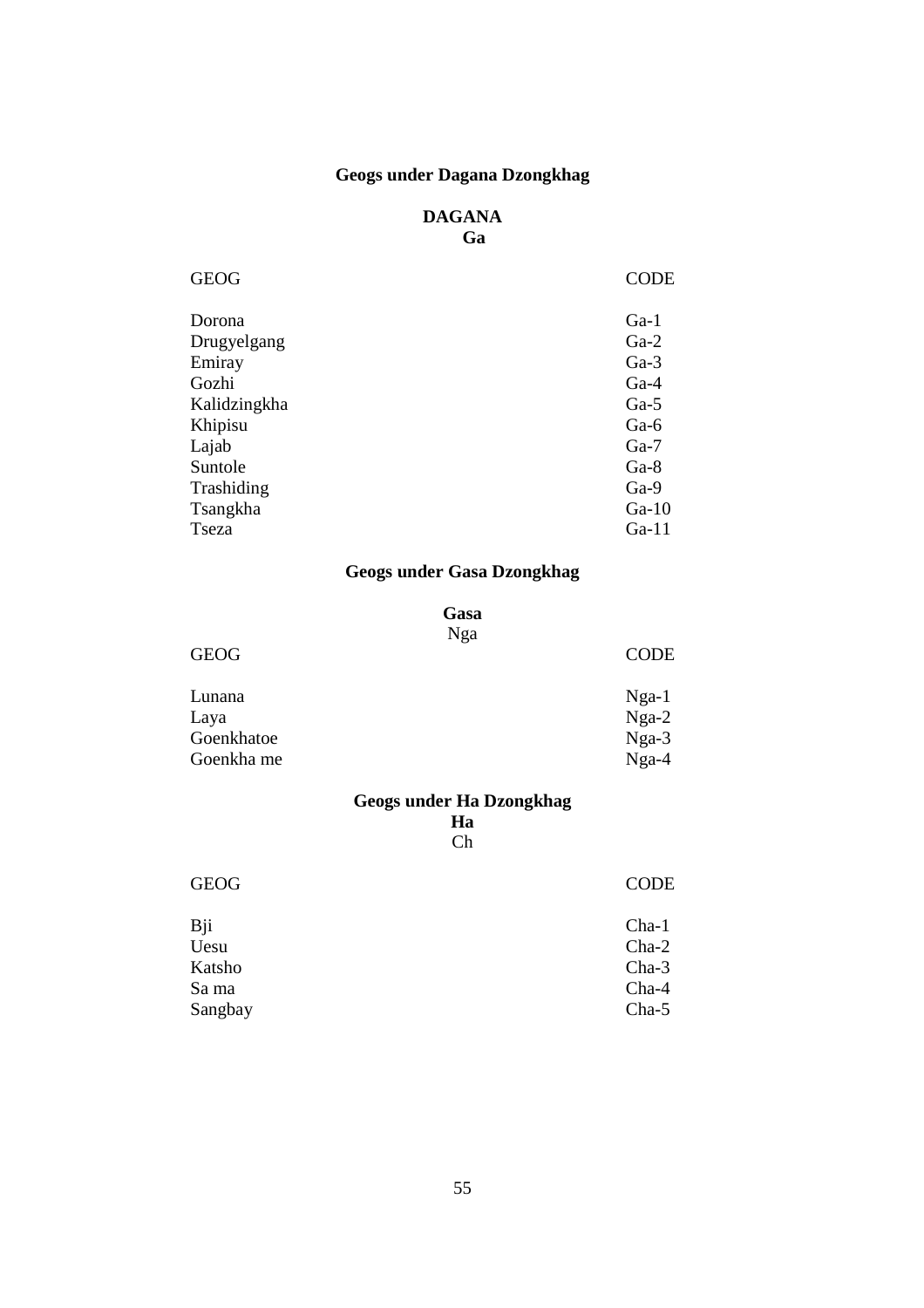### **Geogs under Lhuentse Dzongkhag**

#### **Lhuentse**  Chh

| <b>GEOG</b> | <b>CODE</b> |
|-------------|-------------|
| Gangzur     | Chha-1      |
| Jaray       | Chha-2      |
| Khoma       | Chha-3      |
| Kurtoe      | Chha-4      |
| Menbi       | Chha-5      |
| Minjay      | Chha-6      |
| Metsho      | Chha-7      |
| Tsenkhar    | Chha-8      |
|             |             |

# **Geogs under Mongar Dzongkhag**

#### **Mongar**

Ja

| <b>GEOG</b> | <b>CODE</b> |
|-------------|-------------|
| Chaskhar    | $Ja-1$      |
| Drametse    | $Ja-2$      |
| Gongdue     | $Ja-3$      |
| Kengkhar    | $Ja-4$      |
| Mongar      | $Ja-5$      |
| Ngatshang   | $Ja-6$      |
| Saleng      | $Ja-7$      |
| Silambi     | $Ja-8$      |
| Thangrong   | $Ja-9$      |
| Tsaka ling  | $Ja-10$     |
| Tsamang     | $Ja-11$     |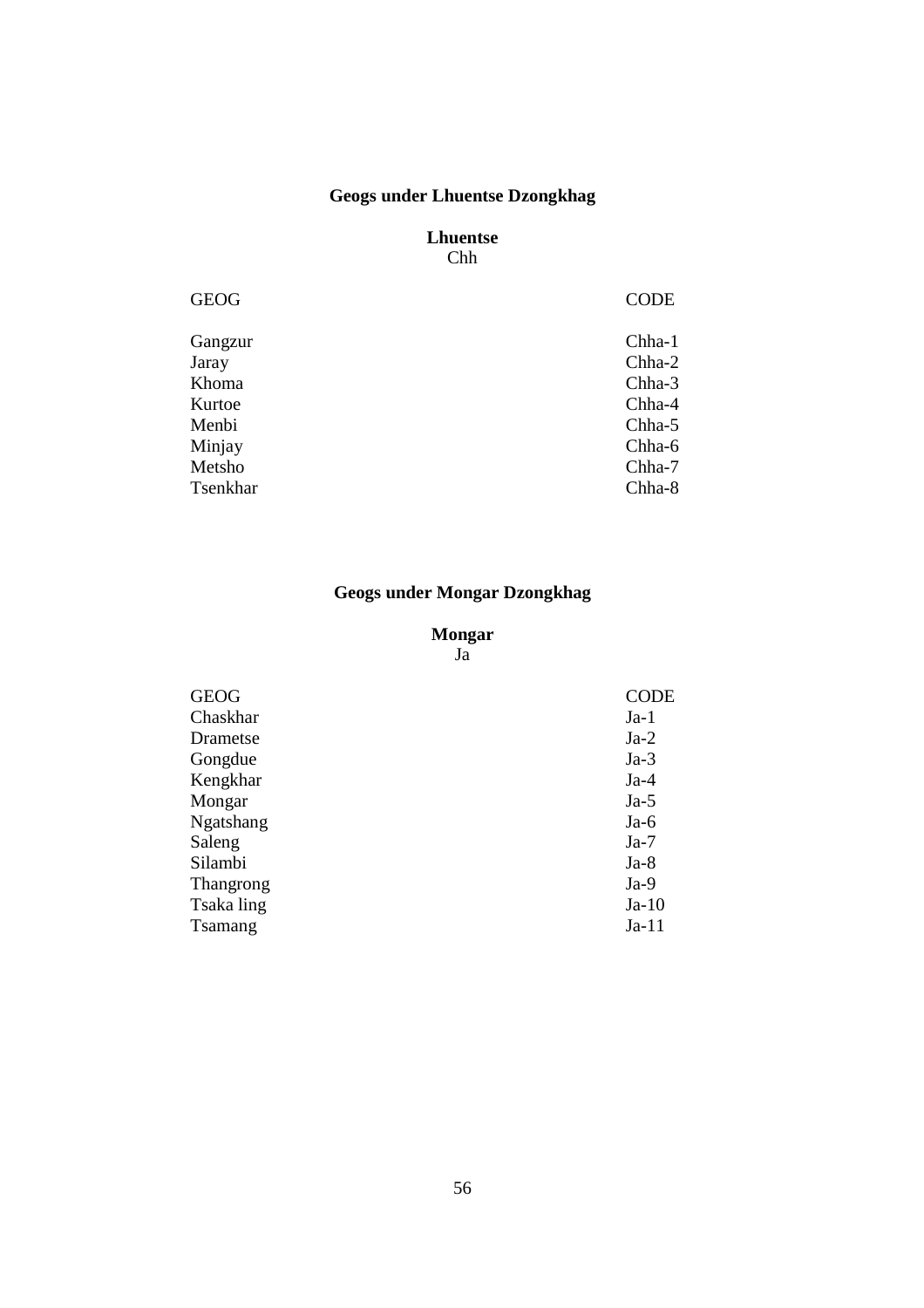# **Geogs under Paro Dzongkhag**

#### **Paro**

| <b>CODE</b> |
|-------------|
| $Nya-1$     |
| $Nya-2$     |
| $Nya-3$     |
| $Nya-4$     |
| $Nya-5$     |
| Nya-6       |
| Nya-7       |
| Nya-8       |
| Nya-9       |
| $Nya-10$    |
| Nya         |

### **Geogs under Pemagatshel Dzongkhag**

# **Pemagatshel**

Ta

| <b>GEOG</b>              | <b>CODE</b> |
|--------------------------|-------------|
| Chhimung                 | $Ta-1$      |
| <b>Chongshing Borang</b> | $Ta-2$      |
| Dung mo                  | $Ta-3$      |
| Khangma                  | $Ta-4$      |
| Khar                     | $Ta-5$      |
| Shumer                   | $Ta-6$      |
| Yurung                   | $Ta-7$      |
| Zobel                    | $Ta-8$      |
|                          |             |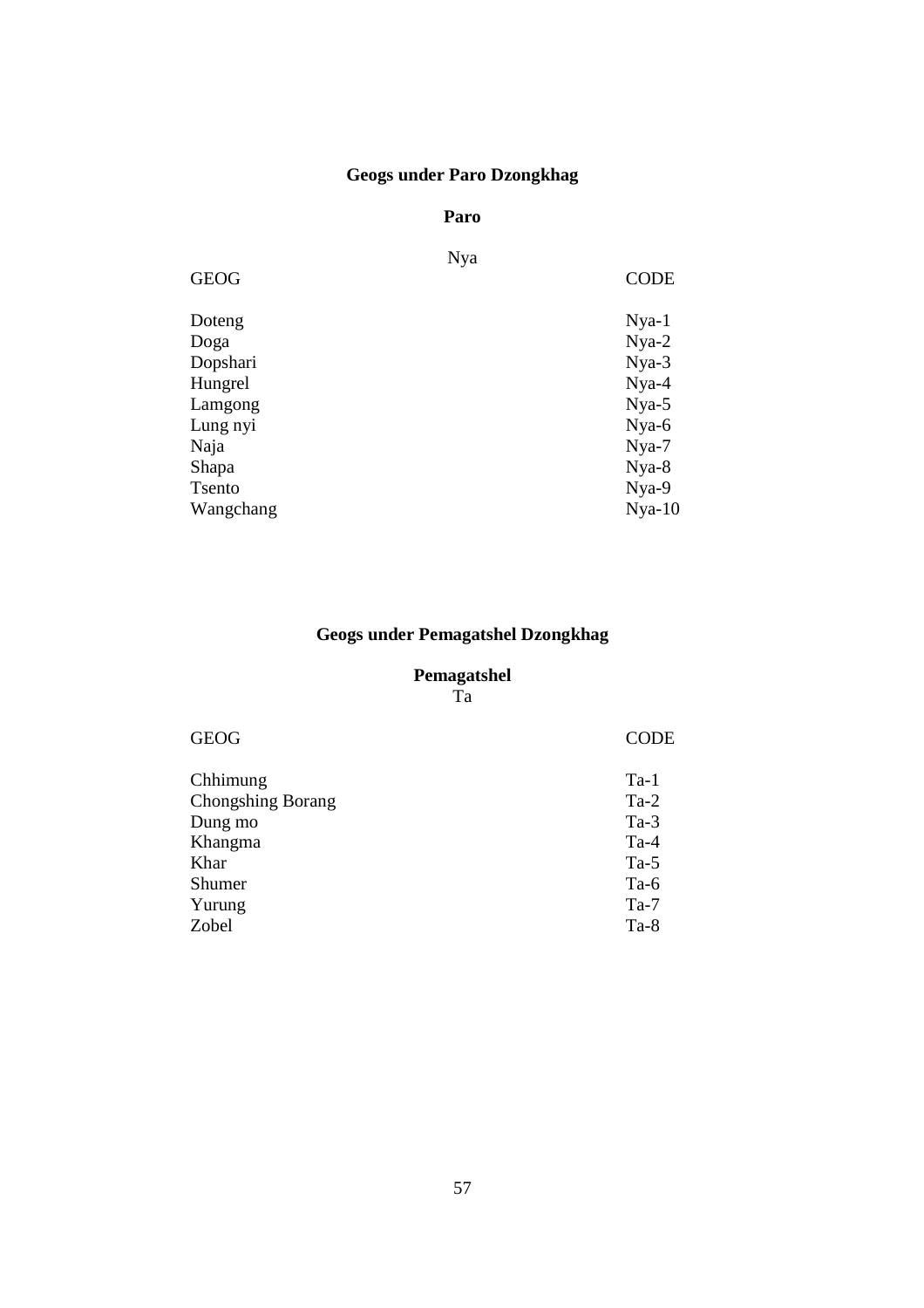### **Geogs under Punakha Dzongkhag**

# **Punakha**

Tha

| Tha-1<br><b>B</b> jimena |  |
|--------------------------|--|
| Chhubu<br>$Tha-2$        |  |
| Tha-3<br>Dzoma           |  |
| Goenshari<br>Tha-4       |  |
| Tha-5<br>Guma            |  |
| Kabjisa<br>Tha-6         |  |
| Lingmukha<br>Tha-7       |  |
| Shengana<br>Tha-8        |  |
| Talo<br>Tha-9            |  |
| Tha- $10$<br>Toewang     |  |

### **Geogs under Samtse Dzongkhag**

#### **Samtse**

Da

| <b>GEOG</b> | <b>CODE</b> |
|-------------|-------------|
| Bara        | $Da-1$      |
| <b>Biru</b> | $Da-2$      |
| Chengmari   | $Da-3$      |
| Chargharay  | $Da-4$      |
| Denchhukha  | $Da-5$      |
| Dorokha     | $Da-6$      |
| Dungtoe     | $Da-7$      |
| Gumaunay    | $Da-8$      |
| Lahireni    | $Da-9$      |
| Mayona      | $Da-10$     |
| Nainital    | $Da-11$     |
| Pagli       | $Da-12$     |
| Samtse      | $Da-13$     |
| Sipsu       | $Da-14$     |
| Tading      | $Da-15$     |
| Tendu       | $Da-16$     |
|             |             |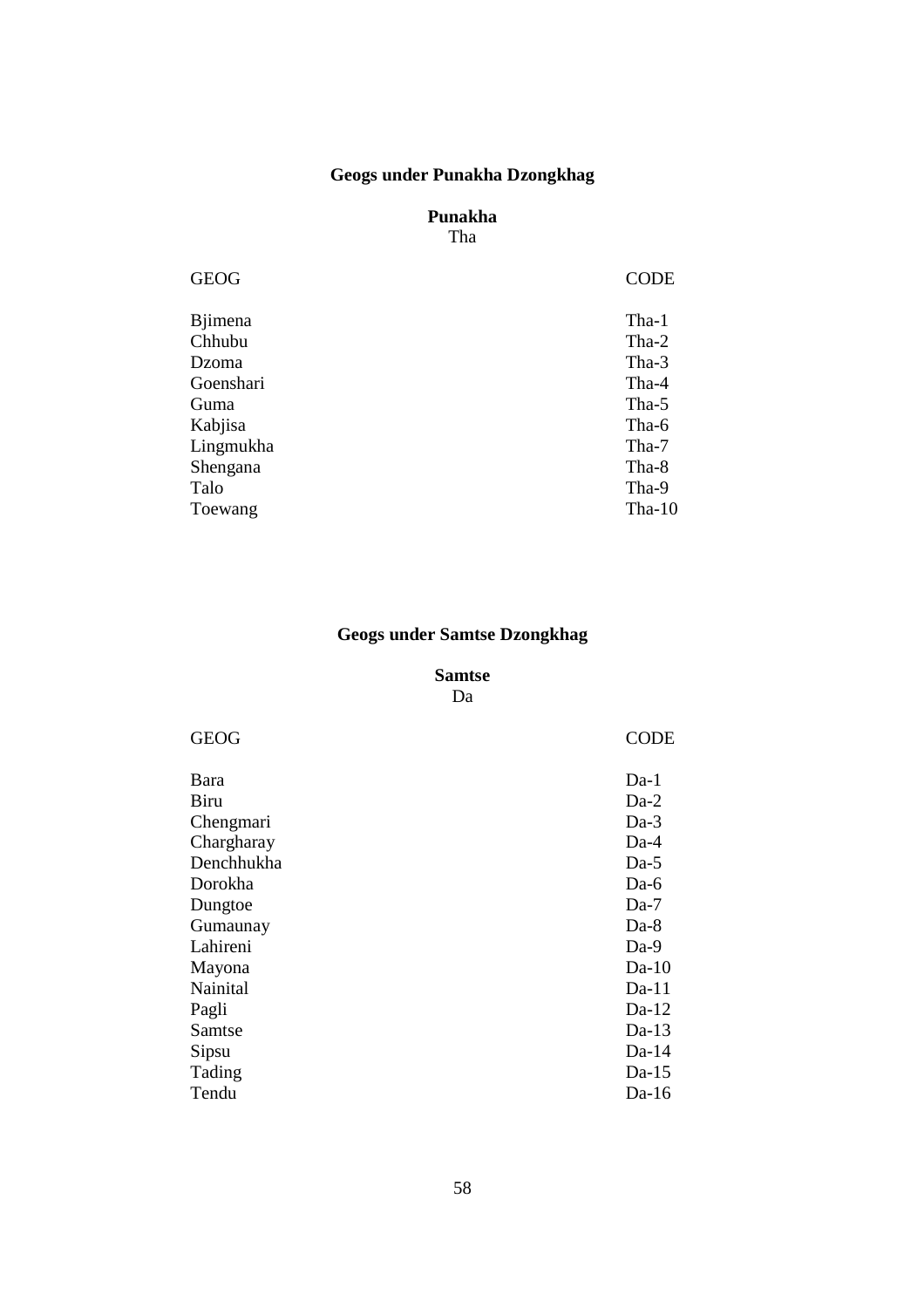### **Geogs under Samdrup Jongkhar Dzongkhag**

#### **Samdrup Jongkhar**  Na

| <b>GEOG</b>    | <b>CODE</b> |
|----------------|-------------|
| Bakuli         | $Na-1$      |
| Dalim          | $Na-2$      |
| Dechhenling    | $Na-3$      |
| Gomdar         | $Na-4$      |
| Hastina pur    | $Na-5$      |
| Martshala      | $Na-6$      |
| Norbugang      | $Na-7$      |
| Orong          | $Na-8$      |
| Samrang        | $Na-9$      |
| Serthig        | $Na-10$     |
| Shingkharlauri | $Na-11$     |
|                |             |

#### **Goeg under Sarpang Dzongkhag Sarpang**  Pa

| <b>GEOG</b> | <b>CODE</b> |
|-------------|-------------|
| <b>Bhur</b> | $Pa-1$      |
| Danabari    | $Pa-2$      |
| Deorali     | $Pa-3$      |
| Doban       | $Pa-4$      |
| Gelephu     | $Pa-5$      |
| Hiley       | $Pa-6$      |
| Kalikhola   | $Pa-7$      |
| Lalai       | $Pa-8$      |
| Leopani     | $Pa-9$      |
| Nichula     | $Pa-10$     |
| Sarpangtar  | $Pa-11$     |
| Senge       | $Pa-12$     |
| Serzhong    | $Pa-13$     |
| Suray       | Pa-14       |
| Taklai      | $Pa-15$     |
|             |             |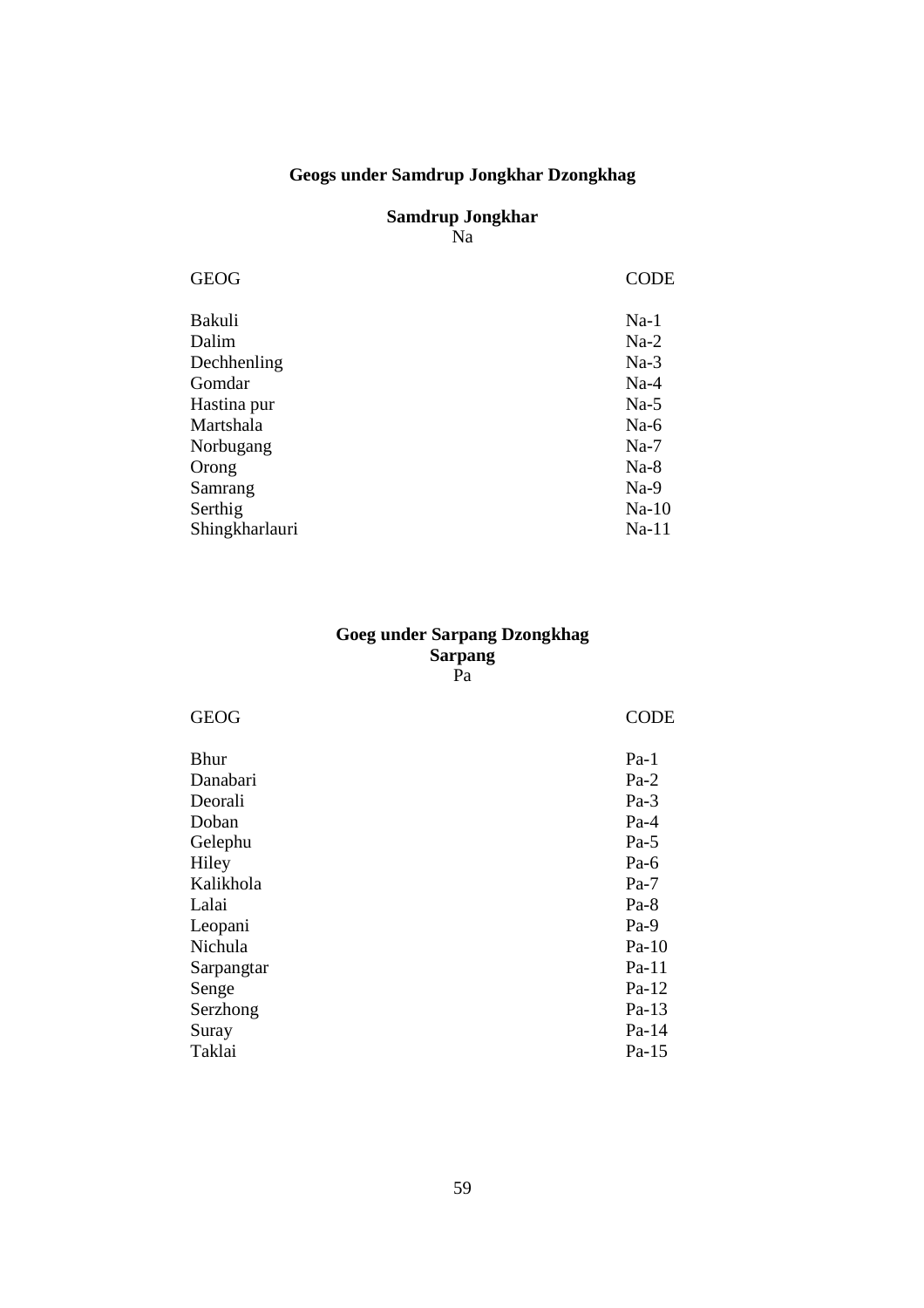### **Geogs under Thimphu Dzongkhag**

#### **Thimphu**  Pha

| <b>GEOG</b> | <b>CODE</b> |
|-------------|-------------|
| Chang       | $Pha-1$     |
| Mewang      | $Pha-2$     |
| Kawang      | Pha-3       |
| Genye       | Pha-4       |
| Dagala      | Pha-5       |
| Toepisa     | Pha-6       |
| Bapisa      | Pha-7       |
| Soe         | Pha-8       |
| Naro        | Pha-9       |
| Lingzhi     | $Pha-10$    |

### **Geogs under Tsirang Dzongkhag**

# **Tsirang**

Ba

| <b>GEOG</b>           | CODE         |
|-----------------------|--------------|
| Beteni                | $Ba-1$       |
| Chanaute              | $Ba-2$       |
| Dungle gang           | $Ba-3$       |
| Gairigaun             | $Ba-4$       |
| Goseling              | $Ba-5$       |
| Kikhorthang           | $Ba-6$       |
| Lamidangra            | $Ba-7$       |
| Patale                | $Ba-8$       |
| Phuentenchhu          | $Ba-9$       |
| Semjong               | $Ba-10$      |
| Tshokana              | <b>Ba-11</b> |
| <b>Tsirang Dangra</b> | $Ba-12$      |
|                       |              |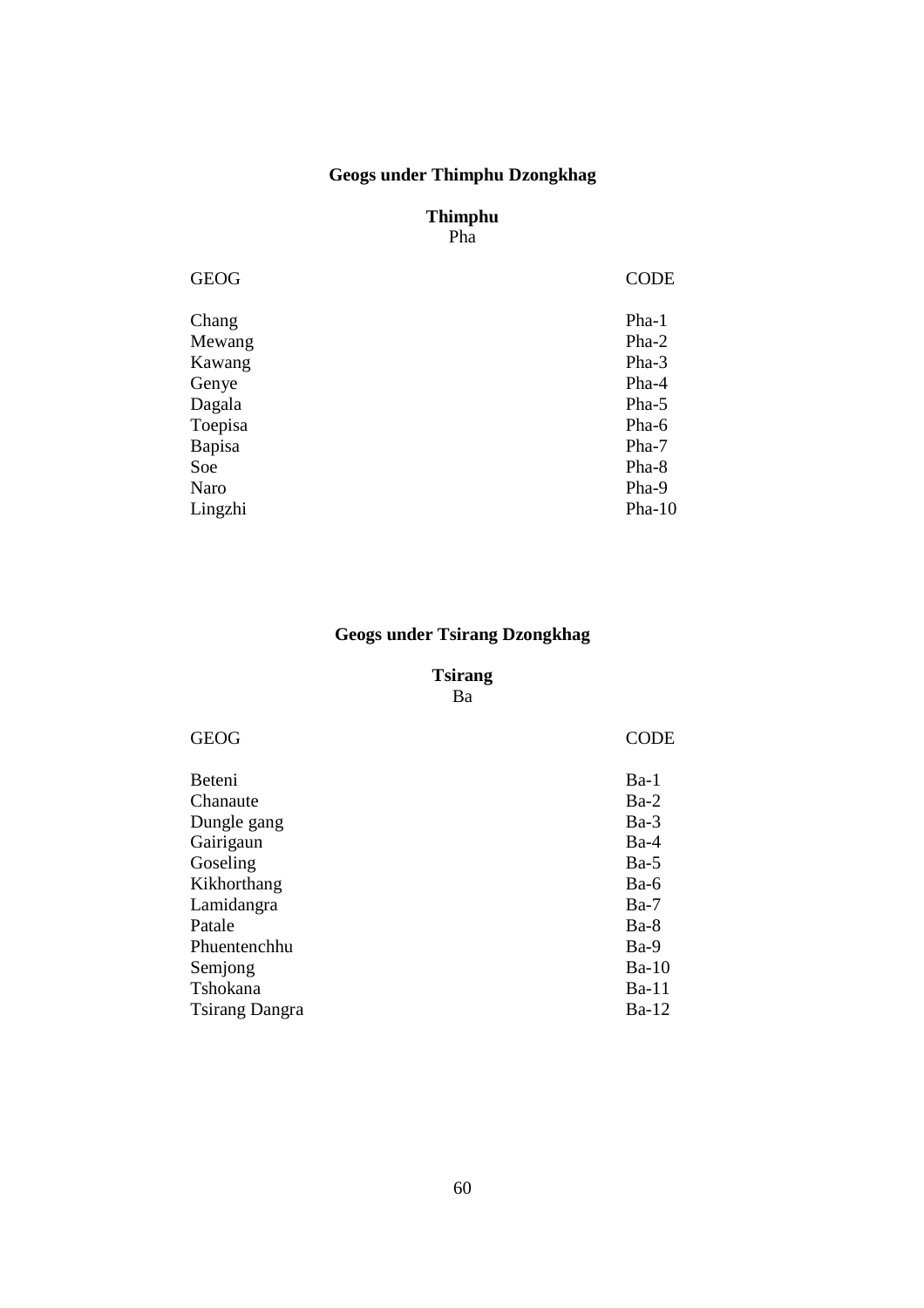# **Geogs under Trashigang Dzongkhag**

#### **Trashigang**  Ma

| <b>GEOG</b>     | <b>CODE</b> |
|-----------------|-------------|
| <b>Bartsham</b> | $Ma-1$      |
| <b>Bidung</b>   | $Ma-2$      |
| Kanglung        | $Ma-3$      |
| Kangpara        | $Ma-4$      |
| Khaling         | $Ma-5$      |
| Lumang          | $Ma-6$      |
| Mera            | $Ma-7$      |
| Nanong          | $Ma-8$      |
| Phongme         | $Ma-9$      |
| Radi            | $Ma-10$     |
| Sakteng         | $Ma-11$     |
| Samkhar         | $Ma-12$     |
| Shongphu        | $Ma-13$     |
| Thrimshing      | $Ma-14$     |
| Udzorong        | $Ma-15$     |
| Yangnyer        | $Ma-16$     |
|                 |             |

# **Geogs under Trongsa Dzongkhag**

**Trongsa** 

Tsa

| $Tsa-1$ |
|---------|
| $Tsa-2$ |
| $Tsa-3$ |
| $Tsa-4$ |
| $Tsa-5$ |
|         |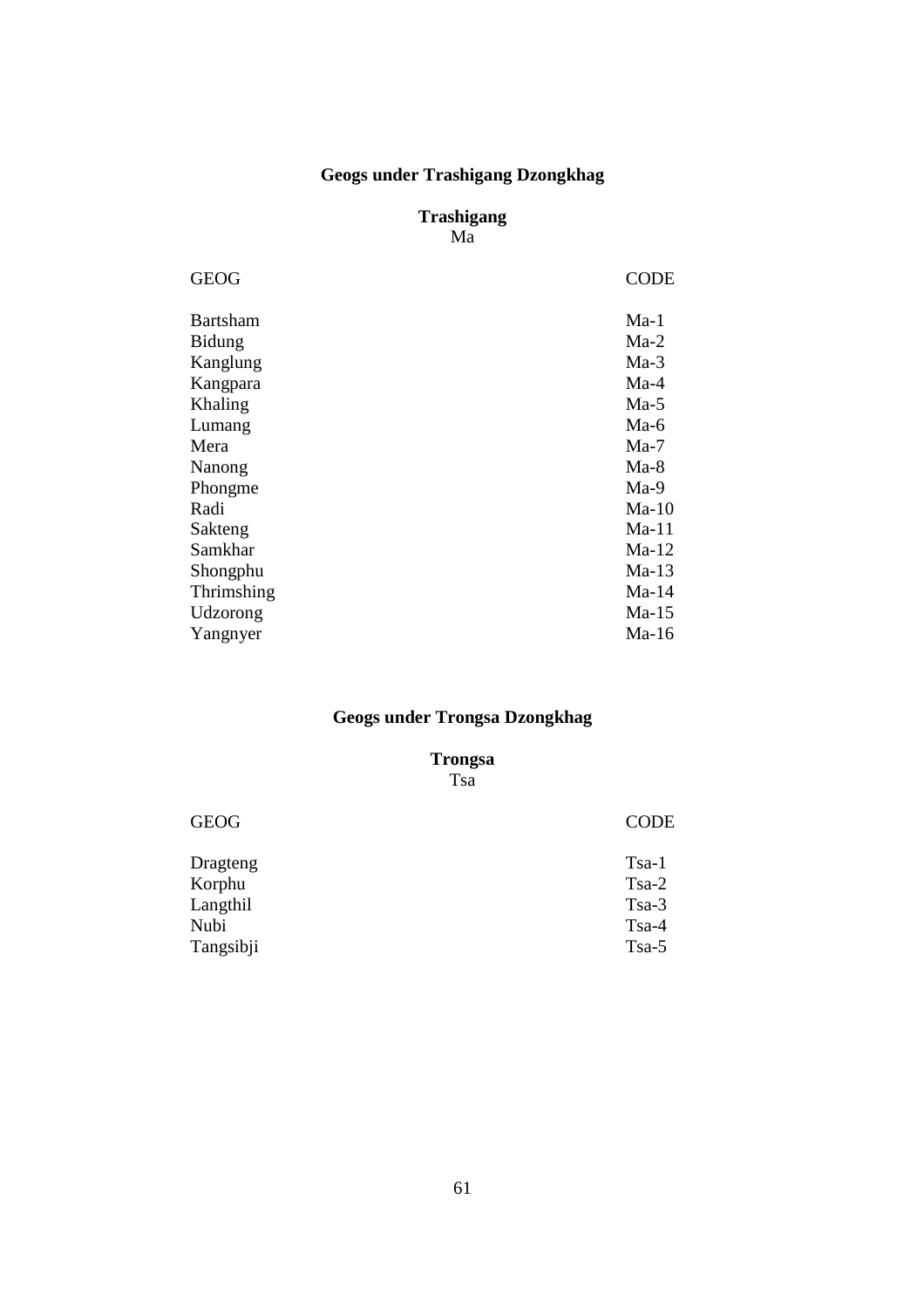### **Geogs under Wangdue Dzongkhag**

### **Wangdue Phodrang**  Tsha

| <b>GEOG</b>   | CODE      |
|---------------|-----------|
| Athang        | Tsah-1    |
| Bjena         | Tha-2     |
| Daga          | Tsha-3    |
| Dangchhu      | Tsha-4    |
| Gangte        | Tsha-5    |
| Gasetsho Gom  | Tsha-6    |
| Gasetsho Om   | Tsha-7    |
| Kazhi         | Tsha-8    |
| Nahi          | Tsha-9    |
| <b>Nyisho</b> | $Tsha-10$ |
| Phangyuel     | $Tsha-11$ |
| Phobji        | Tsha-12   |
| Ruepisa       | $Tsha-13$ |
| Sephu         | Tsha-14   |
| Thedtsho      | $Tsha-15$ |
|               |           |

#### **Geogs under Yangtse Dzongkhag Yangtse**  Dza

| <b>GEOG</b>      | <b>CODE</b> |
|------------------|-------------|
| <b>Bumdeling</b> | Dza-1       |
| Jamkhar          | $Dza-2$     |
| Khamdang         | Dza-3       |
| Ramjar           | $Dza-4$     |
| Toetsho          | $Dza-5$     |
| Tomzhangtshen    | Dza-6       |
| Yalang           | Dza-7       |
| Yangtse          | Dza-8       |
|                  |             |